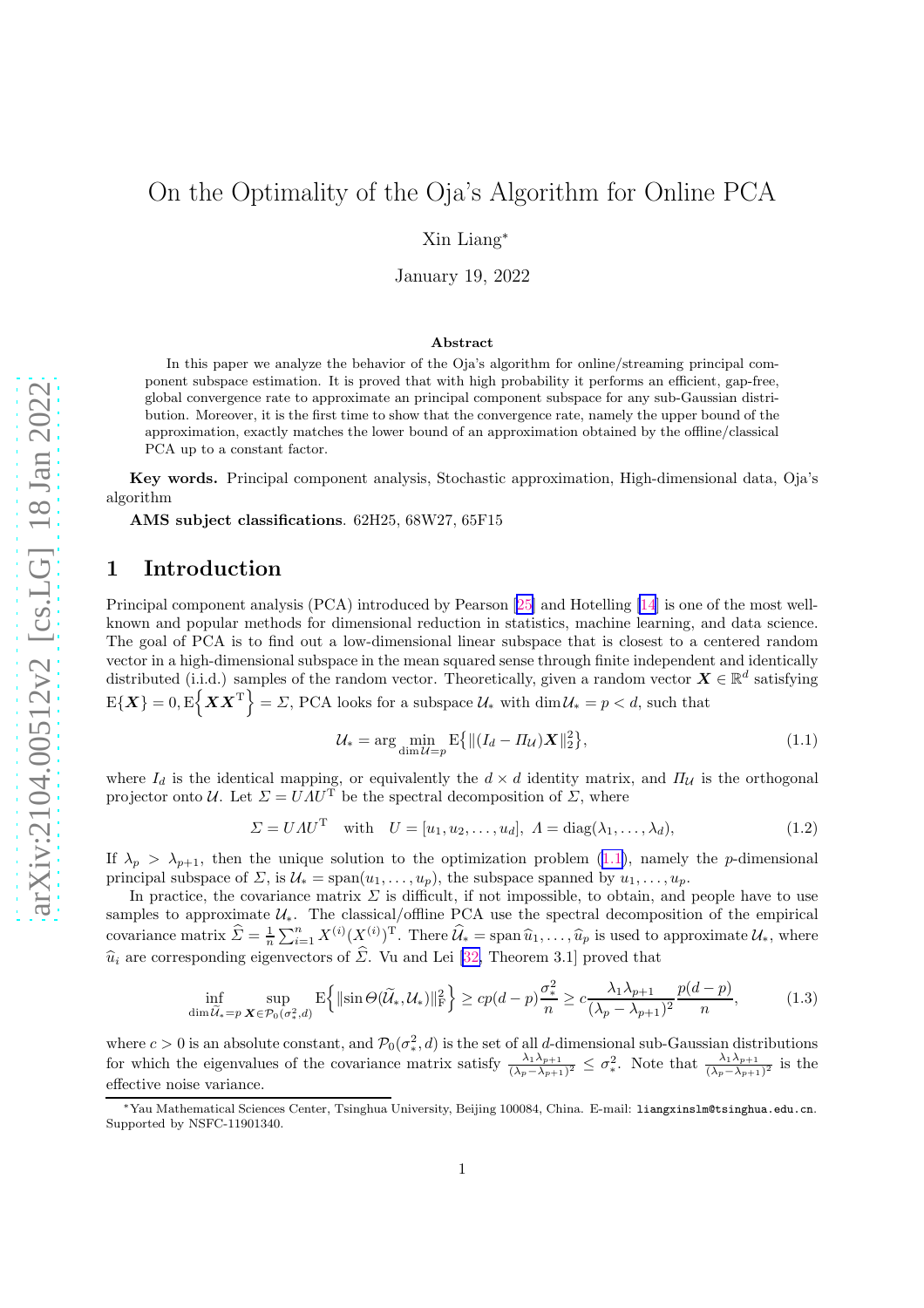Due to the practical requirement that only limited memory and a single pass over the data can be implemented, people have paid amount of attention to a class of methods under these condition, called streaming/online PCA. The most natural and simple method was designed by Oja and his coauthor [\[23](#page-24-0), [24](#page-24-0)]: first choose an initial guess  $U^{(0)} \in \mathbb{R}^{d \times p}$  with  $(U^{(0)})^T U^{(0)} = I$ , and then iteratively update

$$
U^{(n)} = \Pi\left( [I_d + \eta_n X^{(n)} (X^{(n)})^{\mathrm{T}}] U^{(n-1)} \right) = [I_d + \eta_n X^{(n)} (X^{(n)})^{\mathrm{T}}] U^{(n-1)} S^{(n)},
$$

where  $\Pi(A)$  is an orthonormal projector such that  $\Pi(A)^{\mathrm{T}}\Pi(A) = I_p$  and  $\text{span}(A) = \text{span}(\Pi(A))$ , and  $S^{(n)}$  is used to denote the normalization matrix. There are three classes of hyperparameters:

- 1. the initial guess  $U^{(0)}$ : usually first generate  $\tilde{U}^{(0)}$  of which each entry follows the standard Gaussian distribution  $N(0, 1)$ , and then obtain  $U^{(0)}$  by QR decomposition. Note that in this setup,  $U^{(0)}$ is uniformly sampled from all the  $p$ -dimensional subspaces under the Haar invariant probability measure (see eg. [\[22\]](#page-24-0)).
- 2. the learning rates  $\eta_n$ : there are different strategies to choose them. Two common setups are the constant learning rates  $\eta_n = \eta_o$ , and harmonic learning rates  $\eta_n \propto \frac{1}{n}$ .
- 3. the normalization matrices  $S^{(n)}$ : Two common ways to obtain the orthonormal basis are QR decomposition, and polar decomposition[[1,](#page-23-0) [19\]](#page-24-0).

Although the Oja's algorithm was developed nearly 40 years ago and it works well in practice, its convergence behavior is limited until recently. Most theoretical results come out since 2014. As was argued by Allen-Zhu and Li[[2\]](#page-23-0), the convergence rate of the Oja's method has several features:

- 1. efficient: the rate only depends on the dimension d logarithmically. In fact, the dependence on d can be removed.
- 2. gap-free: the rate is independent of the eigenvalue gap

$$
\gamma = \lambda_p - \lambda_{p+1}.
$$

In details, the feature tells that  $\left\|\sin\Theta(\text{span}(U^{(n)}),\text{span}(u_1,\ldots,u_q))\right\|$  is bounded by a factor  $\tilde{\gamma}^{-2}$ rather than  $\gamma^{-2}$ , where  $\tilde{\gamma}$  is an arbitrary chosen threshold, and  $\lambda_p - \lambda_q < \tilde{\gamma} \leq \lambda_p - \lambda_{q+1}$ .

3. global: the algorithm is allowed to start from a random initial guess.

Some recent works [\[26](#page-24-0)] studied the convergence of the online PCA for the most significant principal component, i.e.,  $u_1$ , from different points of view and obtained some results for the case where the samples are almost surely uniformly bounded. De Sa et al. [\[8](#page-23-0)] studied a different but closely related problem, in which the angular part is equivalent to the online PCA, and obtained some convergence results. Li et al. [\[18\]](#page-23-0) analyzed for the distributions with sub-Gaussian tails, and for this case the samples of this kind of distributions may be unbounded. For more details of comparison, the reader is referred to [\[18](#page-23-0)].

For the subspace online PCA, some recent works studied the convergence for the case where the samples arealmost surely uniformly bounded. In a series of papers  $[4, 5, 20, 21]$  $[4, 5, 20, 21]$  $[4, 5, 20, 21]$  $[4, 5, 20, 21]$  $[4, 5, 20, 21]$  $[4, 5, 20, 21]$  $[4, 5, 20, 21]$  $[4, 5, 20, 21]$  $[4, 5, 20, 21]$ , Arora et al. studied  $(1.1)$  and its variations via direct optimization approaches, namely using convex relaxation and adding regularizations. The Oja's algorithm falls into one variant of their methods. Hardt and Price [\[10](#page-23-0)] and Balcan et al. [\[6](#page-23-0)] treated the method as a noisy power method and analyzed its convergence. Shamir [\[27](#page-24-0)] first proved the convergence is efficient with a good initial guess. Garber et al. [\[9](#page-23-0)] used the shift-and-invert technique to speed up the convergence but their analysis was only done for the top eigenvector. Allen-Zhu and Li [\[2](#page-23-0)] analyzed the method and proposed a faster variant of subspace online PCA iteration, and firstly showed the gap-free feature of the convergence and also gave a lower bound for the gap-free feature. Very recently Huang et al.[[15\]](#page-23-0) analyzed the problem using the new matrix concentration inequalities and proved stronger upper bounds. Liang et al. [\[19](#page-24-0)] went further along the way of [\[18](#page-23-0)] and gave an convergence analysis for sub-Gaussian distributions.

The convergence rates obtained in some previous works and this paper are presented in Table [1.1.](#page-2-0) The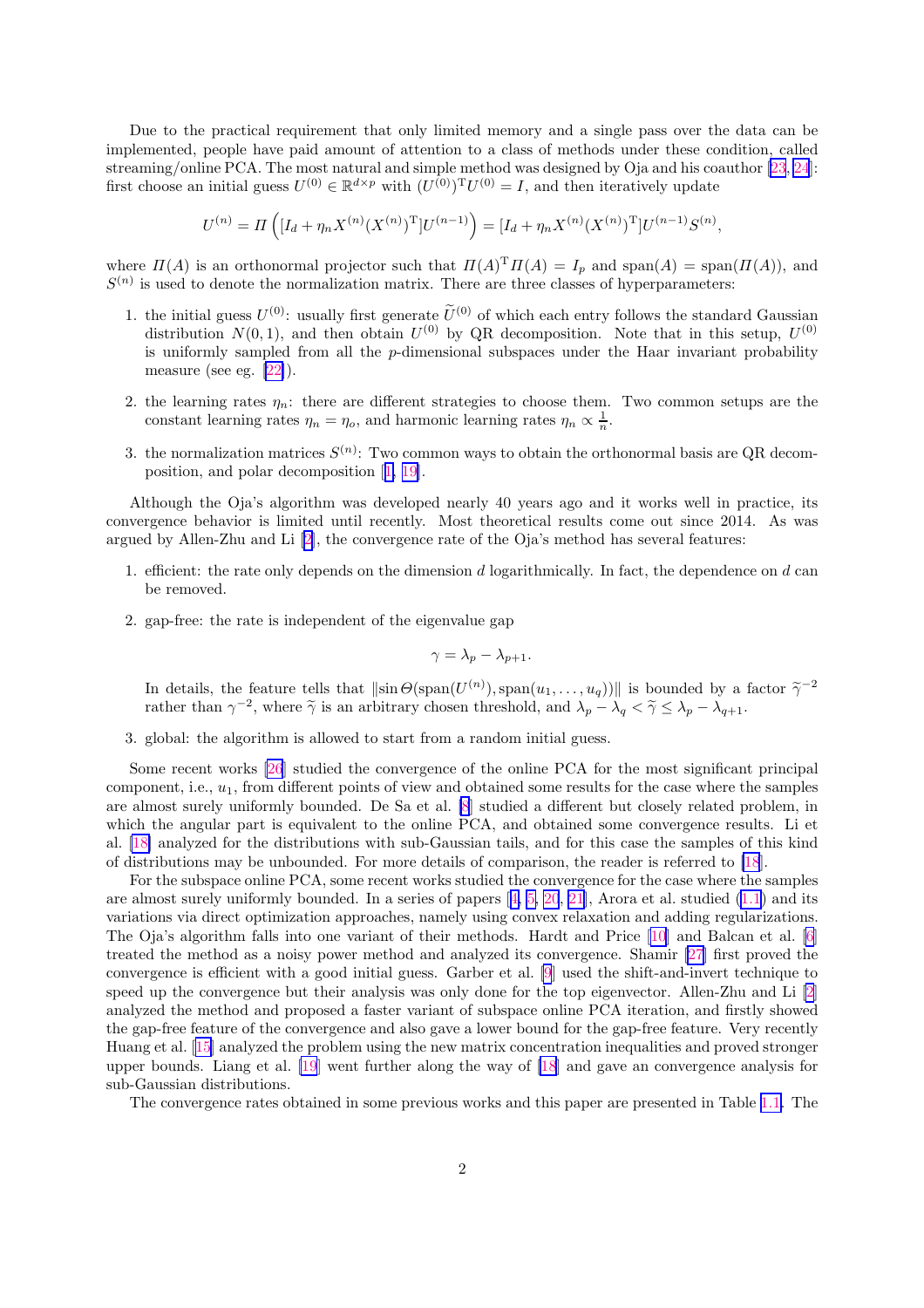<span id="page-2-0"></span>

| Paper                  | Global convergence                                                                    | Local convergence                                                                     | Unbounded      | Block    | Gap-free       |
|------------------------|---------------------------------------------------------------------------------------|---------------------------------------------------------------------------------------|----------------|----------|----------------|
| De Sa et al. $[8]$     | ln                                                                                    |                                                                                       | $\rm No$       | $\rm No$ | $\rm No$       |
| Hardt and Price $[10]$ | n d<br>$\lambda_p d$                                                                  | $^{nd}$<br>$\ln$                                                                      | No             | Yes      | No             |
| Shamir $[26]$          | $\lambda_{1\sim d}^2 d \ \ (\ln n)^2$<br>$\overline{\gamma^2}n$ $(1-\delta)^2$        | $(\ln n)^2$<br>$(\delta)^2$                                                           | N <sub>o</sub> | No       | No             |
| Shamir $[27]$          |                                                                                       |                                                                                       | No             | Yes      | No             |
| Balcan et al. $[6]$    | $\lambda_{1\sim p}^2\lambda_p d$<br>nd                                                | $\lambda_{1\sim p}^2\lambda_p d$<br>nd                                                | No             | Yes      | No             |
| Jain et al. $[16]$     | $\boldsymbol{d}$<br>$\ln \frac{\pi}{\delta}$                                          | ln                                                                                    | No             | No       | N <sub>o</sub> |
| Li et al. $[18]$       | $\ln n$<br>$\lambda_{1\sim p}\lambda_{p+1\sim d}$<br>$\gamma^2 n$<br>$1-\delta$       | $\ln n$<br>$\lambda_{1\sim p}\lambda_{p+1\sim d}$<br>$\gamma^2 n$<br>$1-\delta$       | Yes            | No       | N <sub>o</sub> |
| Allen-Zhu and Li $[2]$ | $\lambda_{1\sim p} \lambda_{1\sim d}$<br>$\ln$<br>$\gamma\delta$<br>$n - n_o$         | $\lambda_{1\sim p}\underline{\lambda_{1\sim d}}$ ln<br>$\gamma\delta$                 | No             | Yes      | Yes            |
| Liang et al. $[19]$    | $\ln n$<br>$\lambda_{1\sim p}\lambda_{p+1\sim d}$<br>$1-\delta^{p^2}$<br>$\gamma^2 n$ | $\ln n$<br>$\lambda_{1\sim p}\lambda_{p+1\sim d}$<br>$1-\delta^{p^2}$<br>$\gamma^2 n$ | Yes            | Yes      | No             |
| Huang et al. $ 15 $    | $M_{\rm 4}$<br>$\ln\frac{p}{\tau}$<br>$\gamma^2(n-n_o)$<br>$\gamma \delta$            | $M_{\rm 4}$<br>$\ln$<br>$\overline{\gamma^2 n}$                                       | No             | Yes      | No             |
| This paper             | $\lambda_{1\sim p}\lambda_{p+1\sim d}(n-n_o)$<br>$\gamma^2 n^2(1-\delta)$             | $\lambda_{1\sim p}\lambda_{p+1\sim d}$<br>$\gamma^2 n(1-\delta)$                      | Yes            | Yes      | Yes            |

|  |  | Table 1.1: Comparison of some results |  |  |
|--|--|---------------------------------------|--|--|
|--|--|---------------------------------------|--|--|

- The term  $M_4$  represents any quantity related to  $\mathbb{E}\left\{\|\boldsymbol{X}\boldsymbol{X}^{\mathrm{T}}-\boldsymbol{\Sigma}\right\|$  $\}$ , or the fourth central moment (not necessarily the same in different results).
- In some results the term  $n<sub>o</sub>$  appears in the global convergence, and it represents the number of samples needed in the so-called "Phase I" or "Cold Start" process.
- Note that there are two types of the dependency on  $\delta$  in Table 1.1: one is  $\ln \frac{1}{\delta}$ , which goes to infinity as  $\delta \to 0$ ; the other is  $\frac{1}{(1-\delta^*)^*}$ , which goes to 0 as  $\delta \to 0$ . Clearly the latter term can be replaced by an absolute constant, or equivalently, the rate does not explicitly rely on  $\delta$  (but implicitly, for  $n \geq O((\ln \delta)^{-4})$  as is shown in Lemma [3.4](#page-9-0) and Theorem [3.1\)](#page-10-0).
- In some results, such as Jain et al. [\[16](#page-23-0), Theorem 1.3], there is no  $\ln d$  or  $\ln \frac{1}{\delta}$  factor, which seems to contradict with what we list in Table 1.1 (based on their Theorem 1.2 or 4.1 actually). However, the assumption there is much stronger: first their success probability is  $3/4$ , rather than  $1 - \delta$ , which removes the dependency on  $\delta$ ; then they need  $n \ge O(d^{1/10})$  which is much larger than  $O((\ln d)^4)$ here.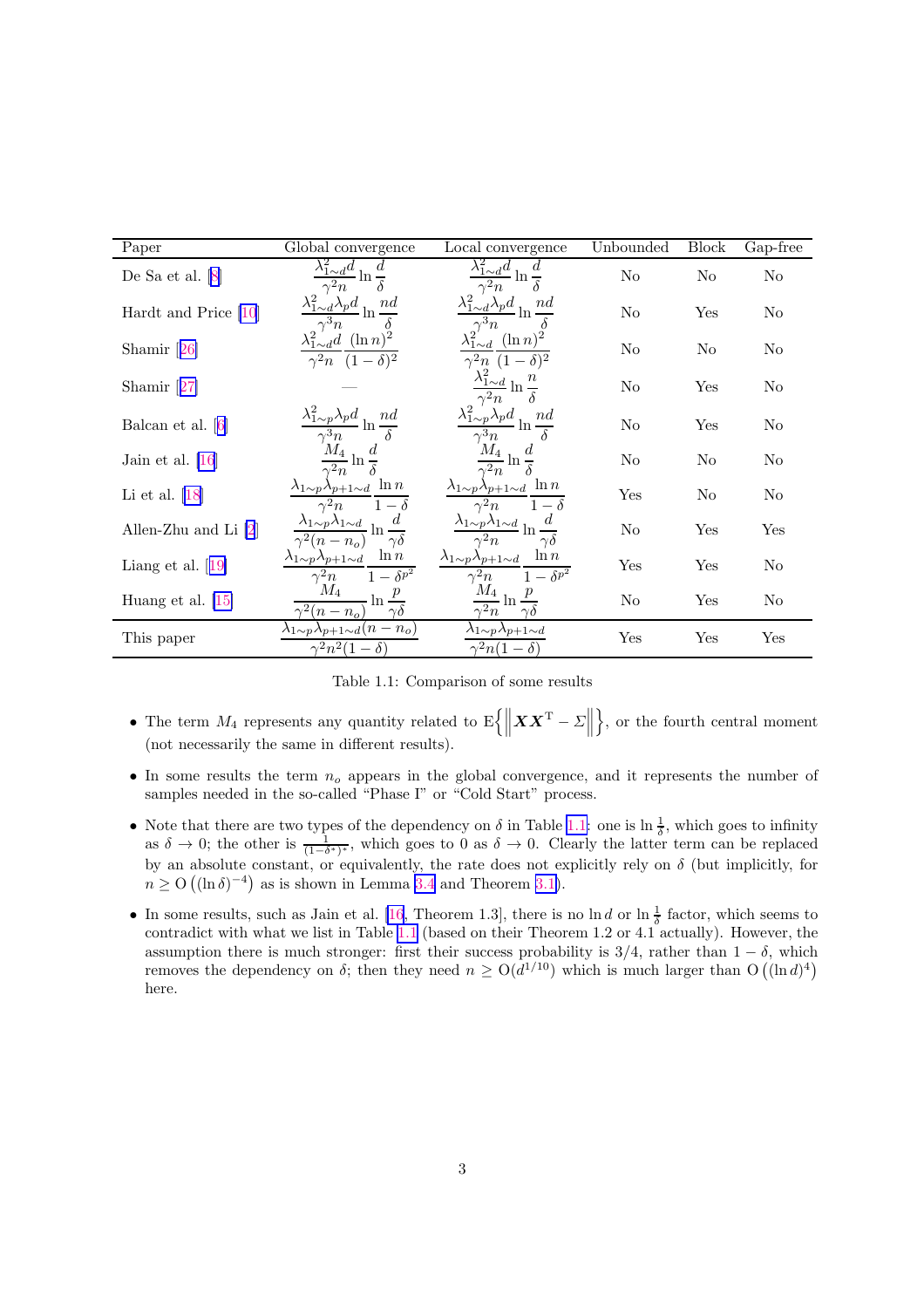sum of some consecutive eigenvalues is written as

$$
\lambda_{i_1 \sim i_2} := \lambda_{i_1} + \cdots + \lambda_{i_2}, \quad 1 \leq i_1 \leq i_2 \leq d.
$$

The listed convergence rates are read as: with probability  $1 - \delta$ , using n samples, or equivalently after n iterations, the Oja's algorithm produces an approximation span $(U^{(n)})$  of the principal subspace satisfying  $\|\sin\Theta(\text{span}(U^{(n)}),\mathcal{U}_*)\|\leq$  (the rate). The global convergence rate is given for the case that the initial guess is random generated, while the local convergence rate is given for the case that the initial guess satisfies  $\|\tan \Theta(\text{span}(U^{(0)}), \mathcal{U}_*)\|$  is bounded by an absolute constant like 1.

The convergence rates listed in Table [1.1,](#page-2-0) except ours, include a poly-logarithmic factor, which leads people to say the Oja's method is *nearly optimal*. However, in this paper we will show the poly-logarithmic factor can be removed. In other words, the convergence rate, namely the upper bound of the approximation, exactly matches the lower bound [\(1.3](#page-0-0)) of an approximation obtained by the offline/classical PCA up to a constant factor. Hence in some sense, we may say the Oja's method is *optimal*. To the best of our knowledge, it is the first time to point out this feature of the online method.

Other results we will show in this paper include:

- the strategy of choosing the normalization matrices does not matter much on the convergence rate. Hence we may choose a strategy that has advantages on computation or practical consideration.
- the iteration process is somehow decoupled, and thus the gap-dependent and gap-free considerations can be treated in the same framework. This would shed light on the convergence analysis of other online algorithms.
- a lower bound for sub-Gaussian distributions on the gap-free feature is given, which ensures that the Oja's method is optimal.

The rest of this paper is organized as follows. In Section 2 we make preparations for discussing the convergence analysis of the Oja's method. The main results, namely the convergence analysis, are stated in Section [3](#page-7-0), while their proofs are provided in Section [4](#page-12-0) due to the complexities of the contained heavy calculations. Section [5](#page-22-0) gives some concluding remarks.

#### 1.1 Notation

 $I_n$  (or simply I if its dimension is clear from the context) is the  $n \times n$  identity matrix and  $e_j$  is its jth column (usually with dimension determined by the context). For a matrix X,  $\sigma(X)$ ,  $||X||_2$  and  $||X||_F$  are the multiset of the singular values, the spectral norm, and the Frobenius norm of  $X$ , respectively. For two matrices or vectors  $X, Y, X \circ Y$  is the Hadamard/entrywise product of X and Y of the same size.

For any matrix X,  $X_{(i,j)}$  is the  $(i, j)$ th entry of X, and  $X_{(i:j,:)}$  is the submatrix of X consisting of its row *i* to row *j*. For any vector or matrix  $X, Y, X \leq Y$  means  $X_{(i,j)} \leq Y_{(i,j)}$  for any *i*, *j.*  $X \geq, \lt, "Y$ can be similarly understood.

For a subset or an event A,  $A^c$  is the complement set of A. By  $\sigma\{A_1,\ldots,A_p\}$  we denote the  $\sigma$ algebra generated by the events  $A_1, \ldots, A_p$ .  $E\{X; A\} := E\{X\mathbf{1}_A\}$  denotes the expectation of a random variable X over event A. Note that  $E\{X; A\} = E\{X | A\}P{A}$ . For a random vector or matrix  $X, E\{X\} := [E\{X_{(i,j)}\}]$ . Note that  $||E\{X\}||_{\text{ui}} \leq E\{||X||_{\text{ui}}\}$  for  $\text{ui} = 2, F$ . Write  $\text{cov}_{\circ}(X, Y) :=$  $E\{[\boldsymbol{X} - E\{\boldsymbol{X}\}] \circ [\boldsymbol{Y} - E\{\boldsymbol{Y}\}] \}$  and  $var_{\circ}(\boldsymbol{X}) := cov_{\circ}(\boldsymbol{X}, \boldsymbol{X}).$ 

For any scalar  $x, y, x \vee y = \max\{x, y\}, x \wedge y = \min\{x, y\}.$ 

## 2 Preliminaries

### 2.1 Canonical Angles between Two Subspaces

We are interested in the distance of two linear subspaces. So we introduce the canonical angles between them in order to give quantities to represent their distance.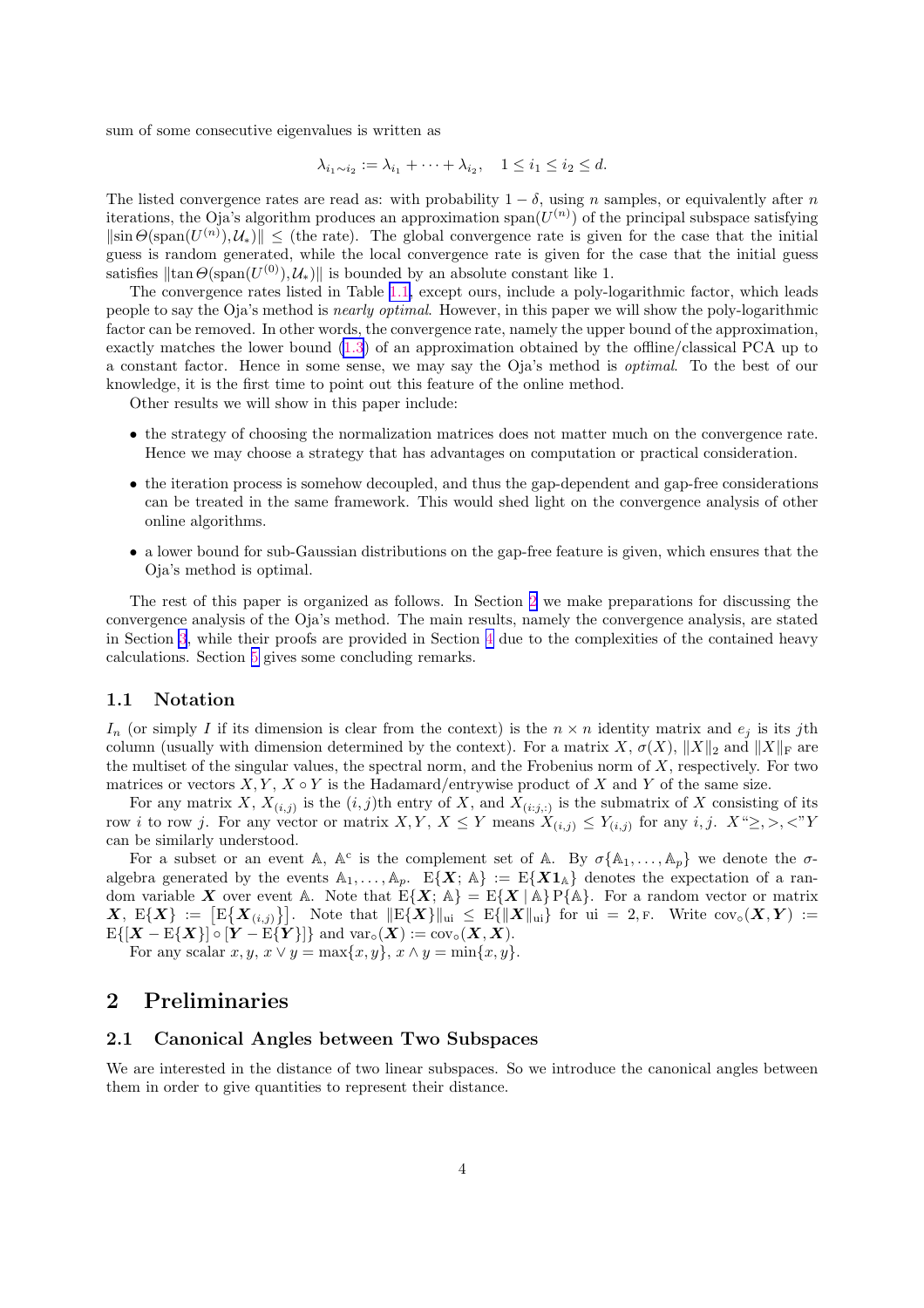<span id="page-4-0"></span>**Definition 2.1** ([\[7](#page-23-0)]). Given two subspaces  $\mathcal{X}, \mathcal{Y} \subseteq \mathbb{R}^d$  with dim  $\mathcal{X} = p \leq \dim \mathcal{Y} = q$ . The *principal/canonical angles*  $\theta_j \in [0, \pi/2]$  between X and Y are recursively defined for  $j = 1, \ldots, p$  by

$$
\cos \theta_j = \sigma_j = \max_{u \in \mathcal{X}, v \in \mathcal{Y}} u^{\mathrm{T}} v = u_j^{\mathrm{T}} v_j \text{ subject to } ||u||_2 = ||v||_2 = 1,u_i^{\mathrm{T}} u = 0, v_i^{\mathrm{T}} v = 0, i = 1, \dots, j - 1.
$$

It can be verified that  $\sigma_1 \geq \cdots \geq \sigma_p$  are the singular values of  $X^T Y$ , where  $X, Y$  are orthonormal basis matrices of  $\mathcal{X}, \mathcal{Y}$  respectively. The angles are in non-decreasing order:  $\theta_1 \leq \cdots \leq \theta_p$ . Moreover, it can be seen that  $\sigma_j$  or  $\theta_j$  are independent of the basis matrices, which are not unique.

Write

$$
\Theta(\mathcal{X},\mathcal{Y})=\mathrm{diag}(\theta_1,\ldots,\theta_p).
$$

Here we add " $(\mathcal{X}, \mathcal{Y})$ " to emphasize the quantity is defined for two subspaces  $\mathcal{X}, \mathcal{Y}$ . In particular, if  $p = q$ ,  $\|\sin\Theta(\mathcal{X},\mathcal{Y})\|_{\text{ui}}$  for ui = 2, F are metrics on the set consisting for all p-dimensional subspaces of  $\mathbb{R}^d$  [\[28](#page-24-0), Section II.4].

For matrices  $X, Y, \Theta(X, Y) := \Theta(\text{span}(X), \text{span}(Y)).$ 

In what follows, we give a quantity easy to compute to estimate the distance between one subspace and a particular subspace.

Given  $p \leq q$ , for any matrix  $X \in \mathbb{R}^{d \times p}$  with nonsingular  $X_{(1:p,:)}$ , write

$$
\mathcal{T}_{p,q}(X) := X_{(p+1;q,:)} X_{(1:p,:)}^{-1}, \quad \mathcal{T}_q(X) := X_{(q+1:d,:)} X_{(1:p,:)}^{-1},
$$

which are submatrices of  $\mathscr{T}(X) := \mathscr{T}_p(X)$ .

**Lemma 2.1.** We have for  $ui = 2$ , F

$$
\left\| \tan \Theta\big(X, \begin{bmatrix} I_q \\ 0 \end{bmatrix}\big) \right\|_{\text{ui}} \le \|\mathcal{T}_q(X)\|_{\text{ui}}.\tag{2.1}
$$

*In particular, if*  $p = q$ *, then the inequality "*≤" *can be replaced by "*=".

*Proof.* For the readability, we use  $\mathscr{T}_{p,q}, \mathscr{T}_p, \mathscr{T}_q$  only and drop " $(X)$ ". Then  $\cos \theta_j$  for  $j = 1, \ldots, p$  are the singular values of

$$
\left[I_p + \mathscr{T}_p^{\mathrm{T}} \mathscr{T}_p\right]^{-1/2} \begin{bmatrix} I_p \\ \mathscr{T}_{p,q} \\ \mathscr{T}_q \end{bmatrix}^{\mathrm{T}} \begin{bmatrix} I_q \\ 0 \end{bmatrix} = \left[I_p + \mathscr{T}_p^{\mathrm{T}} \mathscr{T}_p\right]^{-1/2} \begin{bmatrix} I_p & \mathscr{T}_{p,q} \end{bmatrix}.
$$

Thus,  $\tan^2 \theta_j = \sec^2 \theta_j - 1$  for  $j = 1, ..., p$  are the eigenvalues of

$$
\left( \left[ I_p + \mathcal{T}_p^{\mathrm{T}} \mathcal{T}_p \right]^{-1/2} \left[ I_p - \mathcal{T}_{p,q} \right] \left[ I_p - \mathcal{T}_{p,q} \right]^\mathrm{T} \left[ I_p + \mathcal{T}_p^{\mathrm{T}} \mathcal{T}_p \right]^{-1/2} \right)^{-1} - I
$$
\n
$$
= \left[ I_p + \mathcal{T}_p^{\mathrm{T}} \mathcal{T}_p \right]^{1/2} \left[ I_p + \mathcal{T}_{p,q}^{\mathrm{T}} \mathcal{T}_{p,q} \right]^{-1} \left[ I_p + \mathcal{T}_p^{\mathrm{T}} \mathcal{T}_p \right]^{1/2} - I
$$
\n
$$
= \left[ I_p + \mathcal{T}_p^{\mathrm{T}} \mathcal{T}_p \right]^{1/2} \left( \left[ I_p + \mathcal{T}_{p,q}^{\mathrm{T}} \mathcal{T}_{p,q} \right]^{-1} \left[ I_p + \mathcal{T}_p^{\mathrm{T}} \mathcal{T}_p \right] - I \right) \left[ I_p + \mathcal{T}_p^{\mathrm{T}} \mathcal{T}_p \right]^{-1/2}
$$
\n
$$
= \left[ I_p + \mathcal{T}_p^{\mathrm{T}} \mathcal{T}_p \right]^{1/2} \left[ I_p + \mathcal{T}_{p,q}^{\mathrm{T}} \mathcal{T}_{p,q} \right]^{-1} \mathcal{T}_q^{\mathrm{T}} \mathcal{T}_q \left[ I_p + \mathcal{T}_p^{\mathrm{T}} \mathcal{T}_p \right]^{-1/2},
$$

and also the eigenvalues of

$$
\left[I_p + \mathscr{T}_{p,q}^{\mathrm{T}} \mathscr{T}_{p,q}\right]^{-1/2} \mathscr{T}_q^{\mathrm{T}} \mathscr{T}_q \left[I_p + \mathscr{T}_{p,q}^{\mathrm{T}} \mathscr{T}_{p,q}\right]^{-1/2}.
$$

Let $\tau_1 \geq \cdots \geq \tau_p$  be the eigenvalues of  $\mathscr{T}_q^T \mathscr{T}_q$ . By the Ostrowski theorem [[12,](#page-23-0) Theorem 4.5.9],

$$
\tan^2 \theta_j \le \tau_j,
$$

which implies  $(2.1)$ .

Note that[[19,](#page-24-0) Lemma 2.1] is a special case of Lemma 2.1.

 $\Box$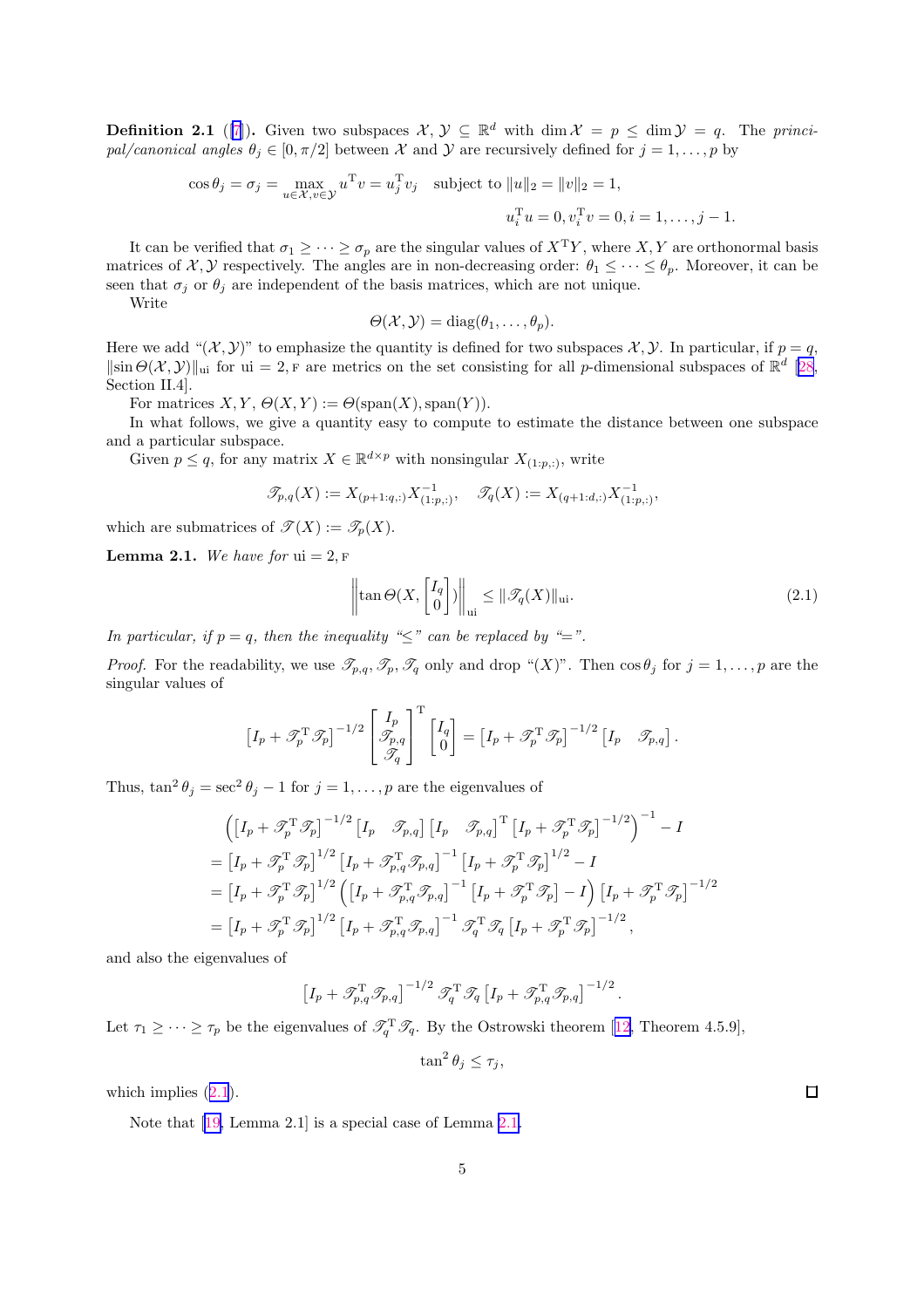### <span id="page-5-0"></span>2.2 Orlicz Norms

We are concerned with random variables/vectors that have a sub-Gaussian distribution. To that end, we firstintroduce the Orlicz  $\psi_{\alpha}$ -norm of a random variable/vector. More details can be found in [[30\]](#page-24-0).

**Definition 2.2.** The *Orlicz*  $\psi_{\alpha}$ -norm of a random variable  $X \in \mathbb{R}$  is defined as

$$
\|\boldsymbol{X}\|_{\psi_{\alpha}}:=\inf\bigg\{\xi>0:\mathrm{E}\bigg\{\mathrm{exp}\left(\bigg|\frac{\boldsymbol{X}}{\xi}\bigg|^\alpha\right)\bigg\}\leq 2\bigg\},
$$

and the *Orlicz*  $\psi_{\alpha}$ *-norm* of a random vector  $\mathbf{X} \in \mathbb{R}^d$  is defined as

$$
\|\bm{X}\|_{\psi_{\alpha}} := \sup_{\|v\|_2 = 1} \|v^{\mathrm{T}}\bm{X}\|_{\psi_{\alpha}}.
$$

We say that random variable/vector X follows a *sub-Gaussian distribution* if  $||X||_{\psi_2} < \infty$ .

By the definition, we conclude that any bounded random variable/vector follows a sub-Gaussian distribution.

The basic properties of sub-Gaussian distributions are listed in Lemma 2.2.

**Lemma 2.2** ([[31,](#page-24-0) (5.10)–(5.12)]). *Every sub-Gaussian random variable*  $X \in \mathbb{R}$  *with*  $||X||_{\psi_2} = \psi$  *satisfies:* 

- *1.*  $P\{|\mathbf{X}| > t\}$  ≤  $\exp(1 c\psi^{-2}t^2)$  *for*  $t \ge 0$ *;*
- 2.  $E\{|\mathbf{X}|^p\} \leq \psi^p p^{p/2}$  for  $p \geq 1$ ;
- 3. if  $E\{X\} = 0$ , then  $E\{\exp(tX)\} \leq \exp(C\psi^2 t^2)$  for  $t \in \mathbb{R}$ ,

*where*  $C > 0, c > 0$  *are absolute constants.* 

Moreover, if  $||X||_{\psi_1} < \infty$ , then X follows a *sub-exponential* distribution. Our analysis below can be easily generalized to sub-exponential random vectors, and will not be discussed.

#### 2.3 Detailed Algorithm and Assumptions

Here we write down the detailed algorithm in Algorithm 2.1.

### Algorithm 2.1 Oja's Algorithm for Online PCA

1: Choose  $U^{(0)} \in \mathbb{R}^{d \times p}$  with  $(U^{(0)})^T U^{(0)} = I$ , and use a regime to choose the learning rate  $\eta_n = \rho_n \eta > 0$ .

- 2: for  $n = 1, 2, \ldots$  until convergence do
- 3: Take an  $\mathbf{X}$ 's sample  $X^{(n)}$ ;
- 4:  $Z^{(n)} = (U^{(n-1)})^{\mathrm{T}} X^{(n)};$
- 5:  $\bar{U}^{(n)} = U^{(n-1)} + \eta_n X^{(n)} (Z^{(n)})^{\mathrm{T}};$
- 6: Find an orthonormal basis of the subspace spanned by  $\tilde{U}^{(n)}$ , namely compute a column orthonormal matrix  $U^{(n)} = \widetilde{U}^{(n)}S^{(n)}$ .

7: end for

The learning rate of the *n*-th iteration is  $\eta_n = \rho_n \eta_o$ . Without loss of generality, we may assume  $0 < \rho_n < 1$ .

The decomposition can be chosen as QR decomposition[[24\]](#page-24-0) or polar decomposition [\[1](#page-23-0)], or any other decomposition easy to compute. However,  $S^{(n)}$  is always nonsingular. In fact, noticing that  $\tilde{U}^{(n)} =$  $[I + \eta_n X^{(n)} (X^{(n)})^T] U^{(n-1)}$ , since  $I + \eta_{n+1} X^{(n)} (X^{(n)})^T$  is positive definite and thus nonsingular, and  $U^{(n)}$ is column orthonormal, we know  $\widetilde{U}^{(n)}$  has full column rank, which implies the fact.

Any statement we will make holds *almost surely*.

To prepare our convergence analysis, we make a few assumptions.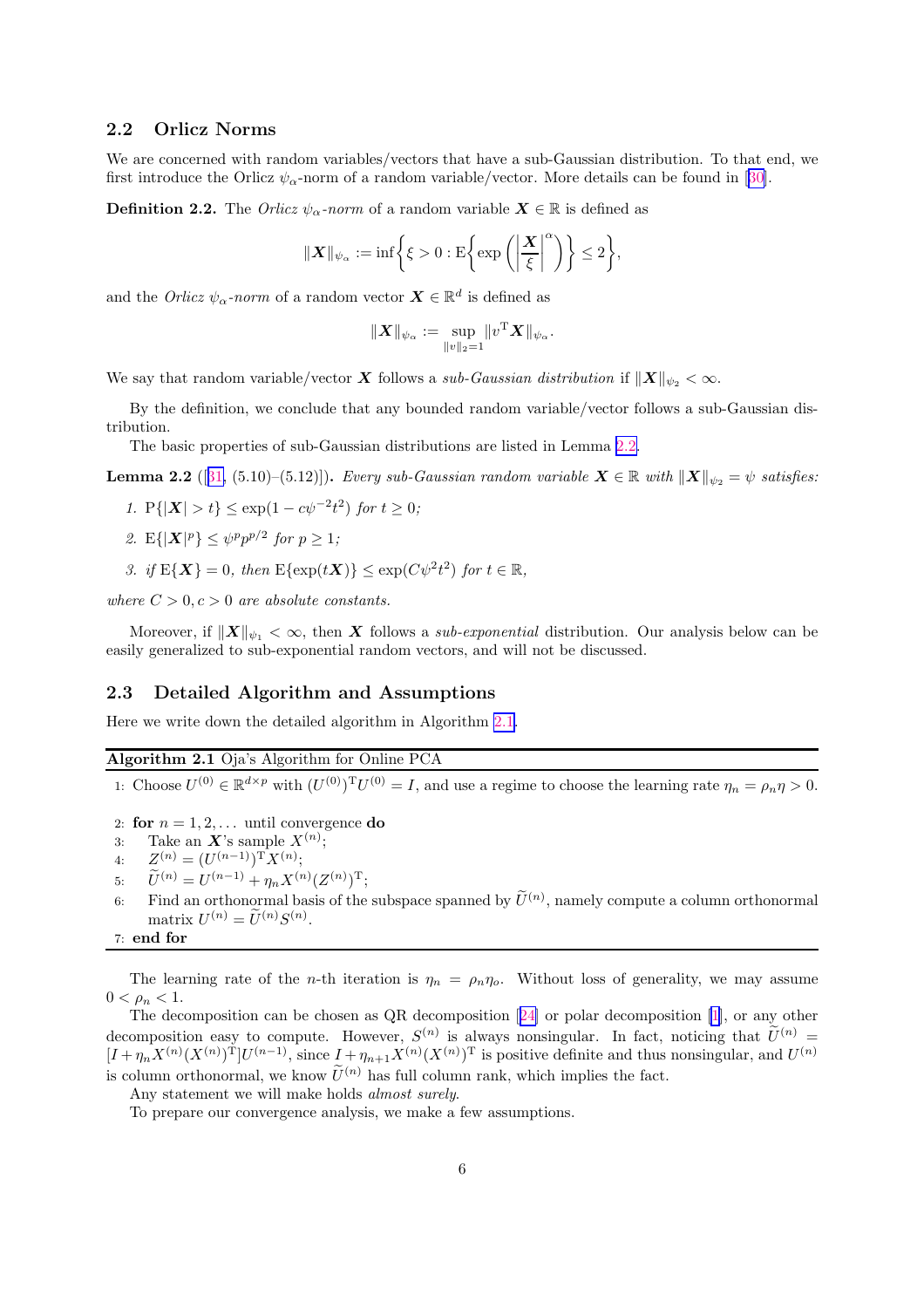**Assumption 2.1.**  $\boldsymbol{X} = [\boldsymbol{X}_1, \boldsymbol{X}_2, \dots, \boldsymbol{X}_d]^{\mathrm{T}} \in \mathbb{R}^d$  is a random vector.

(A-1)  $E\{X\} = 0$ , and  $\Sigma := E\{XX^T\}$  has the spectral decomposition [\(1.2](#page-0-0)) satisfying  $\lambda_p > \lambda_{p+1}$ ; (A-2)  $\psi := \| \Sigma^{-1/2} \mathbf{X} \|_{\psi_2} < \infty.$ 

The principal subspace  $\mathcal{U}_*$  is uniquely determined under Item A-1 of Assumption [2.1](#page-5-0). On the other hand, Item  $A-2$  of Assumption [2.1](#page-5-0) ensures that all 1-dimensional marginals of  $X$  have sub-Gaussian tails, or equivalently,  $X$  follows a sub-Gaussian distribution.

Using the substitutions

$$
\mathbf{X} \leftarrow \lambda_{1 \sim d}^{-1/2} \mathbf{X}, X^{(n)} \leftarrow \lambda_{1 \sim d}^{-1/2} X^{(n)}, Z^{(n)} \leftarrow \lambda_{1 \sim d}^{-1/2} Z^{(n)}, \eta_n \leftarrow \lambda_{1 \sim d} \eta_n,
$$

the iterations produced by Algorithm [2.1](#page-5-0) and the rest terms  $\tilde{U}^{(n)}$ ,  $U^{(n)}$  keep the same. Hence any convergence result has to keep this homogeneous property.

Next we make a simplification on the problem.

Recall the spectral decomposition  $\Sigma = U \Lambda U^{T}$ . Instead of the random vector  $X$ , we equivalently consider

$$
\boldsymbol{Y} \equiv [\boldsymbol{Y}_1, \boldsymbol{Y}_2, \dots, \boldsymbol{Y}_n]^{\mathrm{T}} := \boldsymbol{U}^{\mathrm{T}} \boldsymbol{X}.
$$

Accordingly, perform the same orthogonal transformation on all involved quantities:

$$
Y^{(n)} = U^{\mathrm{T}} X^{(n)}, \quad V^{(n)} = U^{\mathrm{T}} U^{(n)}, \quad V_* = U^{\mathrm{T}} U_* = \begin{bmatrix} I_p \\ 0 \end{bmatrix}.
$$

Firstly, because

$$
(V^{(n-1)})^{\mathrm{T}}Y^{(n)} = (U^{(n-1)})^{\mathrm{T}}X^{(n)}, \quad (Y^{(n)})^{\mathrm{T}}Y^{(n)} = (X^{(n)})^{\mathrm{T}}X^{(n)},
$$

the equivalent version of Algorithm [2.1](#page-5-0) is obtained by symbolically replacing all letters  $X, U$  by  $Y, V$ while keeping their respective superscripts. If the algorithm converges, it is expected that span $(V^{(n)}) \to$ span $(V_*)$ . Secondly, noting

$$
\|\Sigma^{-1/2} \mathbf{X}\|_{\psi_2} = \|U \Lambda^{-1/2} U^{\mathrm{T}} \mathbf{X}\|_{\psi_2} = \| \Lambda^{-1/2} \mathbf{Y}\|_{\psi_2},
$$

we can restate Assumption [2.1](#page-5-0) equivalently as

$$
(\mathbf{A}\text{-}1')\ \mathbf{E}\{\mathbf{Y}\}=0,\mathbf{E}\left\{\mathbf{Y}\mathbf{Y}^{\mathrm{T}}\right\} = \Lambda = \text{diag}(\lambda_1,\ldots,\lambda_d)\ \text{with}\ \lambda_1 \geq \cdots \geq \lambda_p > \lambda_{p+1} \geq \cdots \geq \lambda_d;
$$

 $(A-2') \psi := \|A^{-1/2}Y\|_{\psi_2} < \infty.$ 

Thirdly, all canonical angles between two subspaces are invariant under the orthogonal transformation. Therefore the results given below holds for not only  $Y$  but also  $X$ .

If the algorithm converges, it is expected that

$$
U^{(n)} \to U_* := U \begin{bmatrix} I_p \\ 0 \end{bmatrix} = [u_1, u_2, \dots, u_p] \qquad \Leftrightarrow \qquad V^{(n)} \to V_* = \begin{bmatrix} I_p \\ 0 \end{bmatrix}
$$

in the sense that

$$
\|\sin\Theta(U^{(n)}, U_*)\|_{\text{ui}} \to 0 \qquad \Leftrightarrow \qquad \|\sin\Theta(V^{(n)}, V_*)\|_{\text{ui}} \to 0
$$

as  $n \to \infty$ .

By Lemma [2.1](#page-4-0), it is sufficient enough to prove  $\|\mathscr{T}(V^{(n)})\|_{\text{ui}} \to 0$ . Our results are based on this point.

To simplify the notations in our proofs, we introduce new notations for two particular submatrices of any vector  $Y \in \mathbb{R}^d$ , tall matrix  $V \in \mathbb{R}^{d \times p}$  and diagonal matrix  $\Lambda \in \mathbb{R}^{d \times d}$ :

$$
Y = \begin{bmatrix} \bar{Y} \\ \bar{Y} \end{bmatrix}, \begin{bmatrix} p \\ d-p \end{bmatrix}, \begin{bmatrix} p \\ V \end{bmatrix}, \begin{bmatrix} p \\ d-p \end{bmatrix}, \begin{bmatrix} p \\ A-p \end{bmatrix} = \begin{bmatrix} \bar{A} & \bar{A} - p \\ \bar{A} & \bar{A} \end{bmatrix}.
$$

or equivalently

and

$$
\bar{Y} = Y_{(1:p,:)}, \quad \underline{Y} = Y_{(p+1:d,:)}, \qquad \bar{V} = V_{(1:p,:)}, \quad \underline{V} = V_{(p+1:d,:)},
$$
  
 $\bar{A} = \text{diag}(\lambda_1, ..., \lambda_p), \quad \underline{A} = \text{diag}(\lambda_{p+1}, ..., \lambda_d).$ 

7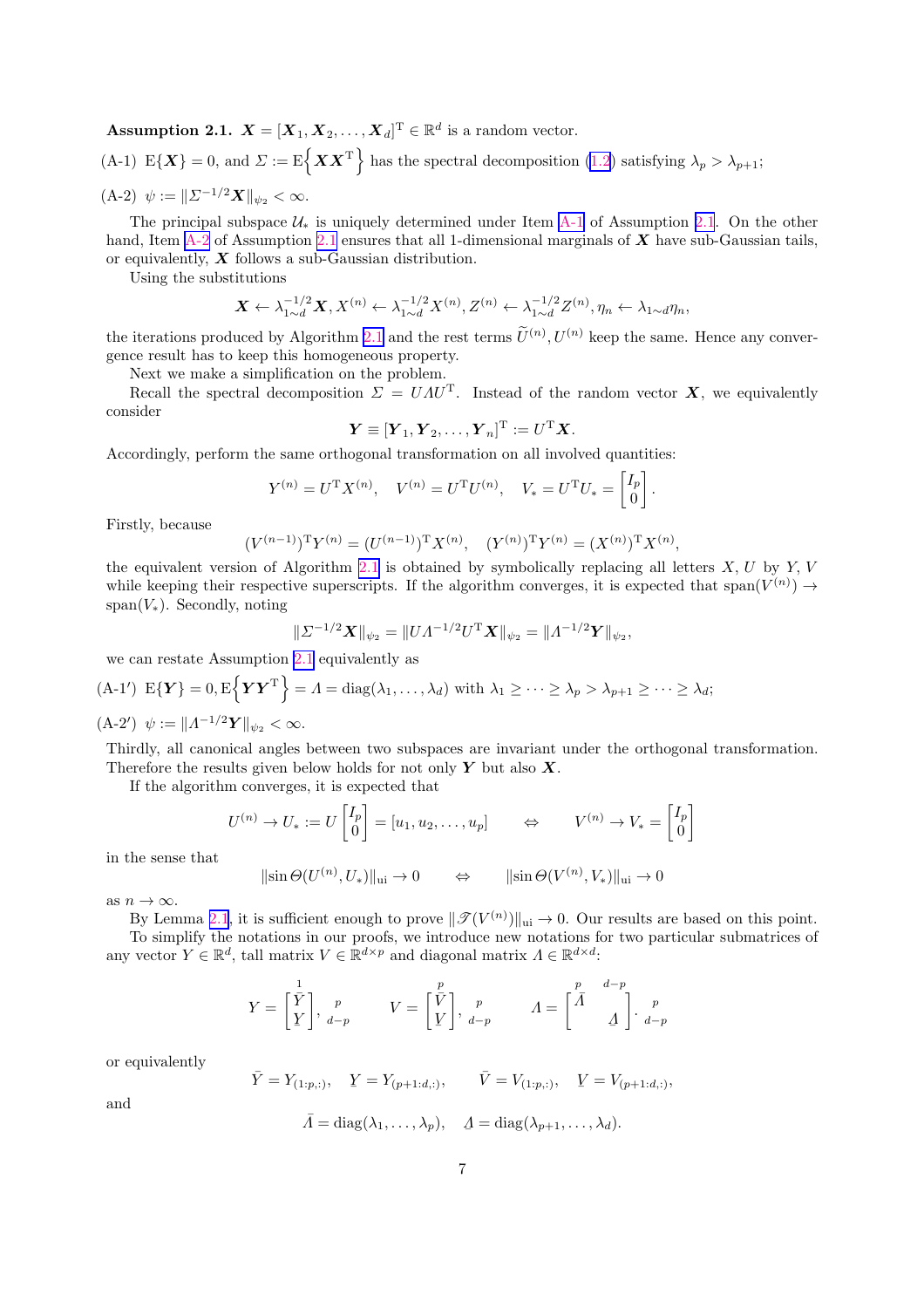# <span id="page-7-0"></span>3 Main Results

In what follows, we will state our main results and leave their proofs to another section because of their highcomplexity. The main technique to prove the results is the same as Li et al. [[18\]](#page-23-0) and Liang et al. [\[19](#page-24-0)]. The differences between the results are referred to:

- the estimations are much sharper here;
- the learning rates are changing here, rather than a fixed learning rate in[[18,](#page-23-0) [19\]](#page-24-0).

First we introduce some quantities.

For  $\kappa \geq 0$ , define  $\mathbb{S}(\kappa) := \{ V \in \mathbb{R}^{d \times p} : \sigma(\bar{V}) \subset [\frac{1}{\sqrt{1+\kappa^2}}, 1] \}$ . It can be verified that

$$
V \in \mathbb{S}(\kappa) \Leftrightarrow \|\mathcal{F}(V)\|_2 \le \kappa. \tag{3.1}
$$

For the sequence  $V^{(n)}$ , define

$$
N_{\text{out}}\{\kappa\} := \min\{n: V^{(n)} \notin \mathbb{S}(\kappa)\}, \quad N_{\text{in}}\{\kappa\} := \min\{n: V^{(n)} \in \mathbb{S}(\kappa)\}.
$$

 $N_{\text{out}}\{\kappa\}$  is the first step of the iterative process at which  $V^{(n)}$  jumps from  $\mathcal{S}(\kappa)$  to outside, and  $N_{\text{in}}\{\kappa\}$  is the first step of the iterative process at which  $V^{(n)}$  jumps from outside to  $\mathcal{S}(\kappa)$ . For  $\mu \geq 1$ , define

$$
N_{\text{qb}}\{\mu\} := \max\left\{n \ge 1 : \|Z^{(n)}\|_2 \le \lambda_{1 \sim p}^{1/2} \mu^{1/2}, |Y_i^{(n)}| \le \lambda_i^{1/2} \mu^{1/2}, i = 1, \dots, d\right\} + 1.
$$

 $N_{\text{qb}}\{\mu\}$  is the first step of the iterative process at which either  $|Y_i^{(n)}| > \lambda_i^{1/2} \mu^{1/2}$  for some i or the norm of  $Z^{(n)}$  exceeds  $\lambda_{1\sim p}^{1/2}\mu^{1/2}$ . For  $n < N_{\text{qb}}\{\mu\}$ , we have  $||Y^{(n)}||_2 \leq \lambda_{1\sim q}^{1/2}$  $\frac{1/2}{1 \sim d} \mu^{1/2}$ .

For convenience, we will set  $T^{(n)} = \mathcal{T}(V^{(n)})$ , and let  $\mathbb{F}_n = \sigma\{Y^{(1)}, \ldots, Y^{(n)}\}$  be the  $\sigma$ -algebra filtration, i.e., the information known by step  $n$ .

### 3.1 Increments of One Iteration

In each iteration,

$$
\overline{V}^{(n+1)} = (\overline{V}^{(n)} + \eta_{n+1} \overline{Y}^{(n+1)} (Z^{(n+1)})^{\mathrm{T}}) S^{(n)}, \qquad \underline{V}^{(n+1)} = (\underline{V}^{(n)} + \eta_{n+1} \underline{Y}^{(n+1)} (Z^{(n+1)})^{\mathrm{T}}) S^{(n)},
$$

where  $S^{(n)}$  is nonsingular as is stated above. According to the Sherman-Morrison formula, we get  $\bar{V}^{(n)}$  +  $\eta_{n+1}\overline{Y}^{(n+1)}(Z^{(n+1)})^{\text{T}}$  or  $\overline{V}^{(n+1)}$  is nonsingular, if and only if  $1 + \eta_{n+1}\xi_{n+1}\overline{Y}^{(n+1)} \neq 0$  where  $\xi_{n+1} :=$  $(Z^{(n+1)})^{\mathrm{T}}(\bar{V}^{(n)})^{-1}\bar{Y}^{(n+1)},$  and

$$
(\bar{V}^{(n+1)})^{-1} = (S^{(n)})^{-1} \left( I - \frac{\eta_{n+1}}{1 + \eta_{n+1} \xi_{n+1}} \bar{V}^{-1} \bar{Y}^{(n+1)} (Z^{(n+1)})^{\mathrm{T}} \right) \bar{V}^{-1}.
$$

Hence

$$
T^{(n+1)} = Y^{(n+1)}(\bar{V}^{(n+1)})^{-1}
$$
  
=  $(Y^{(n)} + \eta_{n+1}Y^{(n+1)}(Z^{(n+1)})^T)S^{(n)}(S^{(n)})^{-1} \left(I - \frac{\eta_{n+1}}{1 + \eta_{n+1}\xi_{n+1}}\bar{V}^{-1}\bar{Y}^{(n+1)}(Z^{(n+1)})^T\right)\bar{V}^{-1}$   
=  $(Y^{(n)} + \eta_{n+1}Y^{(n+1)}(Z^{(n+1)})^T)\left(I - \frac{\eta_{n+1}}{1 + \eta_{n+1}\xi_{n+1}}\bar{V}^{-1}\bar{Y}^{(n+1)}(Z^{(n+1)})^T\right)\bar{V}^{-1}.$ 

Clearly the choice of  $S^{(n)}$  does not matter on the convergence of  $T^{(n)}$ . In other words, the strategy of choosing the normalization matrices does not matter much on the convergence rate.

In the following, we need to estimate  $T^{(n+1)} - T^{(n)}$ , and the results are listed in Lemma 3.1.

Lemma 3.1. *Suppose*

$$
2\lambda_{1\sim p}\sqrt{\kappa^2+1}\mu\eta_{n+1}\leq 1.\tag{3.2}
$$

Let  $\tau = ||T^{(n)}||_2$ . If  $n < N_{\text{qb}}\{\mu\} \wedge N_{\text{out}}\{\kappa\}$ , then the following statements hold.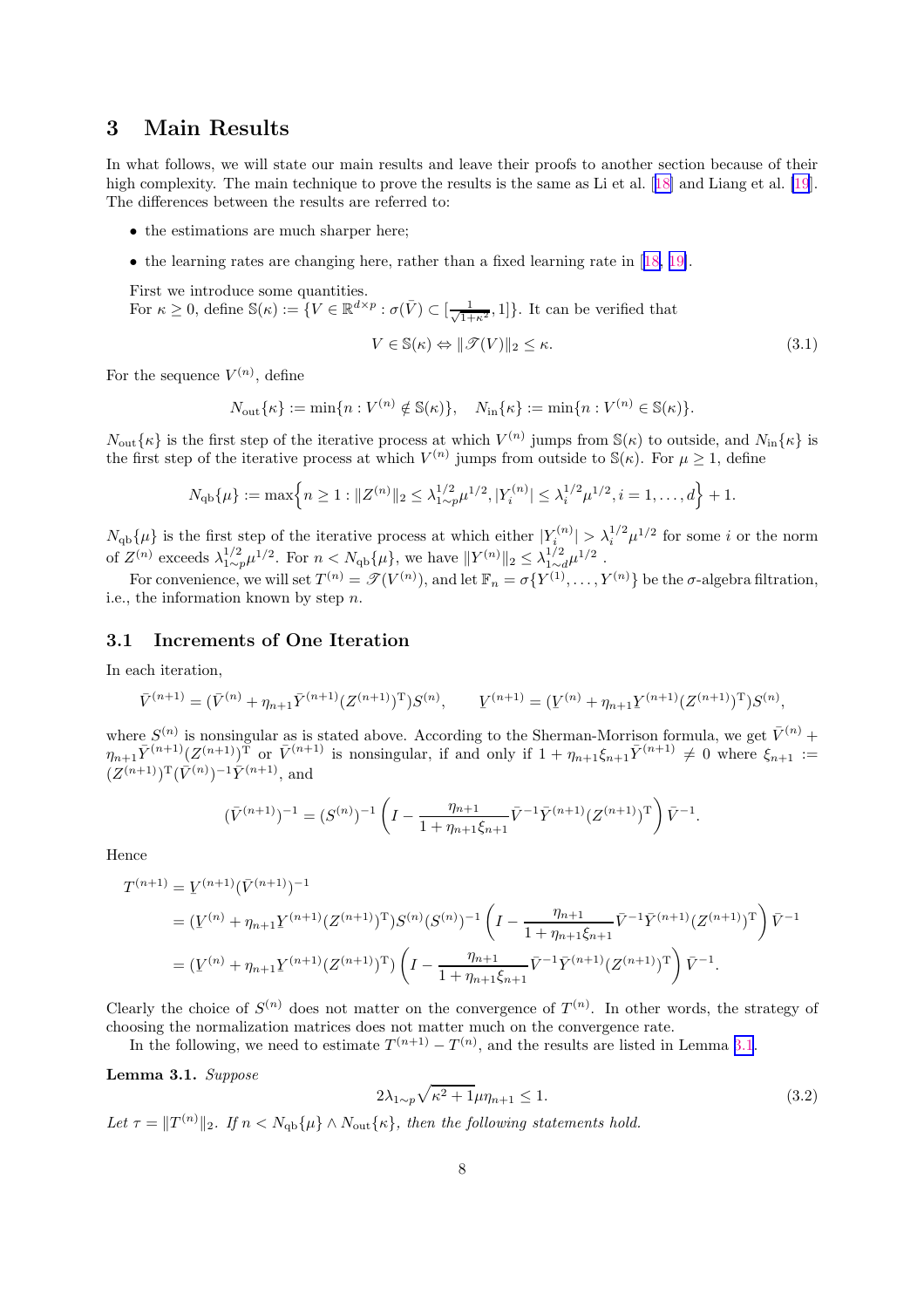- <span id="page-8-0"></span>1.  $T^{(n)}$  and  $T^{(n+1)}$  are well-defined.
- 2.  $||T^{(n+1)} T^{(n)}||_2 \leq 2\mu\eta_{n+1}[\nu^{1/2}\lambda_{1 \sim p}(1+\tau^2) + \nu_1\lambda_{1 \sim p}\tau]$ , where  $\nu_1 = 1 \vee \nu, \nu = \frac{\lambda_{p+1} \sim d}{\lambda_{1 \sim p}}$  $\frac{p+1 \sim d}{\lambda_{1 \sim p}}$  .
- 3. Define  $R_E^{(n)}$  by  $E\{T^{(n+1)} T^{(n)} | \mathbb{F}_n\} = \eta_{n+1} (AT^{(n)} T^{(n)}\overline{A}) + R_E^{(n)}$ . Then

$$
||R_E^{(n)}||_2 \le 2\lambda_1 \lambda_{1\sim p} \mu \eta_{n+1}^2 \tau (1+\tau^2)^{1/2}.
$$

4. Let  $H_{\circ} = \text{var}_{\circ}$  $\underline{Y}^{(n+1)}(\overline{Y}^{(n+1)})^{\mathrm{T}}$  and define  $R_{\circ}^{(n)}$  by  $var_{\circ}(T^{(n+1)} - T^{(n)} | \mathbb{F}_n) = \eta_{n+1}^2 H_{\circ} + R_{\circ}^{(n)}$ . *Then*

(a) 
$$
H_o \le 16\psi^4 H
$$
, where  $H = [\eta_{ij}]_{(d-p)\times p}$  with  $\eta_{ij} = \lambda_{p+i}\lambda_j$  for  $i = 1, ..., d-p$ ,  $j = 1, ..., p$ ;  
\n(b)  $||R_o^{(n)}||_2 \le 2\nu_1\nu^{1/2}\lambda_{1\sim p}^2\mu^2\eta_{n+1}^2\tau\left(1 + \left[1 + \nu_1\nu^{-1/2}\right]\tau + \tau^2 + \frac{1}{2}\tau^3\right)$   
\n $+8\nu\lambda_{1\sim p}^3\mu^3\eta_{n+1}^3(1 + \tau^2)^{1/2}\left[1 + \tau^2 + \nu_1\nu^{-1/2}\tau\right]^2$ .

### 3.2 Whole Iteration Process with a Good Initial Guess

Define  $D^{(n+1)} = T^{(n+1)} - \mathbb{E}\left\{T^{(n+1)} | \mathbb{F}_n\right\}$ . It can be seen that

$$
T^{(n)} - \mathbb{E}\left\{T^{(n)} \middle| \mathbb{F}_n\right\} = 0, \quad \mathbb{E}\left\{D^{(n+1)} \middle| \mathbb{F}_n\right\} = 0,
$$

$$
\mathbb{E}\left\{D^{(n+1)} \circ D^{(n+1)} \middle| \mathbb{F}_n\right\} = \text{var}_\circ(T^{(n+1)} - T^{(n)} \middle| \mathbb{F}_n\right).
$$

By Item 3 of Lemma [3.1,](#page-7-0) we have

$$
T^{(n+1)} = D^{(n+1)} + T^{(n)} + E\left\{T^{(n+1)} - T^{(n)} \middle| \mathbb{F}_n\right\}
$$
  
=  $D^{(n+1)} + T^{(n)} + \eta_n(\Delta T^{(n)} - T^{(n)}\overline{\Lambda}) + R_E^{(n)}$   
=  $\mathcal{L}_{n+1}T^{(n)} + D^{(n+1)} + R_E^{(n)},$ 

where  $\mathcal{L}_{n+1}: T \mapsto T + \eta_{n+1} T T - \eta_{n+1} T \overline{A}$  is a bounded linear operator. It can be verified that  $\mathcal{L}_{n+1} T =$  $L_{n+1} \circ T$ , the Hadamard product of  $L_n$  and T, where  $L_{n+1} = [\lambda_{ij}^{(n+1)}]_{(d-p)\times p}$  with  $\lambda_{ij}^{(n+1)} = 1 + \eta_{n+1}(\lambda_{p+i} (\lambda_j)$ . Clearly  $\mathcal{L}_{n_1}\mathcal{L}_{n_2} = \mathcal{L}_{n_2}\mathcal{L}_{n_1}$  for any  $n_1, n_2$ . Moreover, it can be shown that  $\|\mathcal{L}_{n+1}\|_{\text{ui}} = \rho(\mathcal{L}_{n+1}) =$  $1-\eta_{n+1}\gamma$ , where  $\|\mathcal{L}_{n+1}\|_{\text{ui}} = \sup_{\|T\|_{\text{ui}}=1} \|\mathcal{L}_{n+1}T\|_{\text{ui}}$  is an operator norm induced by the matrix norm  $\|\cdot\|_{\text{ui}}$ . Recursively,

$$
T^{(n)} = \mathcal{L}_n \cdots \mathcal{L}_1 T^{(0)} + D^{(n)} + \sum_{s=1}^{n-1} \mathcal{L}_n \cdots \mathcal{L}_{s+1} D^{(s)} + R_E^{(n-1)} + \sum_{s=1}^{n-1} \mathcal{L}_n \cdots \mathcal{L}_{s_1} R_E^{(s-1)}.
$$

Let us introduce some notation here. Define  $\prod^b$  $p=a$  $\left(\cdot\right) = 1$  or  $\mathcal{I}$ , the identical mapping, if  $a > b$ . Write

$$
F_*^{(n',n)} := \prod_{r=n'}^{n} \|\mathcal{L}_r\|_{\text{ui}} = \prod_{r=n'}^{n} (1 - \eta_r \gamma), \qquad F_{D,i,j}^{(n',n)} := \sum_{s=n'}^{n} \eta_s^i \prod_{r=s+1}^{n} \|\mathcal{L}_r\|_{\text{ui}}^j = \sum_{s=n'}^{n} \eta_s^i \prod_{r=s+1}^{n} (1 - \eta_r \gamma)^j.
$$

Suppose  $F_{D,i,j}^{(1,n)} \leq C_{D,i,j}\gamma^{-1}\eta_n^{i-1}$  for any n, where  $C_{D,i,j}$  is an absolute constant, which can be easily examined in any specific strategy to choose  $\eta_n$ .

<sup>&</sup>lt;sup>1</sup>Here we drop the superscript " $(n+1)$ " on  $\lambda_{ij}$  and the subscript " $n+1$ " on  $\eta$ ,  $\mathcal{L}$ . Since  $\lambda(\mathcal{L}) = {\lambda_{ij} : i = 1, ..., d-p, j = 1, \dots, d-p}$  $1, \ldots, p$ , the spectral radius  $\rho(\mathcal{L}) = 1 - \eta_{n+1}(\lambda_p - \lambda_{p+1})$ . Thus for any T,

 $||\mathcal{L}T||_{\text{ui}} = ||T(I - \eta \bar{A}) + \eta \underline{A}T||_{\text{ui}} \le ||I - \eta \bar{A}||_2||T||_{\text{ui}} + ||\eta \underline{A}||_2||T||_{\text{ui}} = (1 - \eta \lambda_p + \eta \lambda_{p+1})||T||_{\text{ui}} = \rho(\mathcal{L})||T||_{\text{ui}},$ which means  $\|\mathcal{L}\|_{\text{ui}} \leq \rho(\mathcal{L})$ . This ensures  $\|\mathcal{L}\|_{\text{ui}} = \rho(\mathcal{L})$ .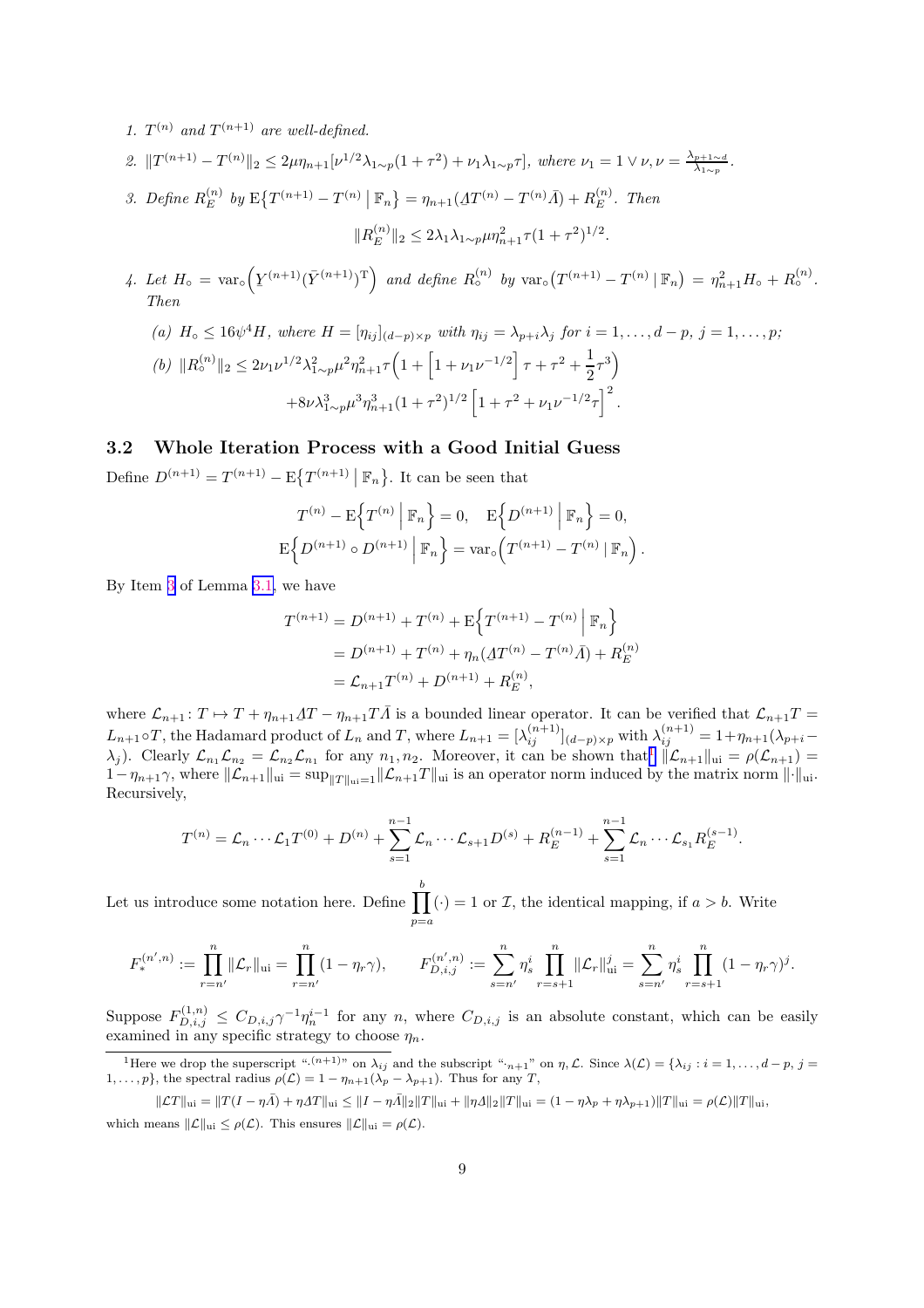<span id="page-9-0"></span>For  $s > 0$  and  $\eta_* \gamma < 1$ , define

$$
N_s^{(n')}:=\min\Bigl\{n\in\mathbb{N}: F_*^{(n',n)}\leq (\eta_*\gamma)^s\Bigr\},
$$

which implies  $F_*^{(n',N_s^{(n')})} \le (\eta_* \gamma)^s \lt F_*^{(n',N_s^{(n')}-1)}$ . Define

$$
T^{(n)} = \mathcal{L}_n \cdots \mathcal{L}_1 T^{(0)} + D^{(n)} + \sum_{s=1}^{n-1} \mathcal{L}_n \cdots \mathcal{L}_{s+1} D^{(s)} + R_E^{(n-1)} + \sum_{s=1}^{n-1} \mathcal{L}_n \cdots \mathcal{L}_{s_1} R_E^{(s-1)}
$$
  
= 
$$
\left(\prod_{r=1}^n \mathcal{L}_r\right) T^{(0)} + \sum_{s=1}^n \left(\prod_{r=s+1}^n \mathcal{L}_r\right) D^{(s)} + \sum_{s=1}^n \left(\prod_{r=s+1}^n \mathcal{L}_r\right) R_E^{(s-1)}
$$
  
=: 
$$
T_*^{(n)} + T_D^{(n)} + T_R^{(n)}.
$$

Define events

$$
\mathbb{M}_{n}(\kappa,\mu) = \left\{ \|T^{(n)} - T_{*}^{(n)}\|_{2} \le \frac{1}{2}\nu(1+\kappa^{2})\mu^{3/2}\eta_{n}^{1/2}\gamma^{1/2}\right\},\
$$

$$
\mathbb{T}_{n}(\kappa) = \left\{ \|T^{(n)}\|_{2} \le \kappa \right\}, \quad \mathbb{Q}_{n}(\mu) = \left\{ n < N_{\mathrm{qb}}\{\mu\} \right\},
$$

where  $v = 8C_{D,2,1}\lambda_1\lambda_{1\sim p}\gamma^{-2}$ .

It can be shown that under some conditions, if the initial  $V^{(0)}$  is not too bad, then with high probability  $||T^{(n)}||_2$  will never become too large and eventually become as small as expected. The formal statement is given in Lemma 3.2.

**Lemma 3.2.** Let 
$$
N_1 := N_{(\ln \varepsilon - \ln \kappa)/\ln(\eta_* \gamma)}^{(1)}
$$
. Suppose that (3.2), and the following hold,

$$
v(1 + \kappa^2)\mu^{3/2}\eta_o^{1/2}\gamma^{1/2} \le \kappa,\tag{3.3a}
$$

$$
\kappa \rho_n^{1/2} \le \varepsilon \quad \text{for } n \ge N_1. \tag{3.3b}
$$

 $If V^{(0)} \in \mathbb{S}(\kappa/2), then for any n \geq N_1,$ 

$$
P\{(\mathbb{H}_n \cap \mathbb{H}_o)^c\} \le 2nd \exp(-C_M \lambda_1^2 \nu^{-1} \gamma^{-2} \mu) + n(\mathrm{e}d + p + 1) \exp\left(-C_\psi \psi^{-1} (1 \wedge \psi^{-1}) \mu\right),
$$

*where*  $\mathbb{H}_n := \bigcap$ r≤n  $\mathbb{T}_r(\kappa), \mathbb{H}_o := \{N_{\text{in}}\{\varepsilon\} \leq N_1\}.$ 

### 3.3 Estimation with a Random Initial Guess

In order to compare our result with the previous results, we will estimate  $\|\tan \Theta(\text{span}(U^{(n)}), \mathcal{U}_*)\| = \|T^{(n)}\|.$ First we give the estimation with a good initial guess in Lemma 3.3.

**Lemma 3.3.** Suppose that [\(3.2](#page-7-0)) and (3.3) hold, and let  $N_1 = N_{\ln \varepsilon / \ln(\eta_* \gamma)}$ . If  $V^{(0)} \in \mathbb{S}(1)$ , then there *exists a high-probability event*  $\mathbb{H}$  *with*  $P{\mathbb{H}} \geq 1 - \delta_1$ *, such that for any*  $n \geq N_1$ *,* 

$$
\mathcal{E}\left\{T^{(n)}\circ T^{(n)}; \mathbb{H}\right\} \leq \prod_{r=1}^{n} \mathcal{L}_r^2 T^{(0)} \circ T^{(0)} + 2\sum_{s=1}^{n} \eta_s^2 \prod_{r=s+1}^{n} \mathcal{L}_r^2 H_o + R,\tag{3.4}
$$

where  $||R||_2 = C_R \frac{\varepsilon^2}{\ln \frac{n}{2}}$  $\frac{c}{\ln \frac{nd}{\delta_1}}$  with  $C_R$  *an absolute constant, and*  $H_o \leq 16\psi^4 H$  *is as in* Item [4\(a\)](#page-8-0) *of* Lemma [3.1](#page-7-0)*.* 

Note that in (3.4) the inequality holds for each entry in the matrices. In other words, the inequality in (3.4) represents  $(d - p) \times p$  scalar inequalities. Hence, in this sense, we can say that the iteration process is decoupled. This observation is very useful for the gap-free consideration.

To deal with a random initial guess, a theorem by Huang et al. [\[15](#page-23-0)] is adopted.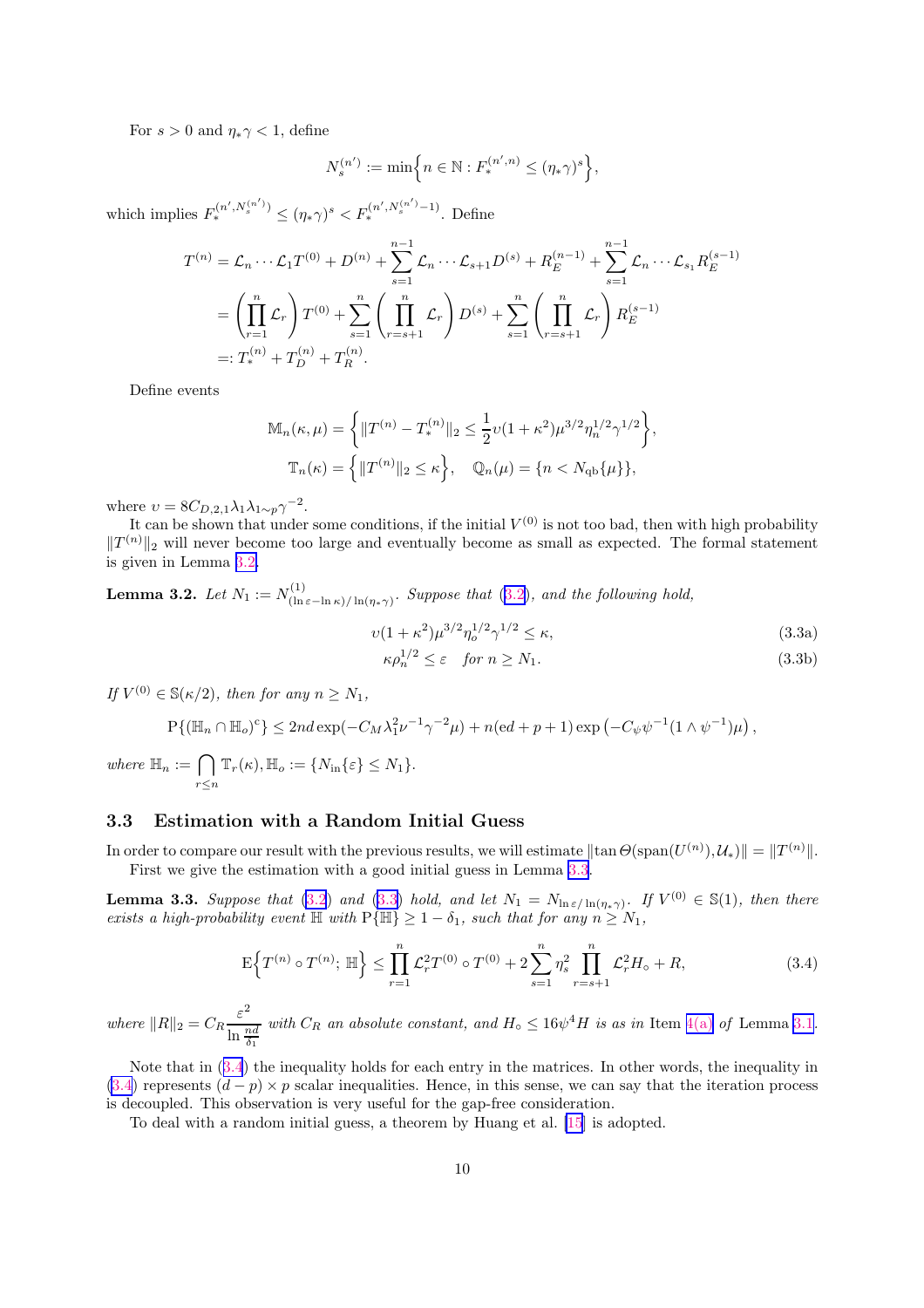<span id="page-10-0"></span>**Lemma 3.4** ([[15,](#page-23-0) Theorem 2.4]). *If*  $\sup_{P^T P = I_k} \| P^T (XX^T - A) \|_F \leq B$ , and  $\widetilde{V}_0$  has *i.i.d.* standard Gaussian *entries, writing*

$$
N_o = C_o \frac{pB^2}{\delta^2 \gamma^2} (\ln \frac{dB}{\delta \gamma})^4, \qquad \eta_n = \eta_o = C'_o \frac{\ln(d/\delta)}{\gamma N_o},
$$

*then with probability at least*  $1 - \delta$ ,  $||T^{(N_o)}||_2 \leq 1$ .

The whole iteration process can be split into two parts: first the iteration goes from the initial guess into  $\mathbb{S}(1)$ , whose probability is estimated by Lemma [3.4;](#page-9-0) then the iteration goes from an approximation in S(1) to any precision we would like, whose probability is estimated by Lemma [3.3.](#page-9-0) Note that Lemma [3.4](#page-9-0) is only valid for a bounded distribution. Thus we have to use it on the event  $\mathbb{Q}_n(\mu)$  whose probability is bounded in Lemma [4.1](#page-15-0).

**Theorem 3.1.** *If*  $U^{(0)} \in \mathbb{R}^{d \times p}$  *has i.i.d standard Gaussian entries, and*  $\eta_n =$  $\sqrt{ }$  $\int$  $\mathbf{I}$  $C_o'$  $\ln(d/\delta)$  $\frac{\Gamma(\alpha/\sigma)}{\gamma N_o}, \quad n \le N_o$  $C_{\eta} \frac{1}{\tau_{\eta}}$  $\frac{1}{\gamma n}, \qquad n > N_o$ *for*

*some*  $C_n \geq 1$ *, then there exists a high-probability event*  $\mathbb{H}_*$  *with*  $P\{\mathbb{H}_*\} \geq 1 - \delta$ *, such that for any*  $n \geq N_o$ *,* 

$$
\mathcal{E}\left\{\|\tan\Theta(U^{(n)}, U_*)\|_{\mathcal{F}}^2\middle|\ \mathbb{H}_*\right\} \le \frac{64C_\eta\psi^4\varphi(\Lambda)}{1-\delta}\frac{n-N_o}{n^2} + C\frac{pN_o^2}{(1-\delta)n^2}
$$

$$
\approx \frac{64C_\eta\psi^4\varphi(\Lambda)}{(1-\delta)n}, \qquad as \ n \to \infty,
$$

*where C is an absolute constant, and*  $\psi$  *is* **X** *s Orlicz*  $\psi_2$  *norm. Here* 

$$
\varphi(\Lambda) = \frac{1}{\gamma} \sum_{i=1}^{d-p} \sum_{j=1}^{p} \frac{\lambda_{p+i} \lambda_j}{\lambda_{p+i} - \lambda_j} \le \frac{p(d-p)\lambda_p \lambda_{p+1}}{(\lambda_p - \lambda_{p+1})^2}.
$$
\n(3.5)

*Proof.* The probability of the whole process is guaranteed by Lemmas [3.3](#page-9-0), [3.4](#page-9-0) and [4.1](#page-15-0). In the following, we will show the upper bound.

Introduce sum(A) for the sum of all the entries of A. In particular,  $\text{sum}(A \circ A) = ||A||_F^2$ . Write  $F^{(n',n)}_{D,2,2}$  $\sum_{n=1}^{n} \sum_{s=n}^{n} \sum_{s=n}^{n} \prod_{r=s+1}^{n} (1 - \eta_r \gamma)^2$ . By Lemma [3.3](#page-9-0) with  $\varepsilon = \frac{N_o}{n}$ ,  $\eta_n = \frac{C_\eta}{\gamma n}$  $\frac{C_{\eta}}{\gamma n}$ , with high probability we have

$$
\mathbf{E}\Big\{\|T^{(n)}\|_{\mathbf{F}}^{2};\,\mathbb{H}_{*}\Big\} \leq (F_{*}^{(N_{o}+1,n)})^{2}\|T^{(N_{o})}\|_{\mathbf{F}}^{2}+2\operatorname{sum}(G\circ H_{o})+\operatorname{sum}(R).
$$

where  $G = [\gamma_{ij}]_{(d-p)\times p}$  with  $\gamma_{ij} = F_{D,2,2}^{(N_o+1,n)}(\lambda_j - \lambda_{p+i})$ . Then,

$$
F_*^{(N_o+1,n)} \le \left(1 - C_\eta \frac{\frac{1}{N_o} + \dots + \frac{1}{n}}{n - N_o}\right)^{n - N_o} \le \left(1 - C_\eta \frac{\ln n - \ln N_o}{n - N_o}\right)^{n - N_o} \le e^{-C_\eta(\ln n - \ln N_o)} = \left(\frac{N_o}{n}\right)^{C_\eta},
$$

and

$$
F_{D,2,2}^{(N_o+1,n)}(\lambda_j - \lambda_{p+i}) = \frac{C_{\eta}^2}{\gamma^2} \frac{\sum_{s=1}^{n - N_o} (n - \nu_{ij})^2 \cdots (n - s + 2 - \nu_{ij})^2 (n - s)^2 \cdots N_o^2}{n^2 (n - 1)^2 \cdots N_o^2}
$$
\nwhere  $\nu_{ij} = C_{\eta} (\lambda_j - \lambda_{p+i})/\gamma$   
\n
$$
\leq \frac{C_{\eta}^2}{\gamma^2} \frac{\sum_{s=1}^{n - N_o} (n - \lfloor \nu_{ij} \rfloor)^2 \cdots (n - s + 2 - \lfloor \nu_{ij} \rfloor)^2 (n - s)^2 \cdots N_o^2}{n^2 (n - 1)^2 \cdots N_o^2}
$$
\n
$$
= \frac{C_{\eta}^2}{\gamma^2 n^2} \sum_{s=1}^{n - N_o} \left( \frac{(n - \lfloor \nu_{ij} \rfloor)! (n - s)!}{(n - 1)! (n - s + 1 - \lfloor \nu_{ij} \rfloor)!} \right)^2
$$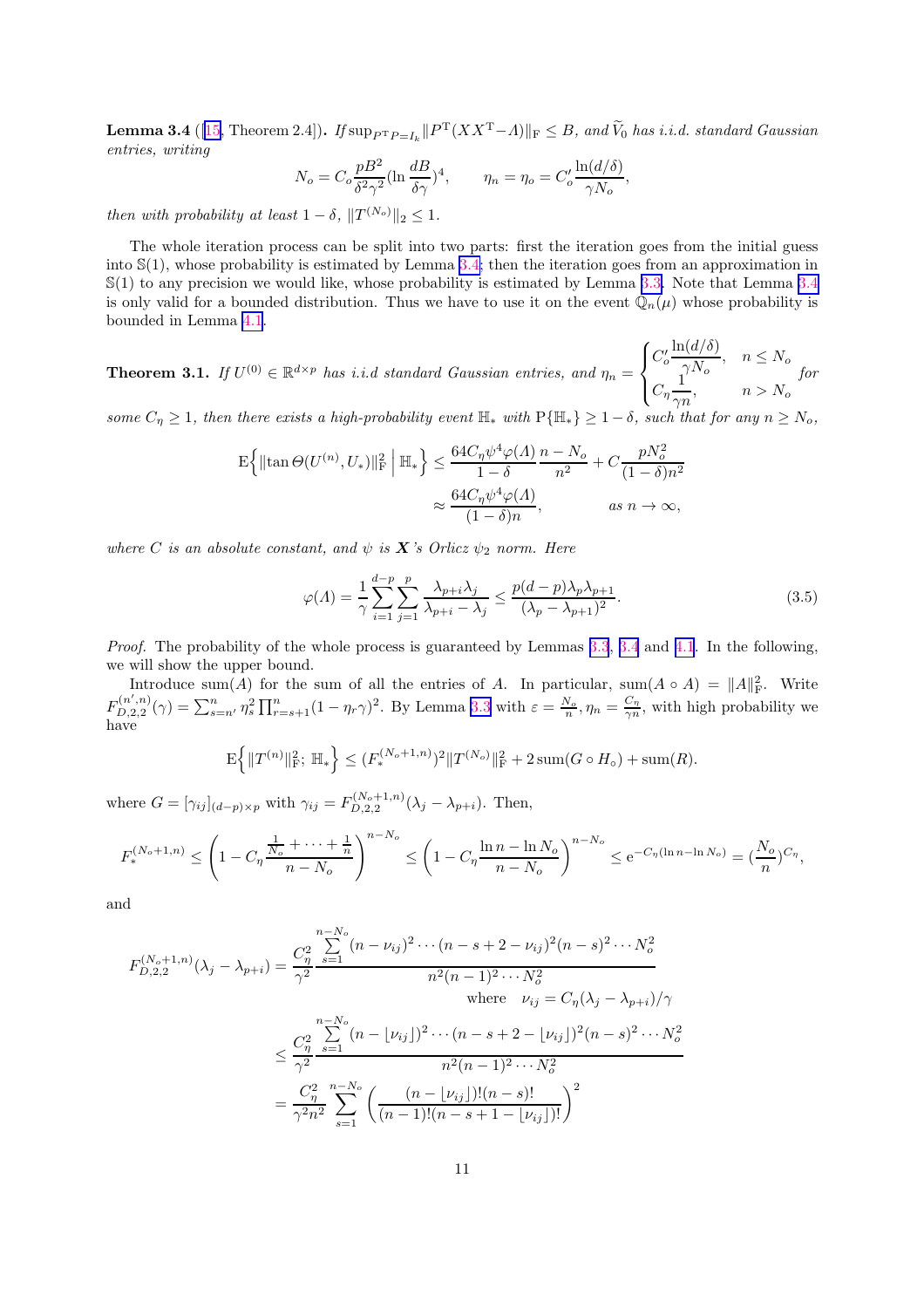<span id="page-11-0"></span>
$$
\leq \frac{C_{\eta}^{2}}{\gamma^{2}n^{2}} \sum_{s=1}^{n-N_{o}} \left(\frac{n-s+1}{n}\right)^{2(\lfloor \nu_{ij} \rfloor-1)} \n= \frac{C_{\eta}^{2}}{\gamma^{2}n^{2\lfloor \nu_{ij} \rfloor}} \left(\frac{n^{2\lfloor \nu_{ij} \rfloor-1}-N_{o}^{2\lfloor \nu_{ij} \rfloor-1}}{2\lfloor \nu_{ij} \rfloor-1}+\frac{n^{2\lfloor \nu_{ij} \rfloor-2}-N_{o}^{2\lfloor \nu_{ij} \rfloor-2}}{2}+O(n^{2\lfloor \nu_{ij} \rfloor-3})\right) \n\leq \frac{C_{\eta}^{2}(n-N_{o})}{\gamma^{2}n^{2}(2\lfloor \nu_{ij} \rfloor-1)} \left(1+C'\frac{N_{o}}{n}\right) \quad \text{here } C' \text{ is an absolute constant} \n\leq \frac{2C_{\eta}^{2}(n-N_{o})}{\gamma^{2}n^{2}\nu_{ij}} \left(1+C'\frac{N_{o}}{n}\right) \quad \text{by } 2\lfloor \nu_{ij} \rfloor-1 \geq \frac{\nu_{ij}}{2} \n= \frac{2C_{\eta}(n-N_{o})}{\gamma n^{2}(\lambda_{j}-\lambda_{p+i})} \left(1+C'\frac{N_{o}}{n}\right).
$$

Thus,

$$
\mathcal{E}\left\{\|T^{(n)}\|_{\mathcal{F}}^2;\ \mathbb{H}_*\right\} \le \frac{pN_o^2}{n^2} + \frac{64C_\eta\psi^4}{\gamma} \sum_{i=1}^{d-p} \sum_{j=1}^p \frac{\lambda_{p+i}\lambda_j}{\lambda_{p+i} - \lambda_j} \frac{n - N_o}{n^2} \left(1 + C'\frac{N_o}{n}\right) + C_R \frac{pN_o^2}{n^2 \ln(nd/\delta)}
$$

$$
= 64C_\eta\psi^4\varphi(\Lambda)\frac{n - N_o}{n^2} + \frac{pN_o^2}{n^2} \left(2 + \frac{C_R}{\ln(nd/\delta)}\right).
$$

### 3.4 Lower Bound and Gap-free Feature

Vu and Lei[[32\]](#page-24-0) gives a minimax lower bound for the classical PCA, namely [\(1.3](#page-0-0)). First we point out the factor  $\frac{\lambda_1 \lambda_{p+1}}{(\lambda_p - \lambda_{p+1})^2}$  in the lower bound can be replaced by  $\frac{\lambda_p \lambda_{p+1}}{(\lambda_p - \lambda_{p+1})^2}$ . The key to the point is a lemma there, which is presented in Lemma 3.5.

**Lemma 3.5** ([\[32](#page-24-0), Lemma A.2]). Let  $X_1, X_2 \in \mathbb{R}^{d \times p}$  are column orthonormal matrices,  $\beta \ge 0$ , and

$$
\Sigma_i = I_p + \beta X_i X_i^{\mathrm{T}} \qquad \text{for } i = 1, 2.
$$

*If*  $\mathbb{P}_i$  *are the* n-fold product of the  $N(0, \Sigma_i)$  probability measure, then the Kullback-Leibler (KL) divergence *is*

$$
D(\mathbb{P}_1, \mathbb{P}_2) = \frac{n\beta^2}{1+\beta} \|\sin \Theta(X_1, X_2)\|_{\mathcal{F}}^2.
$$

Then they use a substitution  $\frac{\lambda_1 \lambda_{p+1}}{(\lambda_p - \lambda_{p+1})^2} = \frac{1+\beta}{\beta^2}$  to obtain the lower bound. However, as a matter of fact, in their construction on the covariance matrix  $\Sigma_i$ , it holds that  $\lambda_1 = \cdots = \lambda_p$ , so when they proved the former bound, actually they were proving the latter bound.

Then we show the construction is also valid for the gap-free consideration.

**Lemma 3.6.** Let  $X_1, X_2 \in \mathbb{R}^{d \times p}, X_3 \in \mathbb{R}^{d \times (q-p)}$  are column orthonormal matrices satisfying  $X_1^{\mathsf{T}} X_3 =$  $X_2^{\mathrm{T}} X_3 = 0, q \ge p, \beta \ge 0, \beta \ge 0, \text{ and}$ 

$$
\Sigma_1 = I_p + \beta X_1 X_1^{\mathrm{T}} + \tilde{\beta} X_3 X_3^{\mathrm{T}}, \quad \Sigma_2 = I_p + \beta X_2 X_2^{\mathrm{T}} + \beta X_3 X_3^{\mathrm{T}}.
$$

*If*  $\mathbb{P}_i$  *are the* n-fold product of the  $N(0, \Sigma_i)$  probability measure, then the Kullback-Leibler (KL) divergence *is*

$$
D(\mathbb{P}_1, \mathbb{P}_2) = \frac{n\beta^2}{1+\beta} ||\sin \Theta(X_1, [X_2 \ X_3])||_F^2.
$$

*Proof.*The proof is similar as that of [[32,](#page-24-0) Lemma A.2]. The key is to ensure

trace 
$$
(\Sigma_2^{-1}(\Sigma_1 - \Sigma_2)) = \frac{\beta^2}{1+\beta} ||\sin \Theta(X_1, [X_2 \ X_3])||_F^2
$$
.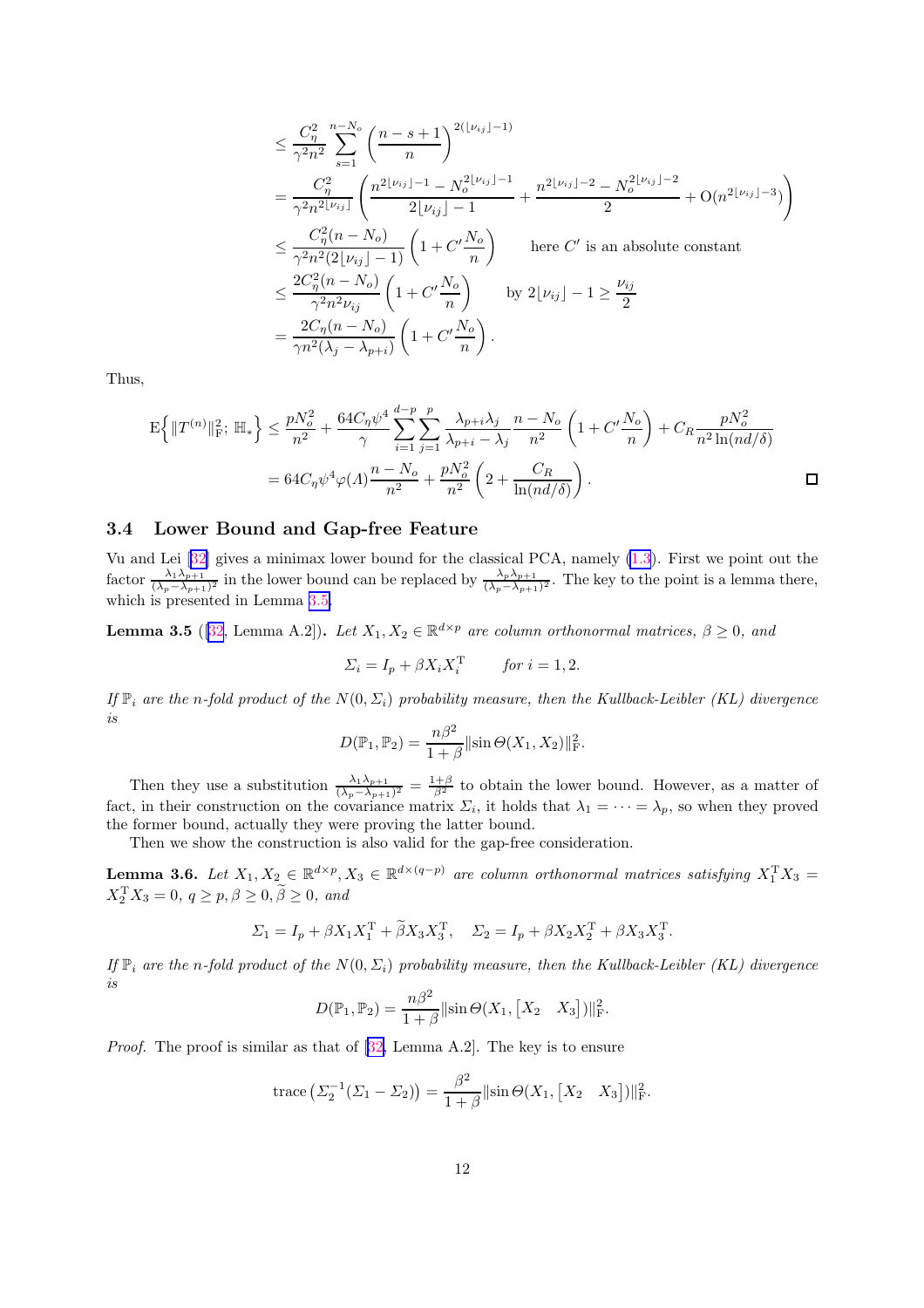<span id="page-12-0"></span>In fact,

trace 
$$
(\Sigma_2^{-1}(\Sigma_1 - \Sigma_2))
$$
  
\n= trace  $([I_p + \beta X_2 X_2^T + \beta X_3 X_3^T]^{-1} \beta (X_1 X_1^T - X_2 X_2^T))$   
\n $= \beta \operatorname{trace} \left( \left[ \frac{1}{1+\beta} (X_2 X_2^T + X_3 X_3^T) + I_p - X_2 X_2^T - X_3 X_3^T \right] (X_1 X_1^T - X_2 X_2^T) \right)$   
\n $= \frac{\beta}{1+\beta} \operatorname{trace} \left( [(1+\beta)I_p - \beta (X_2 X_2^T + X_3 X_3^T)] (X_1 X_1^T - X_2 X_2^T) \right)$   
\n $= \frac{\beta^2}{1+\beta} \operatorname{trace} \left( [I_p - X_2 X_2^T - X_3 X_3^T] (X_1 X_1^T - X_2 X_2^T) \right) + \frac{\beta}{1+\beta} \operatorname{trace} (X_1 X_1^T - X_2 X_2^T)$   
\n $= \frac{\beta^2}{1+\beta} \operatorname{trace} \left( [I_p - X_2 X_2^T - X_3 X_3^T] X_1 X_1^T \right) + 0$   
\n $= \frac{\beta^2}{1+\beta} ||\sin \Theta(X_1, [X_2 \quad X_3])||_F^2.$ 

Following Lemma [3.6,](#page-11-0) we can use a substitution  $\frac{\lambda_p \lambda_{p+q}}{(\lambda_p - \lambda_{p+q})^2} = \frac{1+\beta}{\beta^2}$  to obtain the lower bound under the gap-free consideration, namely Theorem 3.2.

**Theorem 3.2** (Gap-free version of [\[32,](#page-24-0) Theorem 3.1]). Let  $\mathcal{P}_0(\sigma^2_*, d)$  be the set of all d-dimensional sub-*Gaussian distributions for which the eigenvalues of the covariance matrix satisfy*  $\frac{\lambda_p \lambda_{q+1}}{(\lambda_p - \lambda_{q+1})^2} \leq \sigma_*^2$ ∗ *. Then for*  $1 \leq p \leq q \leq n$ *,* 

$$
\inf_{\dim \widetilde{\mathcal{U}}_*=q} \sup_{\mathbf{X}\in \mathcal{P}_0(\sigma^2_*,d)} \mathbb{E}\left\{\|\sin\Theta(\widetilde{\mathcal{U}}_*,\mathcal{U}_*)\|_{\mathcal{F}}^2\right\} \ge c p(d-q) \frac{\sigma^2_*}{n} \ge c \frac{\lambda_p \lambda_{q+1}}{(\lambda_p-\lambda_{q+1})^2} \frac{p(d-q)}{n},\tag{3.6}
$$

*where*  $c > 0$  *is an absolute constant.* 

On the other hand, the Oja's method can be easily proved to be gap-free, as is shown in Theorem 3.3, which exactly matches the lower bound in Theorem 3.2.

**Theorem 3.3.** *If*  $U^{(0)} \in \mathbb{R}^{d \times q}$  *has i.i.d standard Gaussian entries, and*  $\eta_n$  *are chosen as in Theorem [3.1](#page-10-0) with*  $\gamma$  *replaced by*  $\tilde{\gamma}$ *, then Theorem [3.1](#page-10-0) still holds, except that*  $\varphi(\Lambda)$  *in* ([3.5\)](#page-10-0) *can be replaced by* 

$$
\widetilde{\varphi}(A) = \frac{1}{\widetilde{\gamma}} \sum_{i=1}^{d-q} \sum_{j=1}^{p} \frac{\lambda_{q+i} \lambda_j}{\lambda_{q+i} - \lambda_j} \le \frac{p(d-q)\lambda_p(\lambda_p - \widetilde{\gamma})}{\widetilde{\gamma}^2}.
$$

*Proof.* The proof is nearly the same as that of Theorem [3.1](#page-10-0) except the bound.

Note that the iteration process produced by the Oja's method is decoupled, as is argued after Lemma [3.3](#page-9-0). Now what we need to estimate is

$$
\mathcal{E}\left\{\|\mathcal{I}_q(U^{(n)})\|_{\mathrm{F}}^2;\ \mathbb{H}_*\right\} \le (F_*^{(N_o+1,n)})^2\|\mathcal{I}_q(U^{(N_o)})\|_{\mathrm{F}}^2 + 32\psi^4 \operatorname{sum}(G_q \circ H_q) + \operatorname{sum}(R)
$$
\nwhere\n
$$
G_q = [\gamma_{ij}]_{(d-q)\times p}, H_q = [\eta_{ij}]_{(d-q)\times p}, R_q \in \mathbb{R}^{(d-q)\times p}
$$
\n
$$
\le \frac{pN_o^2}{n^2} + \frac{64C_\eta\psi^4}{\tilde{\gamma}} \sum_{i=1}^{d-q} \sum_{j=1}^p \frac{\lambda_{p+i}\lambda_j}{\lambda_{p+i} - \lambda_j} \frac{n - N_o}{n^2} \left(1 + C'\frac{N_o}{n}\right) + C_R \frac{pN_o^2}{n^2 \ln(nd/\delta)}.
$$

### 4 Proofs

### 4.1 Proof of Lemma [3.1](#page-7-0)

For readability, we will drop the superscript " $\cdot^{(n)}$ ", and use the superscript " $\cdot^{+}$ " to replace " $\cdot^{(n+1)}$ " for  $V, T, R_E$ , drop the superscript " $(n+1)$ " on Y, Z and the subscript " $n+1$ " on  $\eta$ , and drop the conditional sign " $|\mathbb{F}_n$ " in the computation of  $E\{\cdot\}$ , var $(\cdot)$ , cov $(\cdot)$  with the understanding that they are conditional with respect to  $\mathbb{F}_n$ . Finally, for any expression or variable  $*$ , we define  $\Delta^* := *^+ - *$ .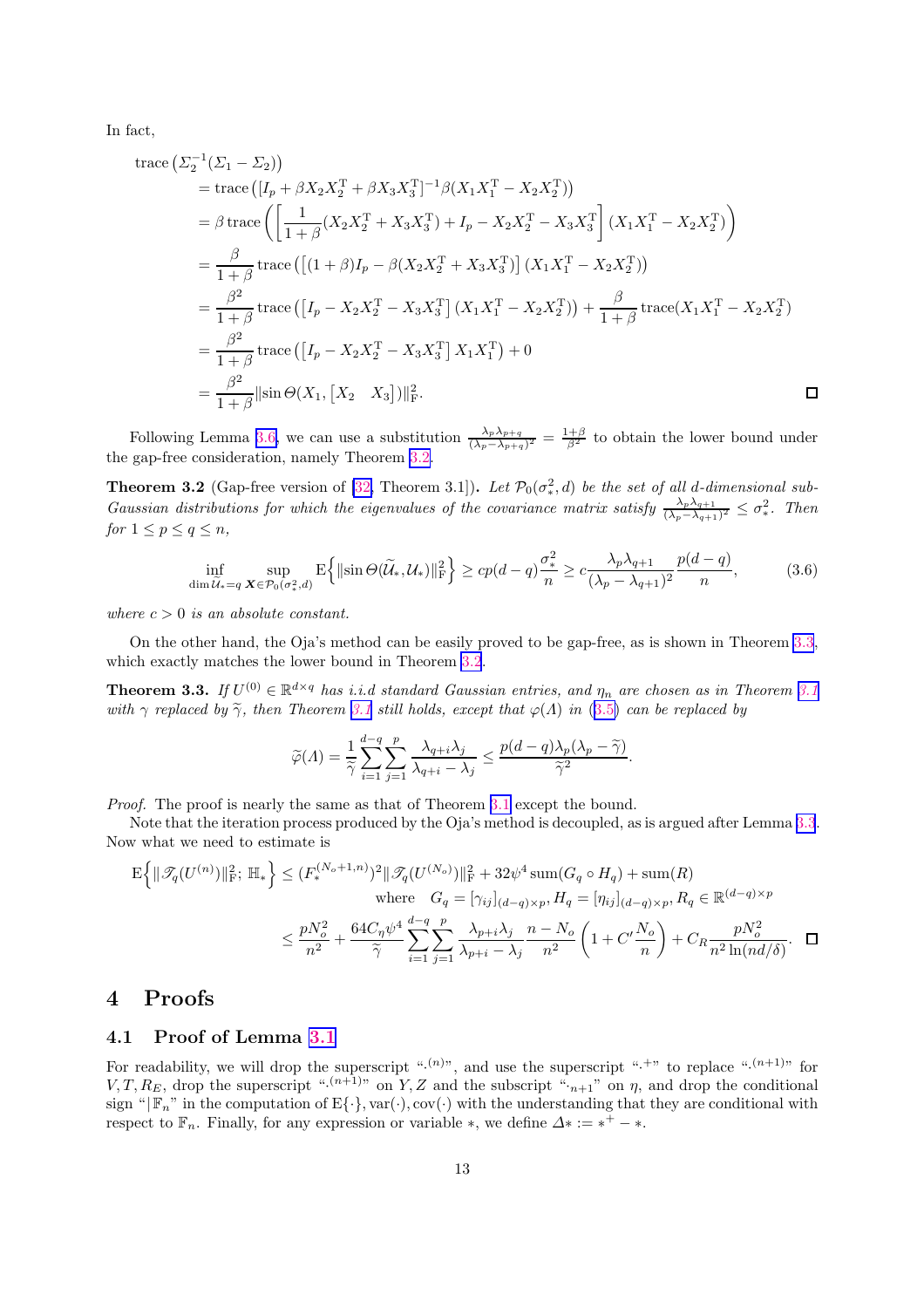<span id="page-13-0"></span>Consider Item [1.](#page-8-0) Since  $n < N_{\text{out}}\{\kappa\}$ , we have  $V \in \mathbb{S}(\kappa)$  and  $\tau = ||T||_2 \le \kappa$ . Thus,  $||\bar{V}^{-1}||_2 \le$  $\sqrt{\kappa^2+1}$ and  $T = V\bar{V}^{-1}$  is well-defined. We have  $\bar{V}^+ = (\bar{V} + \eta \bar{Y}Z^T)S$ , where S is nonsingular as is stated above. According to the Sherman-Morrison formula, we get  $\bar{V} + \eta \bar{Y} Z^{T}$  or  $\bar{V}^{+}$  is nonsingular, if and only if  $1 + \eta \xi \bar{Y} \neq 0$  where  $\xi := Z^{\mathrm{T}} \bar{V}^{-1} \bar{Y}$ , and

$$
(\bar{V}^+)^{-1} = S^{-1}\left(I - \frac{\eta}{1+\eta\xi}\bar{V}^{-1}\bar{Y}Z^{\rm T}\right)\bar{V}^{-1}.
$$

Since $n < N_{\text{qb}}\{\mu\}$ , we have  $||Z||_2 \leq \lambda_{1 \sim p}^{1/2} \mu^{1/2}$ ,  $||\bar{Y}||_2 \leq \lambda_{1 \sim p}^{1/2} \mu^{1/2}$ . By ([3.2\)](#page-7-0), we find

$$
|Z^{\mathrm{T}}\bar{V}^{-1}\bar{Y}| \leq ||Z||_2 ||\bar{V}^{-1}||_2 ||\bar{Y}||_2 \leq \lambda_{1 \sim p} \mu \sqrt{\kappa^2 + 1} \leq \frac{1}{2\eta}.
$$

Hence  $T^+ = \underline{V}^+(\bar{V}^+)^{-1}$  is well-defined. This proves Item [1.](#page-8-0)

For Item [2,](#page-8-0) using the Sherman-Morrison-Woodbury formula, we get

$$
\Delta T = \underline{V}^+(\bar{V}^+)^{-1} - \underline{V}\bar{V}^{-1}
$$
  
\n
$$
= (\underline{V} + \eta \underline{Y}Z^T) \left( I - \frac{\eta}{1 + \eta \xi} \bar{V}^{-1} \bar{Y}Z^T \right) \bar{V}^{-1} - \underline{V}\bar{V}^{-1}
$$
  
\n
$$
= \left( \eta \underline{Y}Z^T - \frac{\eta}{1 + \eta \xi} \underline{V} \bar{V}^{-1} \bar{Y}Z^T - \frac{\eta^2}{1 + \eta \xi} \underline{Y}Z^T \bar{V}^{-1} \bar{Y}Z^T \right) \bar{V}^{-1}
$$
  
\n
$$
= \eta \left( \underline{Y} - \frac{1}{1 + \eta \xi} T \bar{Y} - \frac{\eta \xi}{1 + \eta \xi} \underline{Y} \right) Z^T \bar{V}^{-1}
$$
  
\n
$$
= \frac{\eta}{1 + \eta \xi} (\underline{Y} - T \bar{Y}) Y^T V \bar{V}^{-1}
$$
  
\n
$$
= \frac{\eta}{1 + \eta \xi} T_l Y Y^T T_r,
$$

where  $T_l = \begin{bmatrix} -T & I \end{bmatrix}$  and  $T_r =$  $\lceil I$  $\mathcal{I}$ 1 . Note that

$$
T_l Y Y^{\mathrm{T}} T_r = Y \bar{Y}^{\mathrm{T}} - T \bar{Y} Y^{\mathrm{T}} T - T \bar{Y} \bar{Y}^{\mathrm{T}} + Y Y^{\mathrm{T}} T. \tag{4.1}
$$

Forany positive semi-definite matrices  $A_1, A_2$  and a matrix X, by [[17\]](#page-23-0)

$$
||A_1X - XA_2||_2 \le \max\{||A_1||_2, ||A_2||_2\}||X||_2.
$$

Thus,

$$
||T_l Y Y^{\mathrm{T}} T_r||_2 \leq \lambda_{p+1 \sim d}^{1/2} \lambda_{1 \sim p}^{1/2} \mu (1 + \tau^2) + (\lambda_{1 \sim p} \vee \lambda_{p+1 \sim d}) \mu \tau
$$
  
=  $\mu [\nu^{1/2} \lambda_{1 \sim p} (1 + \tau^2) + \nu_1 \lambda_{1 \sim p} \tau],$ 

and then

$$
||\Delta T||_2 \le 2\mu \eta[\nu^{1/2} \lambda_{1 \sim p} (1 + \tau^2) + \nu_1 \lambda_{1 \sim p} \tau].
$$

Consider Item [3.](#page-8-0) Clearly  $T_l V = 0$  and  $V = T_r \overline{V}$ ,  $\overline{V}^{-1} = V^{\mathrm{T}} T_r$ ,  $VV^{\mathrm{T}} T_r = T_r$ . Write

$$
\Delta T = T_l (\eta Y Y^{\mathrm{T}} + R_T) T_r,
$$

where

$$
R_T = -\eta \frac{\eta \xi}{1 + \eta \xi} Y Y^{\mathrm{T}} = -\eta \frac{\eta Z^{\mathrm{T}} \bar{V}^{-1} \bar{Y}}{1 + \eta Z^{\mathrm{T}} \bar{V}^{-1} \bar{Y}} Y Y^{\mathrm{T}},
$$

and

$$
||T_l R_T T_r||_2 \le 2\lambda_{1\sim p}\mu^2 \eta^2 (1+\tau^2)^{1/2} [\nu^{1/2}\lambda_{1\sim p}(1+\tau^2) + \nu_1\lambda_{1\sim p}\tau]. \tag{4.2}
$$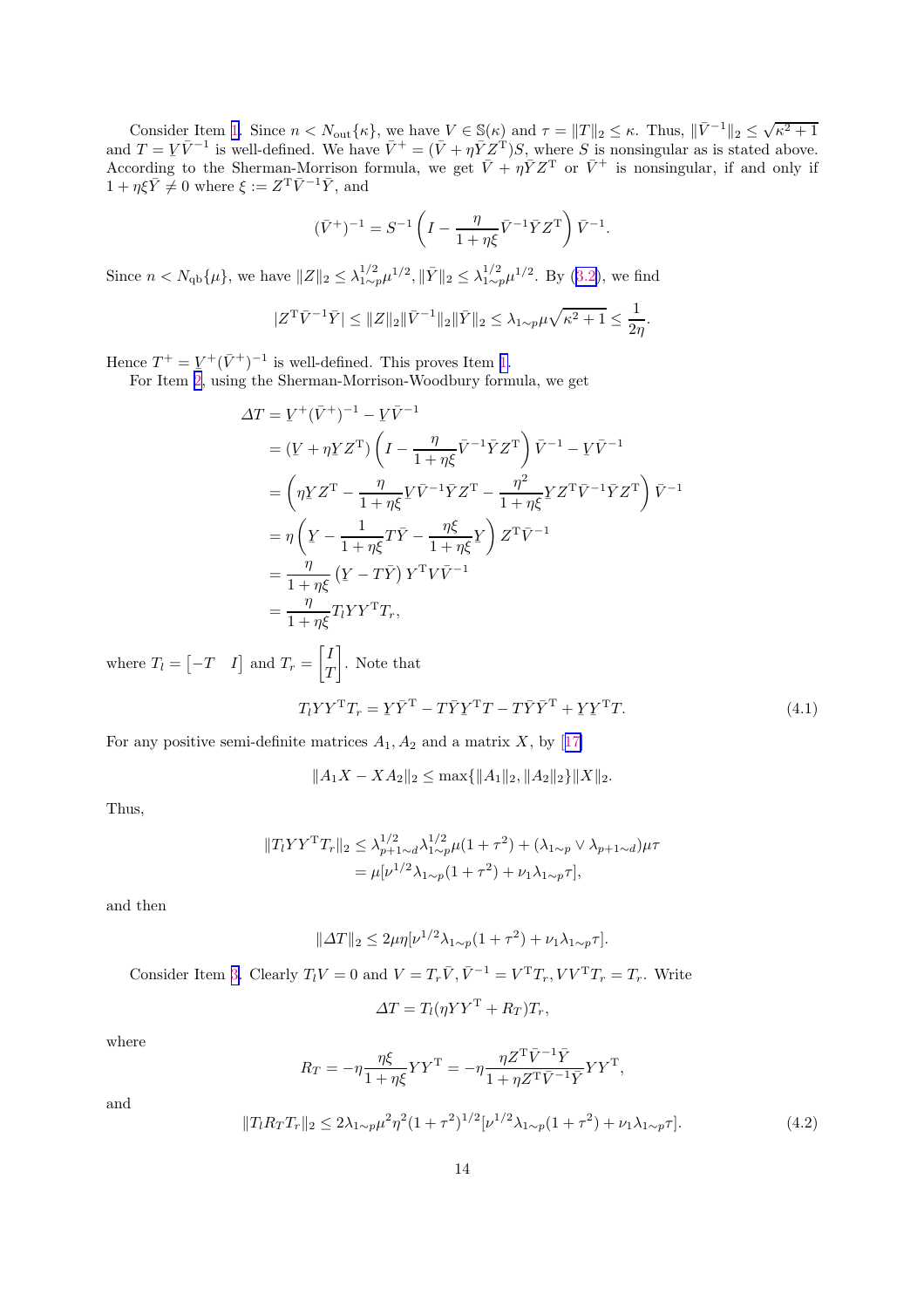<span id="page-14-0"></span>In([4.1\)](#page-13-0),

$$
E{Y\bar{Y}^T} = 0, \quad E{T\bar{Y}\bar{Y}^T} = TE{\bar{Y}\bar{Y}^T} = T\bar{A},
$$

$$
E{T\bar{Y}Y^T} = T E{\bar{Y}Y^T}T = 0, \quad E{YY^TT} = E{YY^T}T = \Delta T.
$$

Thus,  $E\{\Delta T\} = \eta(\Delta T - T\overline{\Lambda}) + R_E$ , where  $R_E = E\{T_l R_T T_r\}$ . Therefore,

$$
||R_E||_2 = \left\| \mathbf{E} \left\{ T_l \left[ -\eta \frac{\eta Z^{\mathrm{T}} \bar{V}^{-1} \bar{Y}}{1 + \eta Z^{\mathrm{T}} \bar{V}^{-1} \bar{Y}} Y Y^{\mathrm{T}} \right] T_r \right\} \right\|_2
$$
  
\n
$$
\leq \max_{Y} \left| -\eta \frac{\eta Z^{\mathrm{T}} \bar{V}^{-1} \bar{Y}}{1 + \eta Z^{\mathrm{T}} \bar{V}^{-1} \bar{Y}} \right| \left\| \mathbf{E} \{ T_l Y Y^{\mathrm{T}} T_r \} \right\|_2
$$
  
\n
$$
\leq 2\eta^2 \lambda_{1 \sim p}^{1/2} \mu^{1/2} (1 + \tau^2)^{1/2} \lambda_{1 \sim p}^{1/2} \mu^{1/2} \lambda_1 \tau
$$
  
\n
$$
= 2\lambda_1 \lambda_{1 \sim p} \mu \eta^2 \tau (1 + \tau^2)^{1/2}.
$$

Now we turn to Item [4.](#page-8-0) We have

$$
\text{var}_{\circ}(\Delta T) = \text{var}_{\circ}(T_l(\eta Y Y^{\mathsf{T}} + R_T) T_r) = \eta^2 \text{var}_{\circ}(T_l Y Y^{\mathsf{T}} T_r) + 2\eta R_{\circ,1} + R_{\circ,2},\tag{4.4}
$$

where $R_{\circ,1} = \text{cov}_{\circ} (T_l Y Y^{\mathsf{T}} T_r, T_l R_T T_r)$ , and  $R_{\circ,2} = \text{var}_{\circ} (T_l R_T T_r)$ . By ([4.1\)](#page-13-0),

$$
var_{\circ}(T_l Y Y^{\mathsf{T}} T_r) = var_{\circ}(Y \bar{Y}^{\mathsf{T}}) + R_{\circ,0}, \qquad (4.5)
$$

where

$$
R_{\text{o},0} = \text{var}_{\text{o}}(T\bar{Y}Y^{\text{T}}T) - 2\text{ cov}_{\text{o}}(\underline{Y}\bar{Y}^{\text{T}}, T\bar{Y}\underline{Y}^{\text{T}}T) + \text{var}_{\text{o}}(T\bar{Y}\bar{Y}^{\text{T}} - \underline{Y}\underline{Y}^{\text{T}}T) - 2\text{ cov}_{\text{o}}(\underline{Y}\bar{Y}^{\text{T}}, T\bar{Y}\bar{Y}^{\text{T}} - \underline{Y}\underline{Y}^{\text{T}}T) + 2\text{ cov}_{\text{o}}(T\bar{Y}\underline{Y}^{\text{T}}T, T\bar{Y}\bar{Y}^{\text{T}} - \underline{Y}\underline{Y}^{\text{T}}T).
$$

Examine (4.4) and (4.5) together to get  $H_0 = \text{var}_o$  $(Y\bar{Y}^{\mathrm{T}})$  and  $R_{\circ}^{(n)} = \eta^2 R_{\circ,0} + 2\eta R_{\circ,1} + R_{\circ,2}$ . We note

$$
Y_j = e_j^{\mathrm{T}} Y = e_j^{\mathrm{T}} A^{1/2} A^{-1/2} Y = \lambda_j^{1/2} e_j^{\mathrm{T}} A^{-1/2} Y,
$$
  

$$
e_i^{\mathrm{T}} \operatorname{var}_0(\underline{Y} \bar{Y}^{\mathrm{T}}) e_j = \operatorname{var}(e_i^{\mathrm{T}} \underline{Y} \bar{Y}^{\mathrm{T}} e_j) = \operatorname{var}(Y_{p+i} Y_j) = \mathrm{E} \{ Y_{p+i}^2 Y_j^2 \}
$$

By Item [2](#page-5-0) of Lemma [2.2,](#page-5-0)

$$
\mathbf{E}\big\{Y_j^4\big\} = \lambda_j^2 \mathbf{E}\Big\{ (e_j^{\mathrm{T}} A^{-1/2} Y)^4 \Big\} \le 16\lambda_j^2 \|e_j^{\mathrm{T}} A^{-1/2} Y\|_{\psi_2}^4 \le 16\lambda_j^2 \|A^{-1/2} Y\|_{\psi_2}^4 = 16\lambda_j^2 \psi^4.
$$

Therefore

$$
e_i^{\mathrm{T}} \text{var}_{\circ}(\underline{Y}\bar{Y}^{\mathrm{T}}) e_j \leq [\mathrm{E}\{Y_{p+i}^4\} \mathrm{E}\{Y_j^4\}]^{1/2} \leq 16\lambda_{p+i}\lambda_j\psi^4,
$$

i.e.,  $H_{\circ} = \text{var}_{\circ}$  (  $\langle Y \overline{Y}^T \rangle \le 16\psi^4 H$ . This proves Item [4\(a\).](#page-8-0) To show Item [4\(b\),](#page-8-0) first we bound the entrywise variance and covariance. For any matrices  $A_1, A_2$ , by Schur's inequality (which was generalized to all unitarily invariant norm in [\[13](#page-23-0), Theorem 3.1]),

$$
||A_1 \circ A_2||_2 \le ||A_1||_2 ||A_2||_2, \tag{4.6}
$$

.

we have

$$
\|\text{cov}_{\circ}(A_1, A_2)\|_2 = \|\text{E}\{A_1 \circ A_2\} - \text{E}\{A_1\} \circ \text{E}\{A_2\}\|_2
$$
  
\n
$$
\leq \text{E}\{\|A_1 \circ A_2\|_2\} + \|\text{E}\{A_1\} \circ \text{E}\{A_2\}\|_2
$$
  
\n
$$
\leq \text{E}\{\|A_1\|_2 \|A_2\|_2\} + \|\text{E}\{A_1\}\|_2 \|\text{E}\{A_2\}\|_2,
$$
  
\n
$$
\|\text{var}_{\circ}(A_1)\|_2 \leq \text{E}\{\|A_1\|_2^2\} + \|\text{E}\{A_1\}\|_2^2.
$$

Apply(4.7) to  $R_{\circ,1}$  and  $R_{\circ,2}$  with ([4.2\)](#page-13-0) to get

$$
||R_{\circ,1}||_2 \leq ||T_l Y Y^{\mathsf{T}} T_r||_2 ||T_l R_T T_r||_2 + ||T_l A T_r||_2 ||R_E||_2
$$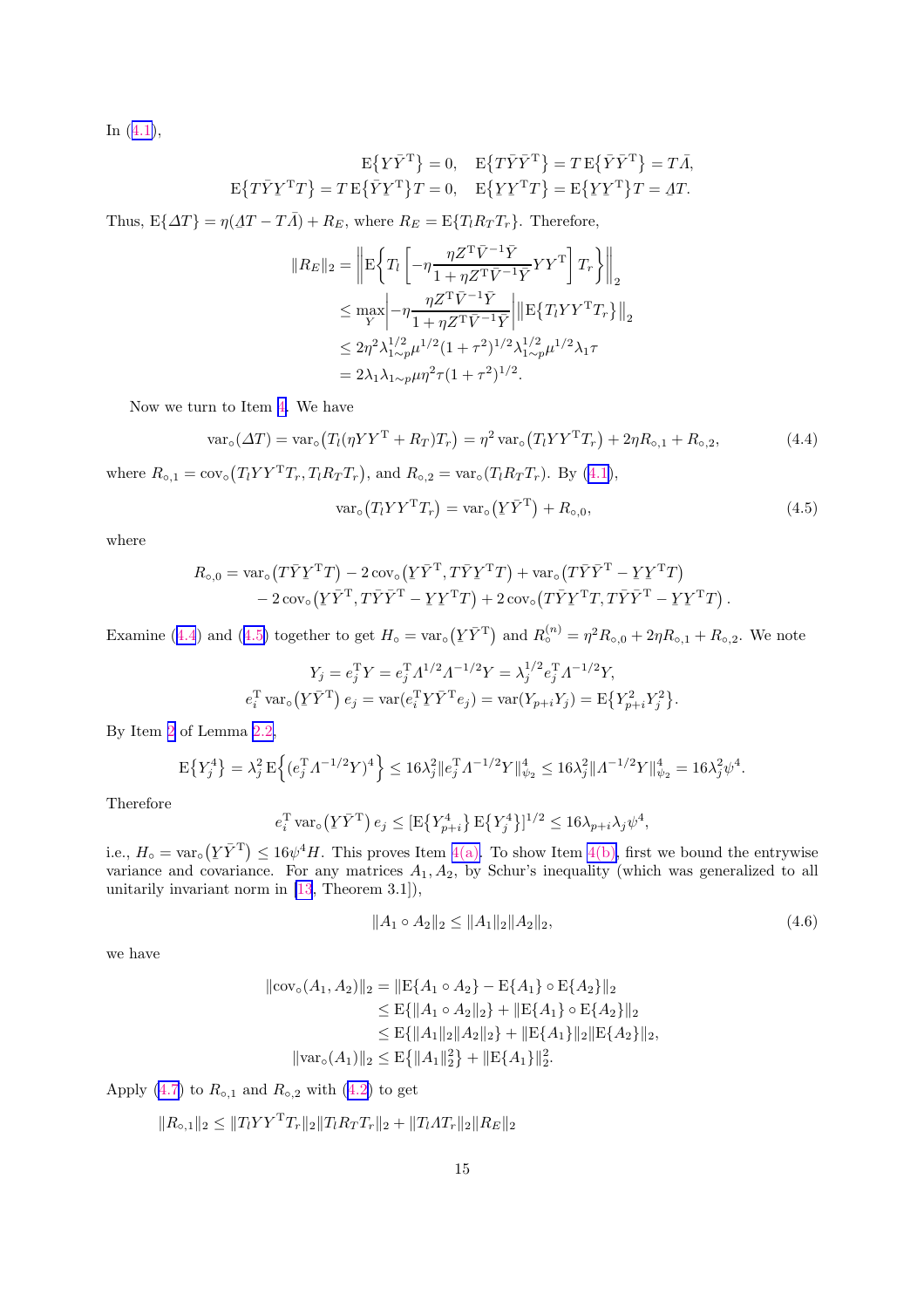<span id="page-15-0"></span>
$$
\leq 2\lambda_{1\sim p}\mu^3\eta^2(1+\tau^2)^{1/2}[\nu^{1/2}\lambda_{1\sim p}(1+\tau^2)+\nu_1\lambda_{1\sim p}\tau]^2+2\lambda_1^2\lambda_{1\sim p}\mu\eta^2\tau^2(1+\tau^2)^{1/2}
$$
  
\n
$$
\leq 4\nu\lambda_{1\sim p}^3\mu^3\eta^2(1+\tau^2)^{1/2}\left[1+\tau^2+\nu_1\nu^{-1/2}\tau\right]^2,
$$
  
\n
$$
||R_{\circ,2}||_2 \leq 2(||T_lR_TT_r||_2)^2
$$
  
\n
$$
\leq 8\lambda_{1\sim p}^2\mu^4\eta^4(1+\tau^2)[\nu^{1/2}\lambda_{1\sim p}(1+\tau^2)+\nu_1\lambda_{1\sim p}\tau]^2
$$
  
\n
$$
\leq 8\nu\lambda_{1\sim p}^4\mu^4\eta^4(1+\tau^2)\left[1+\tau^2+\nu_1\nu^{-1/2}\tau\right]^2.
$$

For $R_{\circ,0}$ , by ([4.3\)](#page-14-0), we have

$$
\|\text{var}_{\circ}(T\bar{Y}Y^{T}T)\|_{2} \leq E\{\|Y\bar{Y}^{T}\|_{2}^{2}\}\|T\|_{2}^{4},
$$
  

$$
\|\text{cov}_{\circ}(Y\bar{Y}^{T},T\bar{Y}Y^{T}T)\|_{2} \leq E\{\|Y\bar{Y}^{T}\|_{2}^{2}\}\|T\|_{2}^{2},
$$
  

$$
\|\text{cov}_{\circ}(Y\bar{Y}^{T},T\bar{Y}\bar{Y}^{T}-YY^{T}T)\|_{2} \leq E\{\|Y\bar{Y}^{T}\|_{2}\|T\bar{Y}\bar{Y}^{T}-YY^{T}T\|_{2}\},
$$
  

$$
\|\text{cov}_{\circ}(T\bar{Y}Y^{T}T,T\bar{Y}\bar{Y}^{T}-YY^{T}T)\|_{2} \leq E\{\|Y\bar{Y}^{T}\|_{2}\|T\bar{Y}\bar{Y}^{T}-YY^{T}T\|_{2}\}\|T\|_{2}^{2},
$$
  

$$
\|\text{var}_{\circ}(T\bar{Y}\bar{Y}^{T}-YY^{T}T)\|_{2} \leq E\{\|T\bar{Y}\bar{Y}^{T}-YY^{T}T\|_{2}^{2}\}+\|T\bar{A}-\Delta T\|_{2}^{2}.
$$

Since

$$
\|\underline{Y}\overline{Y}^{\mathrm{T}}\|_{2} = (\overline{Y}^{\mathrm{T}}\overline{Y})^{1/2}(\underline{Y}^{\mathrm{T}}\underline{Y})^{1/2} \leq \nu^{1/2}\lambda_{1\sim p}\mu,
$$

we have

$$
||R_{0,0}||_2 \le \nu \lambda_{1\sim p}^2 \mu^2 \tau^4 + 2\nu \lambda_{1\sim p}^2 \mu^2 \tau^2 + \nu_1^2 \lambda_{1\sim p}^2 \mu^2 \tau^2 + \lambda_1^2 \tau^2 + 2\nu^{1/2} \lambda_{1\sim p} \nu_1 \lambda_{1\sim p} \mu^2 \tau + 2\nu^{1/2} \lambda_{1\sim p} \nu_1 \lambda_{1\sim p} \mu^2 \tau^3 \le 2\nu_1 \nu^{1/2} \lambda_{1\sim p}^2 \mu^2 \tau \left(1 + \left[1 + \nu_1 \nu^{-1/2}\right] \tau + \tau^2 + \frac{1}{2} \tau^3\right).
$$
\n(4.9)

Finallycollecting ([4.8](#page-14-0)) and (4.9) yields the desired bound on  $R_0^{(n)} = \eta^2 R_{0,0} + 2\eta R_{0,1} + R_{0,2}$ .

# 4.2 Two probability estimations

**Lemma 4.1.** *For any*  $n \geq 1$ *,* 

$$
P\{N_{\rm qb}\{\mu\} > n\} \ge 1 - n(\mathrm{e}d + p + 1)\exp\left(-C_{\psi}\psi^{-1}(1 \wedge \psi^{-1})\mu\right),
$$

*where*  $C_{\psi}$  *is an absolute constant.* 

*Proof.* Since

$$
\{N_{\mathrm{qb}}\{\mu\} \le n\} \subset \bigcup_{n \le n} \left( \left\{ \|Z^{(n)}\|_2 \ge \lambda_{1 \sim p}^{1/2} \mu^{1/2} \right\} \cup \bigcup_{1 \le i \le d} \left\{ |e_i^{\mathrm{T}} Y^{(n)}| \ge \lambda_i^{1/2} \mu^{1/2} \right\} \right),
$$

we know

$$
P\{N_{\rm qb}\{\mu\} \le n\} \le \sum_{n \le n} \left( P\left\{ \|Z^{(n)}\|_2 \ge \lambda_{1 \sim p}^{1/2} \mu^{1/2} \right\} + \sum_{1 \le i \le d} P\left\{ |e_i^{\rm T} Y^{(n)}| \ge \lambda_i^{1/2} \mu^{1/2} \right\} \right). \tag{4.10}
$$

First,

$$
\mathbf{P}\Big\{|e_i^{\mathrm{T}}Y^{(n)}| \geq \lambda_i^{1/2}\mu^{1/2}\Big\} = \mathbf{P}\Bigg\{\bigg|\frac{( \varLambda^{1/2}e_i)^{\mathrm{T}}}{\|\varLambda^{1/2}e_i\|_2}\varLambda^{-1/2}Y^{(n)}\bigg| \geq \frac{\lambda_i^{1/2}\mu^{1/2}}{\|\varLambda^{1/2}e_i\|_2}\Bigg\}
$$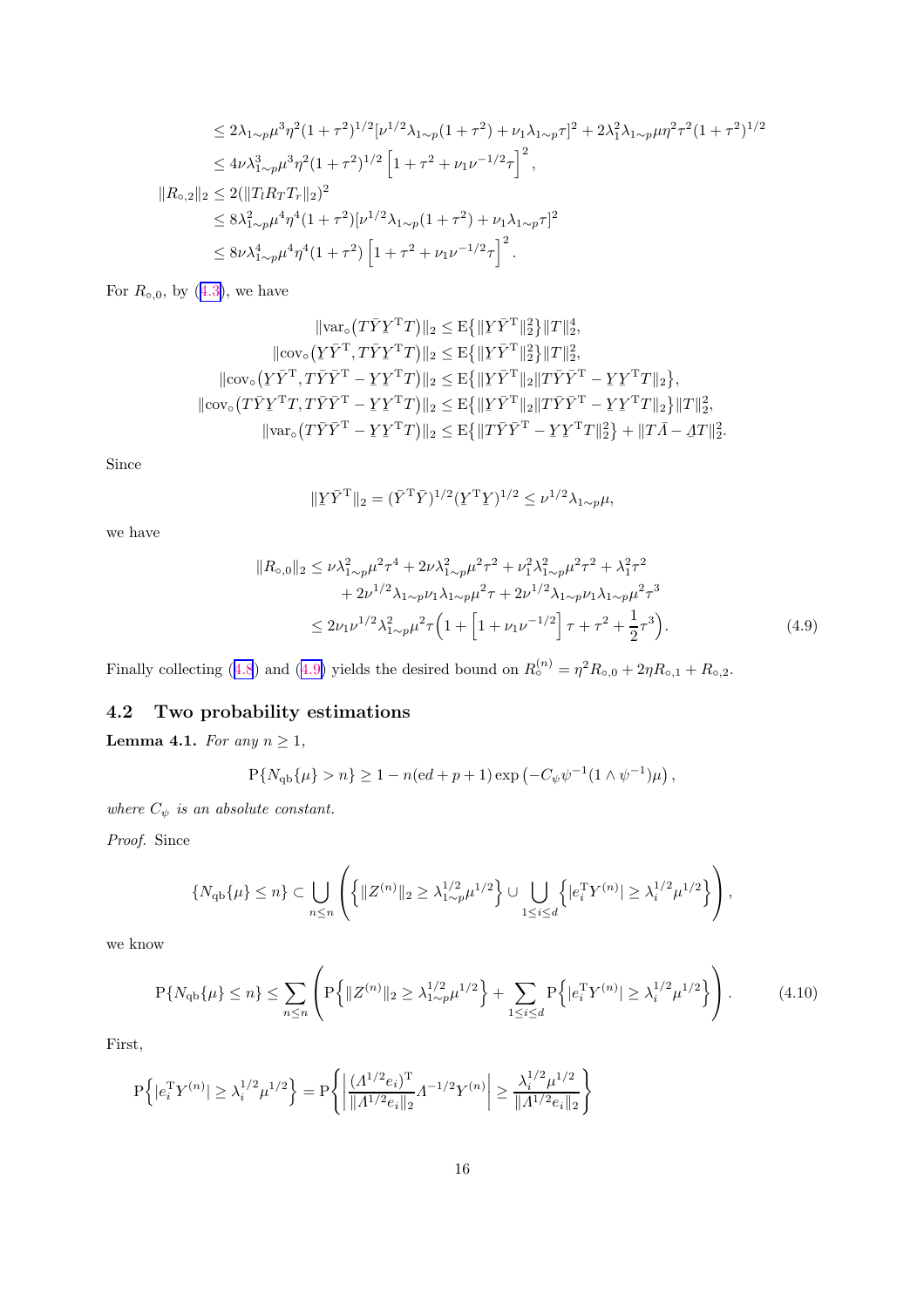$$
\leq \exp\left(1 - \frac{C_{\psi,i}\frac{\lambda_i \mu}{e_i^{\mathrm{T}} A e_i}}{\|\frac{(A^{1/2} e_i)^{\mathrm{T}}}{\|A^{1/2} e_i\|_2} A^{-1/2} Y^{(n)}\|_{\psi_2}}\right) \quad \text{by Item 1 of Lemma 2.2}
$$
  

$$
\leq \exp\left(1 - \frac{C_{\psi,i}\lambda_i \mu}{\|A^{-1/2} Y^{(n)}\|_{\psi_2} \lambda_i}\right) = \exp\left(1 - C_{\psi,i} \psi^{-1} \mu\right),
$$

<span id="page-16-0"></span>where  $C_{\psi,i}, i = 1, \ldots, d$  are absolute constants. Next, we claim

$$
P\left\{ \|Z^{(n)}\|_2 \ge \lambda_{1 \sim p}^{1/2} \mu^{1/2} \right\} \le (p+1) \exp\left(-C_{\psi,d+1} \psi^{-2} \mu\right). \tag{4.11}
$$

Together, $(4.10) - (4.11)$  $(4.10) - (4.11)$  $(4.10) - (4.11)$  yield

$$
P\{N_{qb}\{\mu\} \le n\} = \sum_{n \le n} \sum_{1 \le i \le d} \exp\left(1 - C_{\psi,i}\psi^{-1}\mu\right) + \sum_{n \le n} (p+1) \exp\left(-C_{\psi,d+1}\psi^{-2}\mu\right)
$$
  

$$
\le n(\mathrm{e}d + p + 1) \exp\left(-C_{\psi}\psi^{-1}(1 \wedge \psi^{-1})\mu\right),
$$

where  $C_{\psi} = \min_{1 \leq i \leq d+1} C_{\psi, i}$ . Finally, use  $P\{N_{qb}\{\mu\} > n\} = 1 - P\{N_{qb}\{\mu\} \leq n\}$  to complete the proof.

It remains to prove the claim (4.11). To avoid the cluttered superscripts, we drop the superscript ". $(n-1)$ " on V, and drop the superscript " $(n)$ " on Y, Z. Consider

$$
W := \begin{bmatrix} 0 & Z \\ Z^{\mathrm{T}} & 0 \end{bmatrix} = \begin{bmatrix} V^{\mathrm{T}}V & V^{\mathrm{T}}Y \end{bmatrix} = \sum_{k=1}^{d} Y_k \begin{bmatrix} v_{k1} \\ \vdots \\ v_{k1} & \cdots & v_{kp} & 0 \end{bmatrix} =: \sum_{k=1}^{d} Y_k W_k,
$$

where  $v_{ij}$  is the  $(i, j)$ -entry of V. By the matrix version of master tail bound [\[29](#page-24-0), Theorem 3.6], for any  $\xi > 0$ ,

$$
P\{\|Z\|_2 \ge \xi\} = P\{\lambda_{\max}(W) \ge \xi\} \le \inf_{\theta > 0} e^{-\theta \xi} \operatorname{trace} \exp\left(\sum_{k=1}^d \ln \mathbb{E}\{\exp(\theta Y_k W_k)\}\right).
$$

Y is sub-Gaussian and  $E\{Y\} = 0$ , and so is  $Y_k$ . Moreover,

$$
||Y_k||_{\psi_2} = ||e_k^{\mathrm{T}} A^{1/2}||_2 \left\| \frac{e_k^{\mathrm{T}} A^{1/2}}{||e_k^{\mathrm{T}} A^{1/2}||_2} A^{-1/2} Y \right\|_{\psi_2} \le \lambda_k^{1/2} ||A^{-1/2} Y||_{\psi_2} = \lambda_k^{1/2} \psi.
$$

Also, by Item [3](#page-5-0) of Lemma [2.2](#page-5-0),

$$
\mathbb{E}\{\exp(\theta W_k Y_k)\} \leq \exp(C_{\psi,d+k}\theta^2 W_k \circ W_k \|Y_k\|_{\psi_2}^2) \leq \exp(c_{\psi,k}\theta^2 \lambda_k \psi^2 W_k \circ W_k),
$$

where  $c_{\psi,k}$ ,  $k = 1, \ldots, d$  are absolute constants. Therefore, writing  $[4C_{\psi,d+1}]^{-1} = \max_{1 \leq k \leq d} c_{\psi,k}$  and  $W_{\psi} := \sum_{k=1}^{d} \lambda_k W_k \circ W_k$  with the spectral decomposition  $W_{\psi} = V_{\psi} A_{\psi} V_{\psi}^{\mathrm{T}}$ , we have

$$
\begin{split} \operatorname{trace}\exp\left(\sum_{k=1}^{d}\ln\mathrm{E}\{\exp(\theta Y_{k}W_{k})\}\right) &\leq \operatorname{trace}\exp\left(\sum_{k=1}^{d}c_{\psi,k}\theta^{2}\lambda_{k}\psi^{2}W_{k}\circ W_{k}\right) \\ &\leq \operatorname{trace}\exp([4C_{\psi,d+1}]^{-1}\theta^{2}\psi^{2}W_{\psi}) \\ &=\operatorname{trace}\exp([4C_{\psi,d+1}]^{-1}\theta^{2}\psi^{2}V_{\psi}\Lambda_{\psi}V_{\psi}^{\mathrm{T}}) \\ &=\operatorname{trace}\left(V_{\psi}\exp([4C_{\psi,d+1}]^{-1}\theta^{2}\psi^{2}\Lambda_{\psi})V_{\psi}^{\mathrm{T}}\right) \\ &=\operatorname{trace}\exp([4C_{\psi,d+1}]^{-1}\theta^{2}\psi^{2}\Lambda_{\psi}) \\ &\leq (p+1)\exp([4C_{\psi,d+1}]^{-1}\theta^{2}\psi^{2}\lambda_{\mathrm{max}}(\Lambda_{\psi})) \\ &= (p+1)\exp([4C_{\psi,d+1}]^{-1}\theta^{2}\psi^{2}\lambda_{\mathrm{max}}(W_{\psi})). \end{split}
$$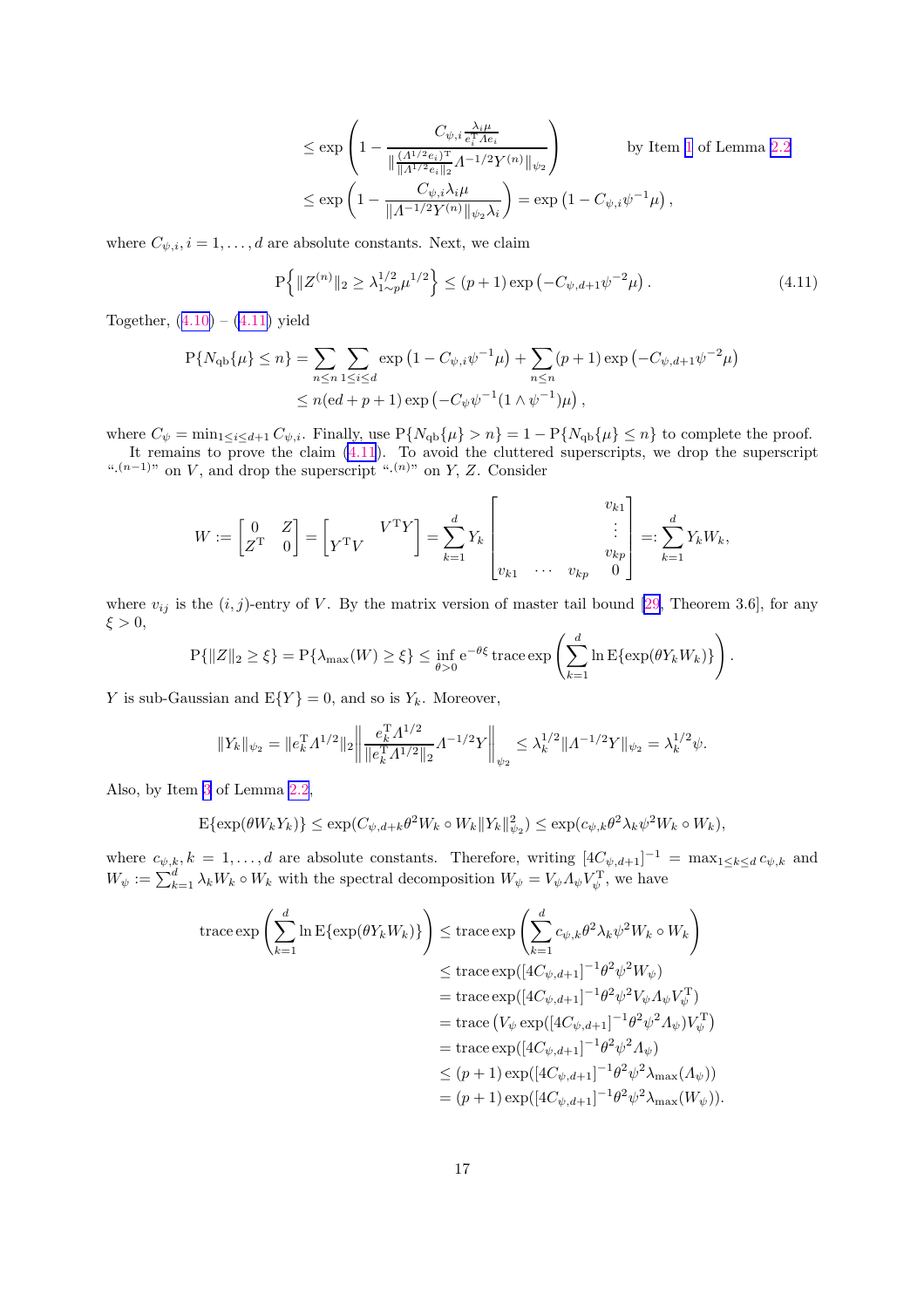<span id="page-17-0"></span>Note that

$$
W_{\psi} = \begin{bmatrix} 0 & \cdots & 0 & \sum_{k=1}^{d} \lambda_k v_{k1}^2 \\ \vdots & & \vdots & \vdots \\ 0 & \cdots & 0 & \sum_{k=1}^{d} \lambda_k v_{kp}^2 \\ \sum_{k=1}^{d} \lambda_k v_{k1}^2 & \cdots & \sum_{k=1}^{d} \lambda_k v_{kp}^2 & 0 \end{bmatrix} = \begin{bmatrix} 0 & \cdots & 0 & e_1^T V^T A V e_1 \\ \vdots & & \vdots & \vdots \\ e_1^T V^T A V e_1 & \cdots & e_p^T V^T A V e_p & 0 \end{bmatrix},
$$

and thus

$$
\lambda_{\max}(W_{\psi}) = \left\| \begin{bmatrix} e_1^T V^T A V e_1 \\ \vdots \\ e_p^T V^T A V e_p \end{bmatrix} \right\|_2 \le \sum_{k=1}^p e_k^T V^T A V e_k = \text{trace}(V^T A V) \n\le \max_{V^T V = I_p} \text{trace}(V^T A V) = \sum_{k=1}^p \lambda_k = \lambda_{1 \sim p}.
$$

In summary, we have

$$
P\{|Z\|_2 \ge \xi\} \le (p+1) \inf_{\theta>0} \exp([4C_{\psi,d+1}]^{-1} \theta^2 \psi^2 \lambda_{1\sim p} - \theta \xi)
$$
  
=  $(p+1) \exp\left(-\frac{C_{\psi,d+1}\xi^2}{\psi^2 \lambda_{1\sim p}}\right).$ 

Substituting  $\xi = \lambda_{1\sim p}^{1/2} \mu^{1/2}$ , we have the claim [\(4.11\)](#page-16-0).

**Lemma 4.2.** *Suppose that* [\(3.2\)](#page-7-0) *holds.* If  $n - 1 < N_{\text{qb}}\{\mu\} \wedge N_{\text{out}}\{\kappa\}$  and  $T^{(0)}$  is well-defined, then

$$
P\{\mathbb{M}_n(\kappa,\mu)\}\geq 1-2d\exp(-C_M\lambda_1^2\nu^{-1}\gamma^{-2}\mu),
$$

*where*  $C_M = \frac{C_{D,2,1}^2}{8C_{D,2,2}}$ .

*Proof.*For any  $n-1 < N_{\text{qb}}\{\mu\} \wedge N_{\text{out}}\{\kappa\}, V^{(n-1)} \in \mathcal{S}(\kappa)$  and thus  $||T^{(n-1)}||_2 \le \kappa$  by ([3.1\)](#page-7-0). Therefore, by Item [2](#page-8-0) of Lemma [3.1](#page-7-0), we have

$$
||D^{(n)}||_2 = ||T^{(n)} - T^{(n-1)} - E\left\{T^{(n)} - T^{(n-1)} || \mathbb{F}_n\right\}||_2
$$
  
\n
$$
\leq ||T^{(n)} - T^{(n-1)}||_2 + E\left\{ ||T^{(n)} - T^{(n-1)}||_2 || \mathbb{F}_n\right\}
$$
  
\n
$$
\leq 4\mu\eta_n[\nu^{1/2}\lambda_{1 \sim p}(1+\tau^2) + \nu_1\lambda_{1 \sim p}\tau].
$$

For any  $n - 1 < N_{\text{qb}}\{\mu\} \wedge N_{\text{out}}\{\kappa\},\$ 

$$
||T_R^{(n)}||_2 \le \sum_{s=1}^n \left(\prod_{r=s+1}^n ||\mathcal{L}_r||_2\right) ||R_E^{(s-1)}||_2
$$
  
\n
$$
\le \sum_{s=1}^n 2\lambda_1 \lambda_{1 \sim p} \kappa (1+\kappa^2)^{1/2} \mu \eta_{s-1}^2 \prod_{r=s+1}^n ||\mathcal{L}_r||_2
$$
  
\n
$$
\le 2\lambda_1 \lambda_{1 \sim p} \kappa (1+\kappa^2)^{1/2} F_{D,2,1}^{(1,n)}
$$
  
\n
$$
\le 2C_{D,2,1} \lambda_1 \lambda_{1 \sim p} \kappa (1+\kappa^2)^{1/2} \mu \eta_n \gamma^{-1}
$$
  
\n
$$
\le 2C_{D,2,1} \lambda_1 \lambda_{1 \sim p} (1+\kappa^2) \mu^{3/2} \eta_n^{1/2} \gamma^{-3/2}
$$
 by  $\eta_n \gamma \le 1$ .

 $\Box$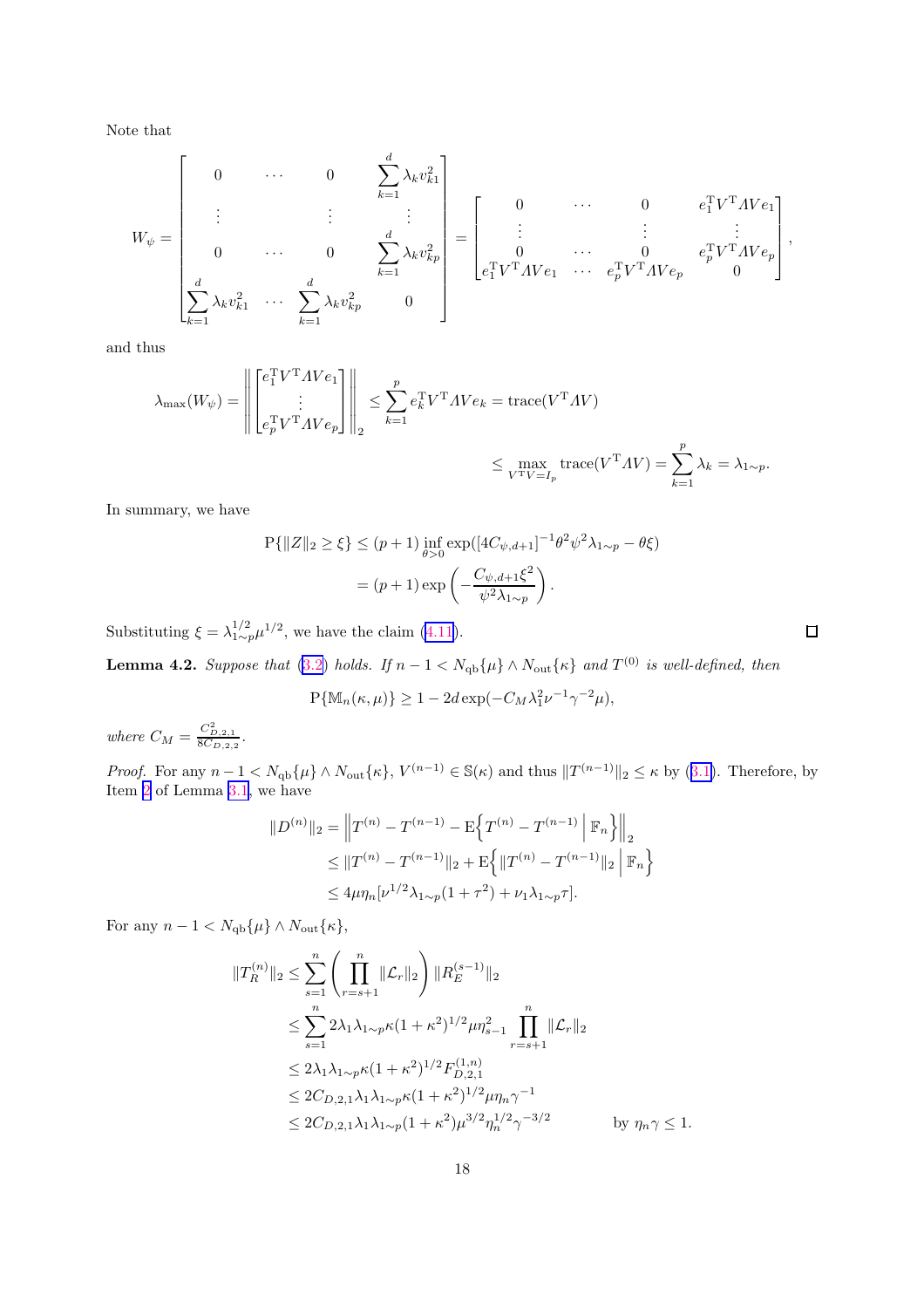Similarly,

$$
||T_{D}^{(n)}||_{2} \leq \sum_{s=1}^{n} \left(\prod_{r=s+1}^{n} ||\mathcal{L}_{r}||_{2}\right) ||D^{(s)}||_{2}
$$
  
\n
$$
\leq \sum_{s=1}^{n} 4[\nu^{1/2}\lambda_{1\sim p}(1+\kappa^{2}) + \nu_{1}\lambda_{1\sim p}\kappa]\mu\eta_{s} \prod_{r=s+1}^{n} ||\mathcal{L}_{r}||_{2}
$$
  
\n
$$
\leq 4[\nu^{1/2}\lambda_{1\sim p}(1+\kappa^{2}) + \nu_{1}\lambda_{1\sim p}\kappa]\mu F_{D,1,1}^{(1,n)}
$$
  
\n
$$
\leq 4C_{D,1,1}[\nu^{1/2}\lambda_{1\sim p}(1+\kappa^{2}) + \nu_{1}\lambda_{1\sim p}\kappa]\mu\gamma^{-1}.
$$

Also,  $||T_*^{(n)}||_2 \le F_*^{(1,n)}||T^{(0)}||_2 \le ||T^{(0)}||_2$ . For fixed  $n > 0$  and  $\eta_n > 0$ ,

$$
\left\{ M_0^{(n)} := \prod_{r=1}^n \mathcal{L}_r T^{(0)}, M_t^{(n)} := \prod_{r=1}^n \mathcal{L}_r T^{(0)} + \sum_{s=1}^{t \wedge (N_{\text{out}}\{\kappa\}-1)} \prod_{r=s+1}^n \mathcal{L}_r D^{(s)} : t = 1, \dots, n \right\}
$$

forms a martingale with respect to  $\mathbb{F}_t$ , because

$$
\mathbf{E}\left\{\|M_t^{(n)}\|_2\right\} \le \|T_*^{(n)}\|_2 + \|T_D^{(n)}\|_2 < +\infty,
$$

and

$$
\mathcal{E}\left\{M_{t+1}^{(n)}-M_t^{(n)}\,\middle|\,\mathbb{F}_t\right\} = \mathcal{E}\left\{\prod_{r=t+2}^n\mathcal{L}_rD^{(t+1)}\,\middle|\,\mathbb{F}_t\right\} = \prod_{r=t+2}^n\mathcal{L}_r\,\mathcal{E}\left\{D^{(t+1)}\,\middle|\,\mathbb{F}_t\right\} = 0.
$$

Use the matrix version of Azuma's inequality [\[29](#page-24-0), Section 7.2] to get, for any  $\alpha > 0$ ,

$$
\mathbf{P}\left\{\|M_n^{(n)} - M_0^{(n)}\|_2 \ge \alpha\right\} \le 2d \exp(-\frac{\alpha^2}{2\sigma^2}),
$$

where

$$
\sigma^{2} = \sum_{s=1}^{n \wedge (N_{\text{out}}\{\kappa\}-1)} \left\| \left( \prod_{r=s+1}^{n} \mathcal{L}_{r} \right) D^{(s)} \right\|_{2}^{2}
$$
\n
$$
\leq \sum_{s=1}^{n \wedge (N_{\text{out}}\{\kappa\}-1)} \left[ 4[\nu^{1/2}\lambda_{1 \sim p}(1+\kappa^{2}) + \nu_{1}\lambda_{1 \sim p}\kappa]\mu\eta_{s} \right]^{2} \prod_{r=s+1}^{n} \|\mathcal{L}_{r}\|_{2}^{2}
$$
\n
$$
\leq 32 \left[ \nu \lambda_{1 \sim p}^{2}(1+\kappa^{2})^{2} + \nu_{1}^{2}\lambda_{1 \sim p}^{2}\kappa^{2} \right] \mu^{2} F_{D,2,2}^{(1,n)}
$$
\n
$$
\leq 32 C_{D,2,2} \left[ \nu \lambda_{1 \sim p}^{2}(1+\kappa^{2})^{2} + \nu_{1}^{2}\lambda_{1 \sim p}^{2}\kappa^{2} \right] \mu^{2} \eta_{n} \gamma^{-1}.
$$

Thus, noticing  $T_D^{(n)} = M_n^{(n)} - M_0^{(n)}$  for  $n \le N_{\text{out}}\{\kappa\} - 1$ , we have

$$
\mathbf{P}\Big\{\|T_D^{(n)}\|_2 \geq \alpha\Big\} \leq 2d\exp\left(-\frac{\alpha^2}{32C_{D,2,2}\left[\nu\lambda_{1\sim p}^2(1+\kappa^2)^2+\nu_1^2\lambda_{1\sim p}^2\kappa^2\right]\mu^2\eta_n\gamma^{-1}}\right).
$$

Choosing  $\alpha = 2C_{D,2,1}\lambda_1\lambda_{1\sim p}(1+\kappa^2)\mu^{3/2}\eta_n^{1/2}\gamma^{-3/2}$  and noticing  $T^{(n)} - T^{(n)}_* = T_D^{(n)} + T_R^{(n)}$  $\mathbb{E}_R^{(n)}$  and  $||T_R^{(n)}||$  $\hat{R}$   $||2 \leq$  $2C_{D,2,1}\lambda_1\lambda_{1\sim p}(1+\kappa^2)\mu^{3/2}\eta_n^{1/2}\gamma^{-3/2}$ , we have

$$
P\{\mathbb{M}_{n}(\chi)^{c}\} = P\left\{\|T^{(n)} - T_{*}^{(n)}\|_{2} \ge 4C_{D,2,1}\lambda_{1}\lambda_{1\sim p}(1+\kappa^{2})\mu^{3/2}\eta_{n}^{1/2}\gamma^{-3/2}\right\}
$$
  
\n
$$
\le P\left\{\|T_{D}^{(n)}\|_{2} \ge 2C_{D,2,1}\lambda_{1}\lambda_{1\sim p}(1+\kappa^{2})\mu^{3/2}\eta_{n}^{1/2}\gamma^{-3/2}\right\}
$$
  
\n
$$
\le 2d \exp\left(-\frac{[2C_{D,2,1}\lambda_{1}\lambda_{1\sim p}(1+\kappa^{2})\mu^{3/2}\eta_{n}^{1/2}\gamma^{-3/2}]^{2}}{32C_{D,2,2}\left[\nu\lambda_{1\sim p}^{2}(1+\kappa^{2})^{2} + \nu_{1}^{2}\lambda_{1\sim p}^{2}\kappa^{2}\right]\mu^{2}\eta_{n}\gamma^{-1}}\right)
$$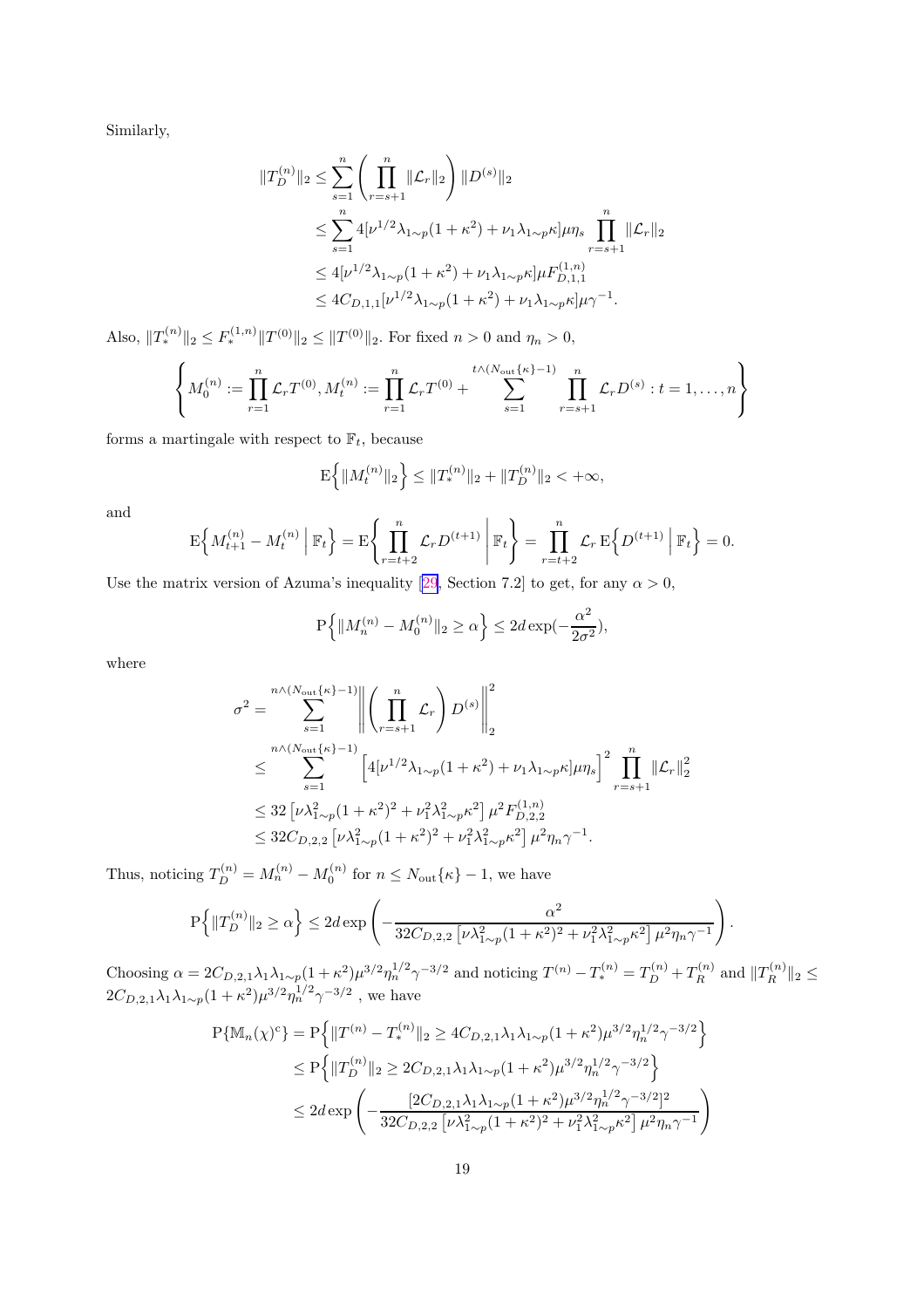$$
\leq 2d \exp\left(-\frac{C_{D,2,1}^2 \lambda_1^2 \mu \gamma^{-2}}{8C_{D,2,2}\nu}\right)
$$
  
= 
$$
2d \exp(-C_M \lambda_1^2 \nu^{-1} \gamma^{-2} \mu),
$$

where  $C_M = \frac{C_{D,2,1}^2}{8C_{D,2,2}}$ .

# 4.3 Proof of Lemma [3.2](#page-9-0)

First consider the case that [\(3.3](#page-9-0)) holds. We know  $\mathbb{T}_r(\kappa) = \{ ||T^{(r)}||_2 \leq \kappa \}$ . If  $n \geq N_{\text{out}}\{\kappa\}$ , then there exists some  $r \leq n$ , such that  $V^{(r)} \notin \mathbb{S}(\kappa)$ , i.e.,  $||T^{(r)}||_2 > \kappa$  by [\(3.1](#page-7-0)). Thus,

$$
\{n \ge N_{\text{out}}\{\kappa\}\} \subset \bigcup_{r \le n} \left\{\|T^{(r)}\|_2 > \kappa\right\} \subset \bigcup_{r \le n} \mathbb{T}_r(\kappa)^c.
$$

On the other hand, for  $V^{(0)} \in \mathbb{S}(\kappa/2)$ ,  $\mathbb{M}_r(\kappa, \mu) \subset \mathbb{T}_r(\kappa)$  because

$$
||T^{(r)}||_2 \le ||T^{(r)} - T_*^{(r)}||_2 + F_*^{(1,r)} ||T^{(0)}||_2
$$
  
 
$$
\le \frac{1}{2} \nu (1 + \kappa^2) \mu^{3/2} \eta_r^{1/2} \gamma^{1/2} + 1 \cdot \kappa/2 \le \kappa.
$$

Therefore,

$$
\bigcap_{r\leq n} \mathbb{M}_r(\kappa,\mu) \subset \bigcap_{r\leq n} \mathbb{T}_r(\kappa) \subset \{n \leq N_{\text{out}}\{\kappa\}-1\},\
$$

and so

$$
\bigcap_{r \leq n \wedge (N_{\text{out}}\{\kappa\}-1)} \mathbb{M}_r(\kappa) = \bigcap_{r \leq n} \mathbb{M}_r(\kappa) \subset \bigcap_{r \leq n} \mathbb{T}_r(\kappa) =: \mathbb{H}_n. \tag{4.12}
$$

For 
$$
r \ge N_1 := N_{(\ln \varepsilon - \ln \kappa)/\ln(\eta_* \gamma)}^{(1)}
$$
 and  $V^{(0)} \in \mathbb{S}(\kappa/2)$ ,  $\mathbb{M}_r(\kappa, \mu) \subset \mathbb{T}_r(\varepsilon)$  because  

$$
||T^{(r)}||_2 \le ||T^{(r)} - T_*^{(r)}||_2 + F_*^{(1,r)} ||T^{(0)}||_2
$$

$$
\le \frac{1}{r} (1 + \frac{2}{r^2}) \frac{3}{r^2} \frac{1}{2} \frac{1}{r^2} \frac{1}{r^2} \frac{1}{r^2} \frac{1}{r^2} \frac{(\ln \varepsilon - \ln \kappa)}{(\ln \varepsilon - \ln \kappa)} \frac{(\ln \varepsilon - \ln \kappa)}{(\ln \varepsilon - \ln \kappa)} \frac{1}{r^2}.
$$

$$
\leq \frac{1}{2}\nu(1+\kappa^2)\mu^{3/2}\eta_r^{1/2}\gamma^{1/2} + (\eta_*\gamma)^{(\ln \varepsilon - \ln \kappa)/\ln(\eta_*\gamma)}\kappa/2
$$
  
\n
$$
\leq \frac{1}{2}\kappa\rho_r^{1/2} + \varepsilon/2 \qquad \text{by } \nu(1+\kappa^2)\mu^{3/2}\eta_o^{1/2}\gamma^{1/2} \leq \kappa
$$
  
\n
$$
\leq \varepsilon, \qquad \text{by } \kappa\rho_r^{1/2} \leq \varepsilon.
$$

Therefore,

$$
\bigcap_{r\leq n} \mathbb{M}_{r}(\kappa) \subset \mathbb{M}_{N_1}(\kappa) \subset \{N_{\text{in}}\{\varepsilon\} \leq N_1\} =: \mathbb{H}_{o}.
$$

Since

$$
\bigcap_{r\leq n\wedge (N_{\text{in}}\{\varepsilon\}-1)}\mathbb{M}_{r}(\kappa)\cap \mathbb{H}_{o}^{\text{c}}\subset \bigcap_{r\leq n}\mathbb{M}_{r}(\kappa)\subset \mathbb{H}_{o},
$$

we have

$$
\bigcap_{r \leq n \wedge (N_{\text{in}}\{\varepsilon\}-1)} \mathbb{M}_r(\kappa) \subset \mathbb{H}_o.
$$

Together with (4.12),

$$
\bigcap_{r\leq n\wedge (N_{\mathrm{in}}\{\varepsilon\}-1)\wedge (N_{\mathrm{out}}\{\kappa\}-1)}\mathbb{M}_{r}(\kappa)\subset \mathbb{H}_{o}\cap \mathbb{H}_{n}.
$$

By Lemma [4.2](#page-17-0), we get

$$
\mathbf{P} \Biggl\{\bigcup_{r \leq n \wedge (N_{\mathrm{in}}\{\varepsilon\}-1) \wedge (N_{\mathrm{out}}\{\kappa\}-1)} \mathbb{M}_r(1)^c \cap \mathbb{Q}_n(\mu) \Biggr\}
$$

 $\Box$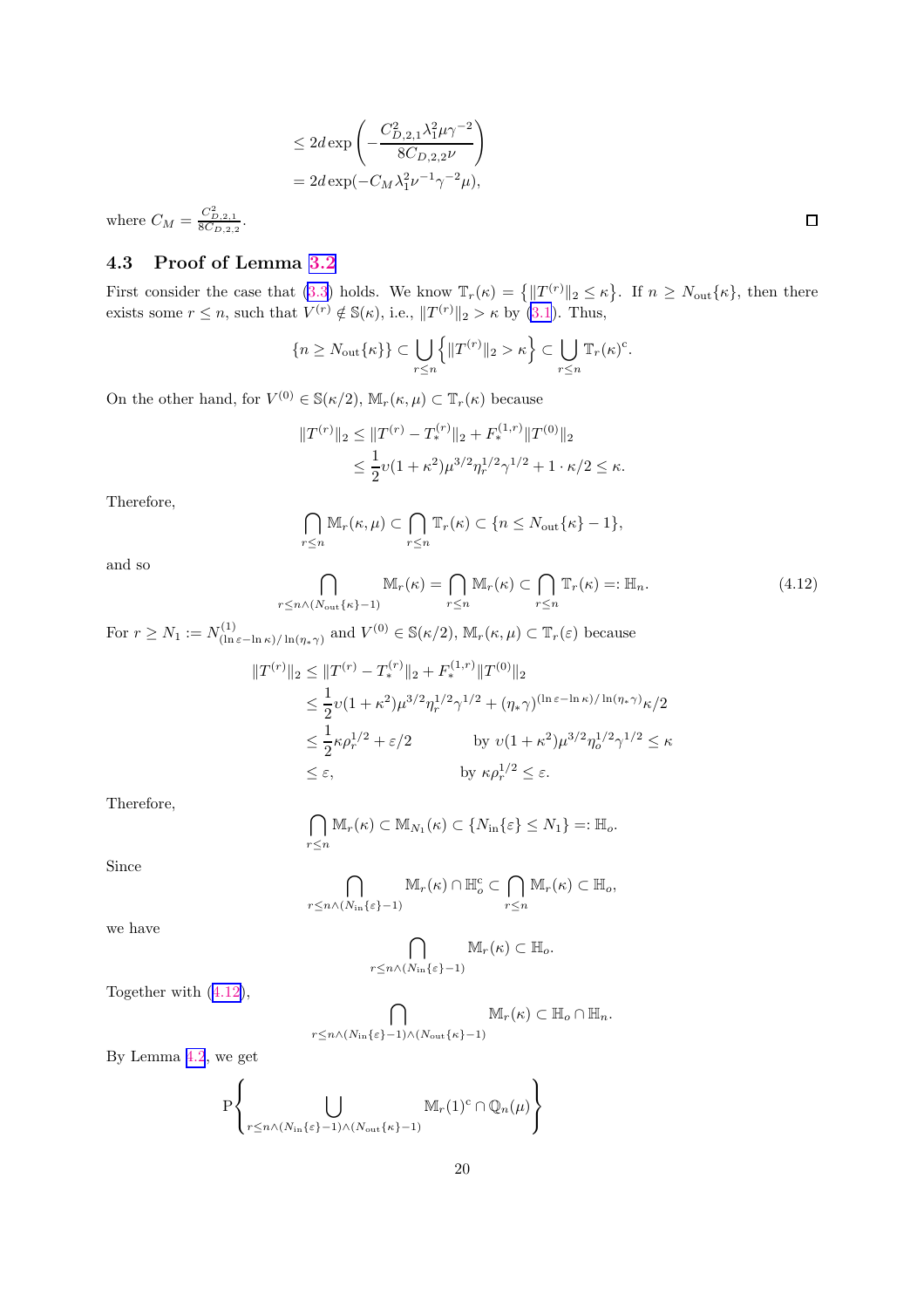$$
\leq (n \wedge (N_{\rm in}\{\varepsilon\} - 1) \wedge (N_{\rm out}\{\kappa\} - 1)) 2d \exp(-C_M \gamma^{-2} \lambda_{1 \sim p}^2 \mu^2)
$$
  
= 2nd \exp(-C\_M \gamma^{-2} \lambda\_{1 \sim p}^2 \mu^2).

Thus,

$$
P\{(\mathbb{H}_n \cap \mathbb{H}_o)^c\} \le P\{(\mathbb{H}_n \cap \mathbb{H}_o \cap \mathbb{Q}_n(\mu))^c\}
$$
  
\n
$$
= P\{(\mathbb{H}_n \cap \mathbb{H}_o)^c \cup \mathbb{Q}_n(\mu)^c\}
$$
  
\n
$$
= P\{(\mathbb{H}_n \cap \mathbb{H}_o)^c \cap \mathbb{Q}_n(\mu)\} + P\{\mathbb{Q}_n(\mu)^c\}
$$
  
\n
$$
\le P\left\{\bigcup_{r \le n \wedge (N_{\text{in}}\{\varepsilon\}-1) \wedge (N_{\text{out}}\{\kappa\}-1)} M_r(\kappa)^c \cap \mathbb{Q}_n(\mu)\right\} + P\{\mathbb{Q}_n(\mu)^c\}
$$
  
\n
$$
\le 2nd \exp(-C_M \lambda_1^2 \nu^{-1} \gamma^{-2} \mu) + n(\varepsilon d + p + 1) \exp(-C_{\psi} \psi^{-1} (1 \wedge \psi^{-1}) \mu),
$$

where  $P\{\mathbb{Q}_n(\mu)^c\}$  is given by Lemma [4.1.](#page-15-0)

## 4.4 Proof of Lemma [3.3](#page-9-0)

Choose

$$
\mathbb{H} = \widetilde{\mathbb{H}}_n \cap \mathbb{Q}_n = \bigcap_{r \in [1, N_1 - 1]} \mathbb{T}_r(2) \cap \bigcap_{r \in [N_1, n]} \mathbb{T}_r(2\varepsilon) \cap \mathbb{Q}_n(\mu).
$$

By Lemma [3.2](#page-9-0) with  $\kappa = 2, \mu = \left(\frac{\psi \vee \psi^2}{C}\right)$  $\frac{\partial \sqrt{\psi^2}}{C_\psi} \vee \frac{\nu_1^2 \gamma^2}{C_M \lambda_1^2}$  $C_M \lambda_1^2$  $\ln \frac{(e+3)nd}{\delta_1},$ 

$$
P\{\mathbb{H}^c\} \le 2nd \exp(-C_M \lambda_1^2 \nu^{-1} \gamma^{-2} \mu) + n(\mathrm{e}d + p + 1) \exp(-C_{\psi} \psi^{-1} (1 \wedge \psi^{-1}) \mu) \le \delta_1.
$$

In the following, we will work on the expectation.

Note that

$$
\widetilde{\mathbb{H}}_n = \bigcap_{r \in [1, N_1 - 1]} \mathbb{T}_r(2) \cap \bigcap_{r \in [N_1, n]} \mathbb{T}_r(2\varepsilon) \subset \bigcap_{r \in [1, n]} \left\{ \mathbf{1}_{\mathbb{T}_{r-1}(2)} D^{(r)} = D^{(r)} \right\}
$$

we have for  $n \geq N_1$ ,

$$
T^{(n)}\mathbf{1}_{\widetilde{\mathbb{H}}_n \cap \mathbb{Q}_n} = \left(\prod_{r=1}^n \mathcal{L}_r\right) T^{(0)} \mathbf{1}_{\mathbb{Q}_n} + \sum_{s=1}^n \left(\prod_{r=s+1}^n \mathcal{L}_r\right) D^{(s)} \mathbf{1}_{\mathbb{T}_{s-1}(2) \cap \mathbb{Q}_n} + \sum_{s=1}^n \left(\prod_{r=s+1}^n R_E^{(s-1)}\right) \mathbf{1}_{\mathbb{Q}_n}
$$
  
=:  $\widetilde{T}_*^{(n)} + \widetilde{T}_D^{(n)} + \widetilde{T}_R^{(n)}$ .

Then,

$$
\begin{split} & \mathbf{E} \Big\{ T^{(n)} \circ T^{(n)}; \, \widetilde{\mathbb{H}}_n \cap \mathbb{Q}_n \Big\} \\ &= \mathbf{E} \Big\{ T^{(n)} \circ T^{(n)} \mathbf{1}_{\widetilde{\mathbb{H}}_n \cap \mathbb{Q}_n} \Big\} \\ &= \mathbf{E} \Big\{ \widetilde{T}^{(n)}_* \circ \widetilde{T}^{(n)}_* \Big\} + 2 \, \mathbf{E} \Big\{ \widetilde{T}^{(n)}_* \circ \widetilde{T}^{(n)}_D \Big\} + 2 \, \mathbf{E} \Big\{ \widetilde{T}^{(n)}_* \circ \widetilde{T}^{(n)}_R \Big\} + \mathbf{E} \Big\{ \widetilde{T}^{(n)}_R \circ \widetilde{T}^{(n)}_R \Big\} \\ &+ \mathbf{E} \Big\{ \widetilde{T}^{(n)}_D \circ \widetilde{T}^{(n)}_D \Big\} + 2 \, \mathbf{E} \Big\{ \widetilde{T}^{(n)}_D \circ \widetilde{T}^{(n)}_R \Big\} \\ &\leq \mathbf{E} \Big\{ \widetilde{T}^{(n)}_* \circ \widetilde{T}^{(n)}_* \Big\} + 2 \, \mathbf{E} \Big\{ \widetilde{T}^{(n)}_* \circ \widetilde{T}^{(n)}_D \Big\} + 2 \, \mathbf{E} \Big\{ \widetilde{T}^{(n)}_* \circ \widetilde{T}^{(n)}_R \Big\} + 2 \, \mathbf{E} \Big\{ \widetilde{T}^{(n)}_* \circ \widetilde{T}^{(n)}_R \Big\} + 2 \, \mathbf{E} \Big\{ \widetilde{T}^{(n)}_R \circ \widetilde{T}^{(n)}_R \Big\} + 2 \, \mathbf{E} \Big\{ \widetilde{T}^{(n)}_R \circ \widetilde{T}^{(n)}_R \Big\} + 2 \, \mathbf{E} \Big\{ \widetilde{T}^{(n)}_R \circ \widetilde{T}^{(n)}_R \Big\} + 2 \, \mathbf{E} \Big\{ \widetilde{T}^{(n)}_R \circ \widetilde{T}^{(n)}_R \Big\} + 2 \, \mathbf{E} \Big\{ \widetilde{T}^{(n)}
$$

In the following, we estimate each summand above for  $n\in [N_2,K].$ 

1. 
$$
E\left\{\widetilde{T}_{*}^{(n)}\circ\widetilde{T}_{*}^{(n)}\right\} = \left(\prod_{r=1}^{n}\mathcal{L}_{r}^{2}\right)T^{(0)}\circ T^{(0)}.
$$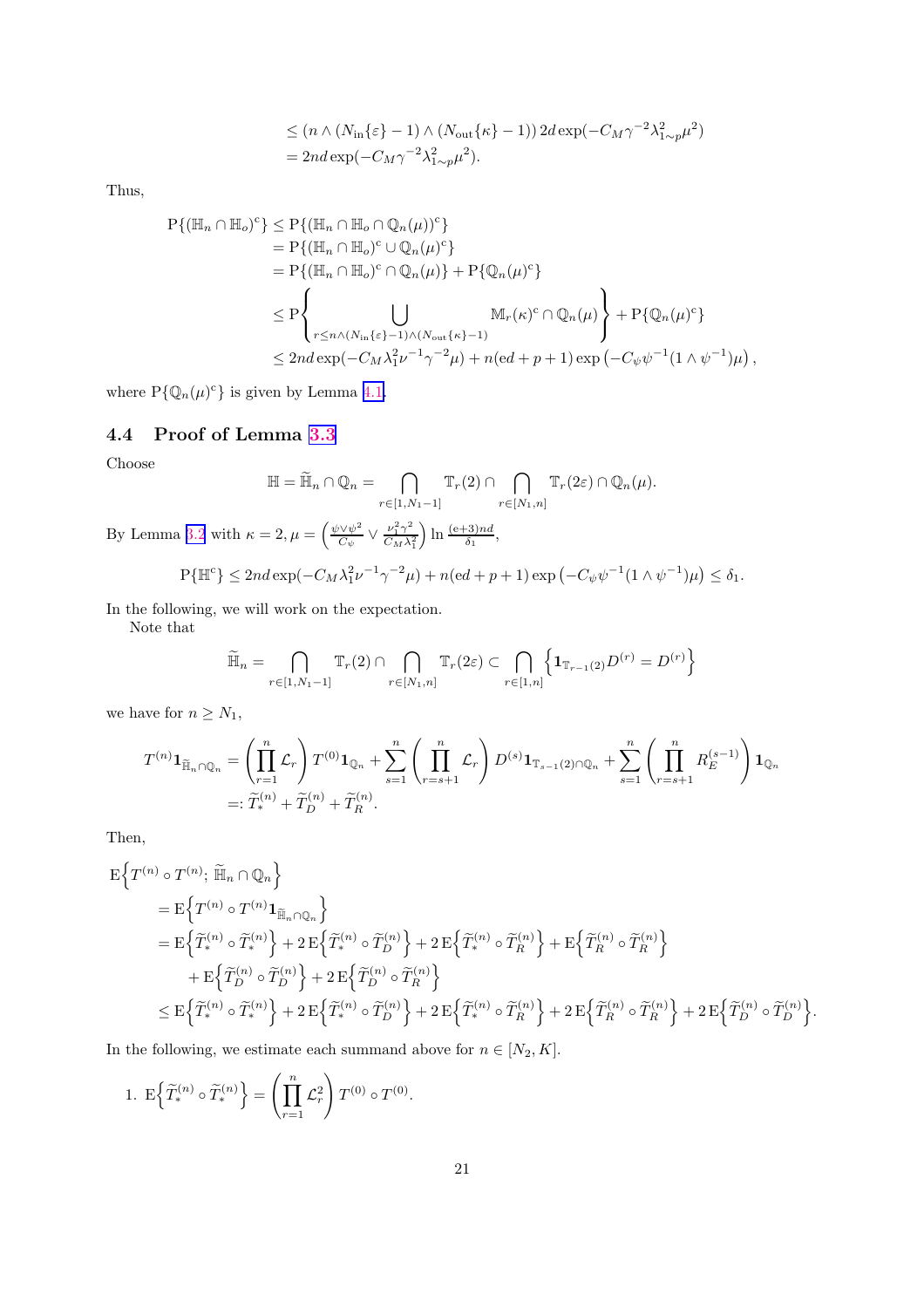2. 
$$
E\left\{\widetilde{T}_{*}^{(n)}\circ\widetilde{T}_{D}^{(n)}\right\} = \left(\prod_{r=1}^{n}\mathcal{L}_{r}\right)\sum_{s=1}^{n}\left(\prod_{r=s+1}^{n}\mathcal{L}_{r}\right)T^{(0)}\circ E\left\{D^{(s)}\mathbf{1}_{\mathbb{T}_{s-1}(2)}\mathbf{1}_{\mathbb{Q}_{n}}\right\} = 0, \text{ because } \mathbb{T}_{s-1}(2) \subset \mathbb{F}_{s-1} \text{ and so}
$$

$$
E\Big\{D^{(s)}\mathbf{1}_{\mathbb{T}_{s-1}(2)}\mathbf{1}_{\mathbb{Q}_n}\Big\} = P\{\mathbb{T}_{s-1}(2)\} E\Big\{D^{(s)}\mathbf{1}_{\mathbb{Q}_n} | \mathbb{T}_{s-1}(2)\Big\}
$$
  
=  $P\{\mathbb{T}_{s-1}(2)\} E\Big\{E\Big\{D^{(s)}\mathbf{1}_{\mathbb{Q}_n} | \mathbb{F}_{s-1}\Big\} | \mathbb{T}_{s-1}(2)\Big\} = 0.$ 

3. E $\left\{ \widetilde{T}_{*}^{(n)} \circ \widetilde{T}_{R}^{(n)} \right\} = \left\{ \prod_{n=1}^{n} \right\}$  $\prod_{r=1}^{n} \mathcal{L}_r \bigg) \sum_{s=1}^{n} \left( \prod_{r=s+1}^{n} \mathcal{L}_r \right)$ !  $T^{(0)} \circ \mathrm{E} \left\{ R_E^{(s-1)} \mathbf{1}_{\mathbb{Q}_n} \right\}$ . Recall [\(4.6\)](#page-14-0). By Item [3](#page-8-0) of Lemma [3.1,](#page-7-0) we have

$$
\|E\{\widetilde{T}_{*}^{(n)} \circ \widetilde{T}_{R}^{(n)}\}\|_{2} \leq F_{*}^{(1,n)} F_{D,2,1}^{(1,n)} 2\lambda_{1} \lambda_{1 \sim p} \mu \kappa (1 + \kappa^{2})^{1/2}
$$
  
\n
$$
\leq \varepsilon C_{D,2,1} \eta_{n} \gamma^{-1} \lambda_{1} \lambda_{1 \sim p} \kappa (1 + \kappa^{2})^{1/2} \mu
$$
  
\n
$$
= \frac{1}{8} v \kappa (1 + \kappa^{2})^{1/2} \mu \eta_{n} \gamma \varepsilon
$$
  
\nby  $v = 8 C_{D,2,1} \lambda_{1} \lambda_{1 \sim p} \gamma^{-2}$   
\nby  $v = 8 C_{D,2,1} \lambda_{1} \lambda_{1 \sim p} \gamma^{-2}$   
\nby  $v = 8 C_{D,2,1} \lambda_{1} \lambda_{1 \sim p} \gamma^{-2}$   
\nby  $v (1 + \kappa^{2}) \mu^{3/2} \eta_{o}^{1/2} \gamma^{1/2} \leq \kappa$   
\n
$$
\leq \frac{1}{2\sqrt{5}} \mu^{-1/2} \rho_{n} \eta_{o}^{1/2} \gamma^{1/2} \varepsilon
$$
  
\nby  $\kappa = 2$ .

4. 
$$
E\left\{\widetilde{T}_R^{(n)} \circ \widetilde{T}_R^{(n)}\right\} = \sum_{s=1}^n \left(\prod_{r=s+1}^n \mathcal{L}_r^2\right) E\left\{R_E^{(s-1)}\mathbf{1}_{\mathbb{Q}_n} \circ R_E^{(s-1)}\mathbf{1}_{\mathbb{Q}_n}\right\}
$$
. Also, by (4.6),  
\n
$$
||E\left\{\widetilde{T}_R^{(n)} \circ \widetilde{T}_R^{(n)}\right\}||_2 \leq F_{D,4,2}^{(1,n)}[2\lambda_1\lambda_{1\sim p}\mu\kappa(1+\kappa^2)^{1/2}]^2
$$
\n
$$
\leq C_{D,4,2}\eta_n^3\gamma^{-1}4\lambda_1^2\lambda_{1\sim p}^2\mu^2\kappa^2(1+\kappa^2)
$$
\n
$$
= \frac{C_{D,4,2}}{16C_{D,2,1}^2}\nu^2\kappa^2(1+\kappa^2)\mu^2\eta_n^3\gamma
$$
\n
$$
\leq \frac{C_{D,4,2}}{16C_{D,2,1}^2}\kappa^4(1+\kappa^2)^{-1}\mu^{-1}\rho_n\eta_n^2
$$
\n
$$
\leq \frac{C_{D,4,2}}{5C_{D,2,1}^2}\mu^{-1}\rho_n\eta_n^2.
$$

5. For  $E\left\{\widetilde{T}_{D}^{(n)}\circ\widetilde{T}_{D}^{(n)}\right\}$ , we have

$$
\mathcal{E}\left\{\widetilde{T}_{D}^{(n)}\circ\widetilde{T}_{D}^{(n)}\right\} = \sum_{s=1}^{n} \left(\prod_{r=s+1}^{n} \mathcal{L}_{r}^{2}\right) \mathcal{E}\left\{D^{(s)}\mathbf{1}_{\mathbb{Q}_{n}}\mathbf{1}_{\mathbb{T}_{s-1}(2)}\circ D^{(s)}\mathbf{1}_{\mathbb{Q}_{n}}\mathbf{1}_{\mathbb{T}_{s-1}(2)}\right\}
$$
\n
$$
= \sum_{s=1}^{n} \eta_{s}^{2} \left(\prod_{r=s+1}^{n} \mathcal{L}_{r}^{2}\right) H_{\circ} + \sum_{s=1}^{n} \left(\prod_{r=s+1}^{n} \mathcal{L}_{r}^{2}\right) \mathcal{E}\left\{R_{\circ}^{(s)}\mathbf{1}_{\mathbb{T}_{s-1}(2)}\right\},
$$

because for  $s \neq s'$ ,

$$
\begin{split} \mathbf{E} \Big\{ D^{(s)} \mathbf{1}_{\mathbb{Q}_n} \mathbf{1}_{\mathbb{T}_{s-1}(2)} \circ D^{(s')} \mathbf{1}_{\mathbb{Q}_n} \mathbf{1}_{\mathbb{T}_{s'-1}(2)} \Big\} &= \mathbf{E} \Big\{ D^{(s)} \circ D^{(s')} \mathbf{1}_{\mathbb{Q}_n} \mathbf{1}_{\mathbb{T}_{s-1}(2)} \mathbf{1}_{\mathbb{T}_{s'-1}(2)} \Big\} \\ &= \mathbf{P} \{ \mathbb{T}_{s-1}(2) \cap \mathbb{T}_{s'-1}(2) \} \, \mathbf{E} \Big\{ D^{(s)} \circ D^{(s')} \mathbf{1}_{\mathbb{Q}_n} \Big| \, \mathbb{T}_{s-1}(2) \cap \mathbb{T}_{s'-1}(2) \Big\} \\ &= \mathbf{P} \{ \mathbb{T}_{s-1}(2) \cap \mathbb{T}_{s'-1}(2) \} \, \mathbf{E} \Big\{ \mathbf{E} \Big\{ D^{(s \vee s')} \mathbf{1}_{\mathbb{Q}_n} \Big| \, \mathbb{F}_{s \vee s'-1} \Big\} \circ D^{(s \wedge s')} \Big| \, \mathbb{T}_{s-1}(2) \cap \mathbb{T}_{s'-1}(2) \Big\} \\ &= 0, \end{split}
$$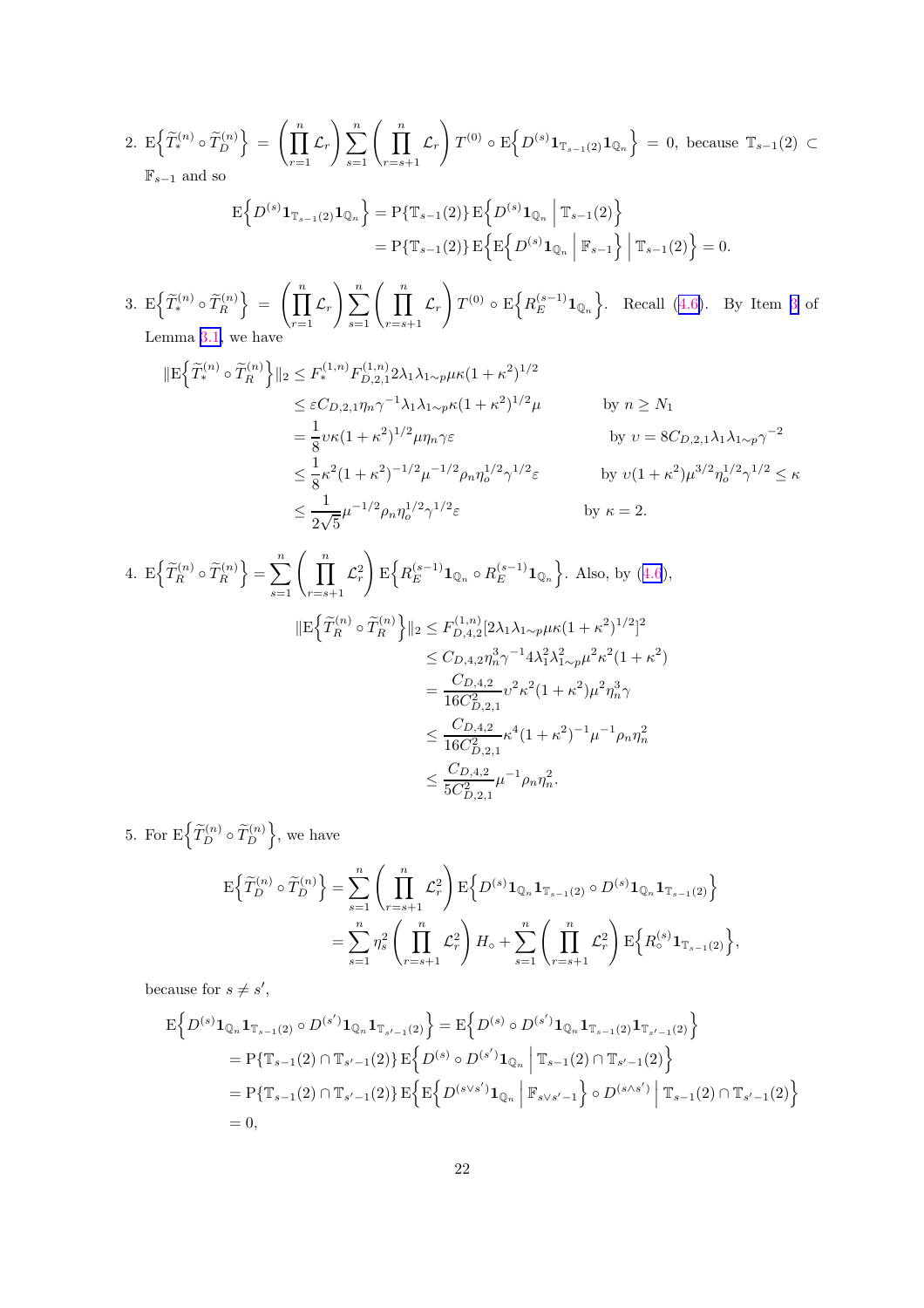<span id="page-22-0"></span>and

$$
E\left\{D^{(s)}\mathbf{1}_{\mathbb{Q}_n}\mathbf{1}_{\mathbb{T}_{s-1}(2)}\circ D^{(s)}\mathbf{1}_{\mathbb{Q}_n}\mathbf{1}_{\mathbb{T}_{s-1}(2)}\right\} = E\left\{D^{(s)}\circ D^{(s')}\mathbf{1}_{\mathbb{Q}_n}\mathbf{1}_{\mathbb{T}_{s-1}(2)}\right\}
$$
  
\n
$$
= P\{\mathbb{T}_{s-1}(2)\} E\left\{E\left\{D^{(s)}\circ D^{(s)}\mathbf{1}_{\mathbb{Q}_n}\middle|\mathbb{F}_{s-1}\right\}\middle|\mathbb{T}_{s-1}(2)\right\}
$$
  
\n
$$
\leq \eta_s^2 H_\circ + E\left\{R^{(s)}\mathbf{1}_{\mathbb{T}_{s-1}(2)}\right\}.
$$

On the event  $\mathbb{T}_{s-1}(2)$ , by  $\lambda_{1\sim p}\mu\eta_o(1+\eta_o) < 1$ , we have

$$
\begin{split} \|R_{\circ}^{(s)}\mathbf{1}_{\mathbb{T}_{s-1}(2)}\|_{2} &\leq 2\nu_{1}\nu^{1/2}\lambda_{1\sim p}^{2}\mu^{2}\eta_{s}^{2}\tau_{s-1}\left(1+\left[1+\nu_{1}\nu^{-1/2}\right]\tau_{s-1}+\tau_{s-1}^{2}+\frac{1}{2}\tau_{s-1}^{3}\right) \\ &+8\nu\lambda_{1\sim p}^{3}\mu^{3}\eta_{s}^{3}(1+\tau_{s-1}^{2})^{1/2}\left[1+\tau_{s-1}^{2}+\nu_{1}\nu^{-1/2}\tau_{s-1}\right]^{2} \\ &\leq 8\nu_{1}\nu^{1/2}\lambda_{1\sim p}^{2}\mu^{2}\eta_{s}^{2}\left[5+\nu_{1}\nu^{-1/2}\right]+8\sqrt{5}\nu\lambda_{1\sim p}^{3}\mu^{3}\eta_{s}^{3}\left[5+2\nu_{1}\nu^{-1/2}\right]^{2} \\ &\leq 48\nu_{1}^{2}\lambda_{1\sim p}^{2}\mu^{2}\eta_{s}^{2}+392\sqrt{5}\nu_{1}^{2}\lambda_{1\sim p}^{3}\mu^{3}\eta_{s}^{3}. \end{split}
$$

Thus,

$$
\sum_{s=1}^{n} \left( \prod_{r=s+1}^{n} \mathcal{L}_{r}^{2} \right) \mathbb{E} \left\{ R_{\circ}^{(s)} \mathbf{1}_{\mathbb{T}_{s-1}(2)} \right\} \Big|_{2} \n\leq \sum_{s=1}^{n} \left( \prod_{r=s+1}^{n} ||\mathcal{L}_{r}||^{2} \right) \left( 48\nu_{1}^{2} \lambda_{1\sim p}^{2} \mu^{2} \eta_{s}^{2} + 392\sqrt{5}\nu_{1}^{2} \lambda_{1\sim p}^{3} \mu^{3} \eta_{s}^{3} \right) \n\leq F_{D,2,2}^{(1,n)} 48\nu_{1}^{2} \lambda_{1\sim p}^{2} \mu^{2} + F_{D,3,2}^{(1,n)} 392\sqrt{5}\nu_{1}^{2} \lambda_{1\sim p}^{3} \mu^{3} \n\leq 48 C_{D,2,2}\nu_{1}^{2} \lambda_{1\sim p}^{2} \mu^{2} \eta_{n} \gamma^{-1} + 392\sqrt{5} C_{D,3,2}\nu_{1}^{2} \lambda_{1\sim p}^{3} \mu^{3} \eta_{n}^{2} \gamma^{-1} \n\leq \frac{48 C_{D,2,2}}{400 C_{D,2,1}^{2}} \nu_{1}^{2} \lambda_{1}^{-2} \mu^{-1} \rho_{n} \gamma^{2} + \frac{392\sqrt{5} C_{D,3,2}}{8000 C_{D,2,1}^{3}} \nu_{1}^{2} \lambda_{1}^{-3} \mu^{-3/2} \eta_{o}^{1/2} \rho_{n}^{2} \gamma^{7/2}.
$$

Collecting all estimates together, we obtain

$$
\mathbf{E}\Big\{T^{(n)}\circ T^{(n)};~\widetilde{\mathbb{H}}_n\cap\mathbb{Q}_n\Big\}\leq \left(\prod_{r=1}^n\mathcal{L}_r^2\right)T^{(0)}\circ T^{(0)}+2\sum_{s=1}^n\eta_s^2\left(\prod_{r=s+1}^n\mathcal{L}_r^2\right)H_\diamond+R,
$$

where

$$
\begin{aligned} \|R\|_2 &\leq \frac{1}{\sqrt{5}}\mu^{-1/2}\rho_n\eta_o^{1/2}\gamma^{1/2}\varepsilon + \frac{2C_{D,4,2}}{5C_{D,2,1}^2}\mu^{-1}\rho_n\eta_n^2 + \frac{6C_{D,2,2}}{25C_{D,2,1}^2}\nu_1^2\lambda_1^{-2}\mu^{-1}\rho_n\gamma^2 \\ &+ \frac{49\sqrt{5}C_{D,3,2}}{1000C_{D,2,1}^3}\nu_1^2\lambda_1^{-3}\mu^{-3/2}\eta_o^{1/2}\rho_n^2\gamma^{7/2} \\ &\leq \frac{1}{4\sqrt{5}}\mu^{-1}\varepsilon^3 + \frac{C_{D,4,2}}{160C_{D,2,1}^2}\mu^{-1}\eta_o^2\varepsilon^6 + \frac{3C_{D,2,2}}{50C_{D,2,1}^2}\nu_1^2\lambda_1^{-2}\mu^{-1}\gamma^2\varepsilon^2 + \frac{49\sqrt{5}C_{D,3,2}}{16000C_{D,2,1}^3}\nu_1^2\lambda_1^{-3}\mu^{-3/2}\eta_o^{1/2}\gamma^{7/2}\varepsilon^4 \\ &\leq C'\nu_1^2\lambda_1^{-2}\mu^{-1}\gamma^2\varepsilon^2 \leq C_R\frac{\varepsilon^2}{\ln\frac{n d}{\delta_1}}, \end{aligned}
$$

in which  $C'$  and  $C_R$  are absolute constants.

# 5 Conclusion

We have presented a convergence analysis of the Oja's method for online/streaming PCA iteration with sub-Gaussian samples, by combining the idea in Li et al.[[18\]](#page-23-0) and Liang et al.[[19\]](#page-24-0) and the convergence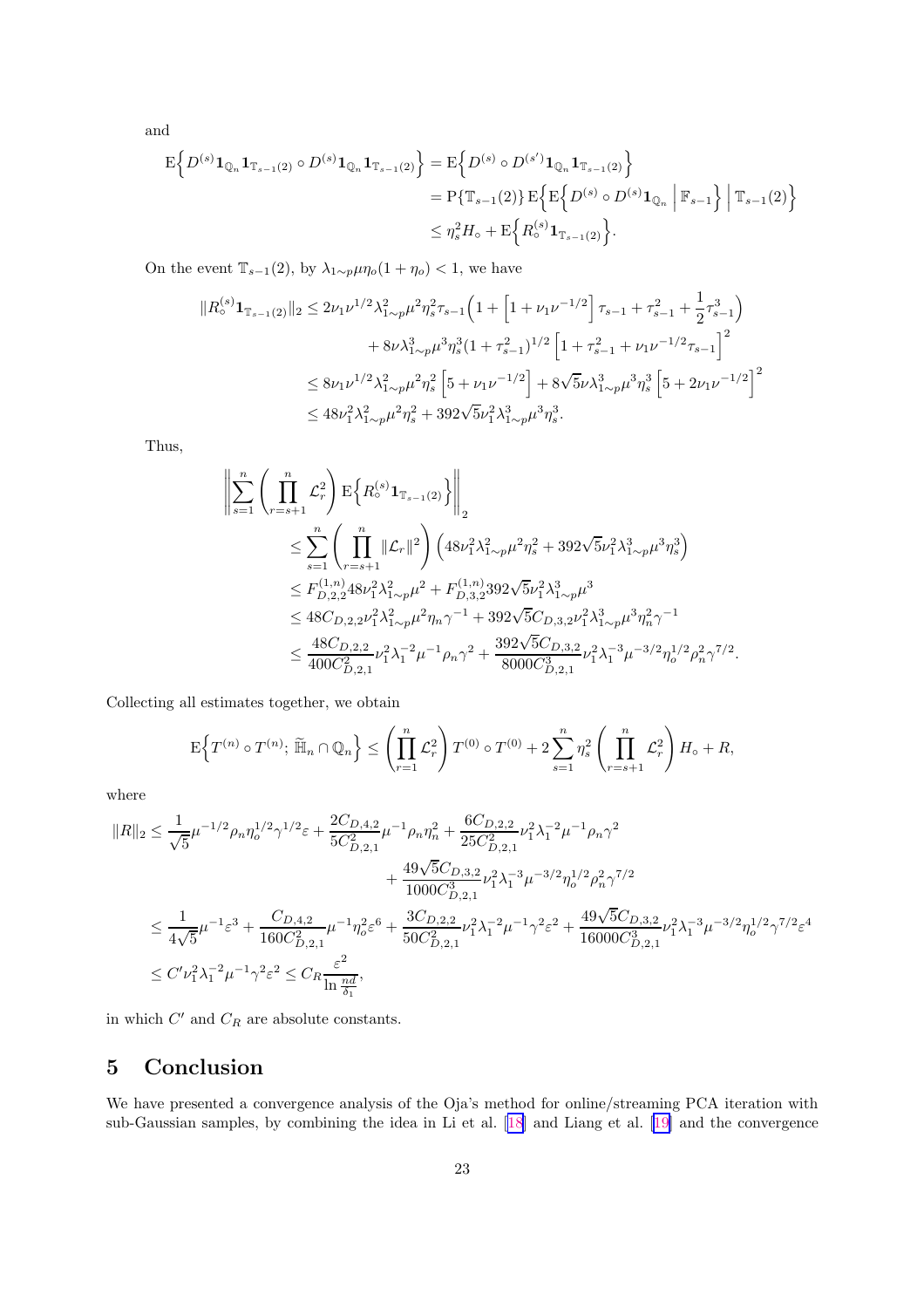<span id="page-23-0"></span>result from a random guess to a good guess by Huang et al. [15]. Our results show for the first time that the Oja' method for online PCA is *optimal* in the sense that with high probability the convergence rate exactly matches the minimax information lower bound for offline PCA.

Recently [3, 11] developed a method to decide the learning rate adaptively. Though our framework works for different strategies on choosing the learning rates, it remains an open but very worthwhile problem to consider how fast the adaptive learning rates would accelerate the convergence, because with a small probability to cover bad events, it is quite possible to attain a convergence rate even below the lower bound.

# References

- [1] K. Abed-Meraim, S. Attallah, A. Chkeif, and Y. Hua. Orthogonal Oja algorithm. *IEEE Signal Processing Letters*, 7(5):116–119, 2000.
- [2] Zeyuan Allen-Zhu and Yuanzhi Li. First efficient convergence for streaming k-PCA: a global gap-free and near-optimal rate. In *2017 IEEE 58th Annual Symposium on Foundations of Computer Science (FOCS)*, pages 487–492, 2017.
- [3] Ehsan Amid and Manfred K. Warmuth. An implicit form of krasulina's k-pca update without the orthonormality constraint, 2019. arXiv:1909.04803.
- [4] Raman Arora, Andrew Cotter, Karen Livescu, and Nathan Srebro. Stochastic optimization for PCA and PLS. In *2012 50th Annual Allerton Conference on Communication, Control, and Computing (Allerton)*, pages 861–868, 2012.
- [5] Raman Arora, Andy Cotter, and Nati Srebro. Stochastic optics of PCA with capped MSG. In *Advances in Neural Information Processing System*, volume 26, pages 1815–1823, 2013.
- [6] Maria-Florina Balcan, Simon Shaolei Du, Yining Wang, and Adams Wei Yu. An improved gap-dependency analysis of the noisy power method. In *29th Annual Conference on Learning Theory*, volume 49, pages 284–309. PMLR, 2016.
- [7] Åke Björk and Gene Golub. Numerical methods for computing angles between linear subspaces. *Math. Comp.*, 27(123):579–594, 1973.
- [8] Christopher De Sa, Christopher Re, and Kunle Olukotun. Global convergence of stochastic gradient descent for some non-convex matrix problems. In *Proceedings of the 32nd International Conference on Machine Learning*, volume 37, pages 2332–2341. PMLR, 2015.
- [9] Dan Garber, Elad Hazan, Chi Jin, Sham M. Kakade, Cameron Musco, Praneeth Netrapalli, and Aaron Sidford. Faster eigenvector computation via shift-and-invert preconditioning. In *Proceedings of The 33rd International Conference on Machine Learning*, volume 48, pages 2626–2634. PMLR, 2016.
- [10] Moritz Hardt and Eric Price. The noisy power method: a meta algorithm with applications. In *Advances in Neural Information Processing Systems*, volume 27, pages 2861–2869, 2014.
- [11] Amelia Henriksen and Rachel Ward. Adaoja: Adaptive learning rates for streaming pca, 2019. arXiv:1905.12115.
- [12] R. A. Horn and C. R. Johnson. *Matrix Analysis*. Cambridge University Press, Cambridge, 1985.
- [13] Roger A. Horn and Roy Mathias. An analog of the Cauchy-Schwarz inequality for Hadamard products and unitarily invariant norms. *SIAM J. Matrix Anal. Appl.*, 11(4):481–498, October 1990.
- [14] Harold Hotelling. Analysis of a complex of statistical variables into principal components. *Journal of Educational Psychology*, 24(6):417–441, Sep 1933.
- [15] De Huang, Jonathan Niles-Weed, and Rachel Ward. Streaming k-pca: Efficient guarantees for oja's algorithm, beyond rank-one updates, 2021. arXiv:2102.03646.
- [16] Prateek Jain, Chi Jin, Sham M. Kakade, Praneeth Netrapalli, and Aaron Sidford. Streaming pca: Matching matrix bernstein and near-optimal finite sample guarantees for oja's algorithm. In *29th Annual Conference on Learning Theory*, volume 49, pages 1147–1164. PMLR, 2016.
- [17] Fuad Kittaneh. Inequalities for commutators of positive operators. *J. Funct. Anal.*, 250:132–143, 2007.
- [18] Chris Junchi Li, Mengdi Wang, Han Liu, and Tong Zhang. Near-optimal stochastic approximation for online principal component estimation. *Math. Program., Ser. B*, 167(1):75–97, 2018.